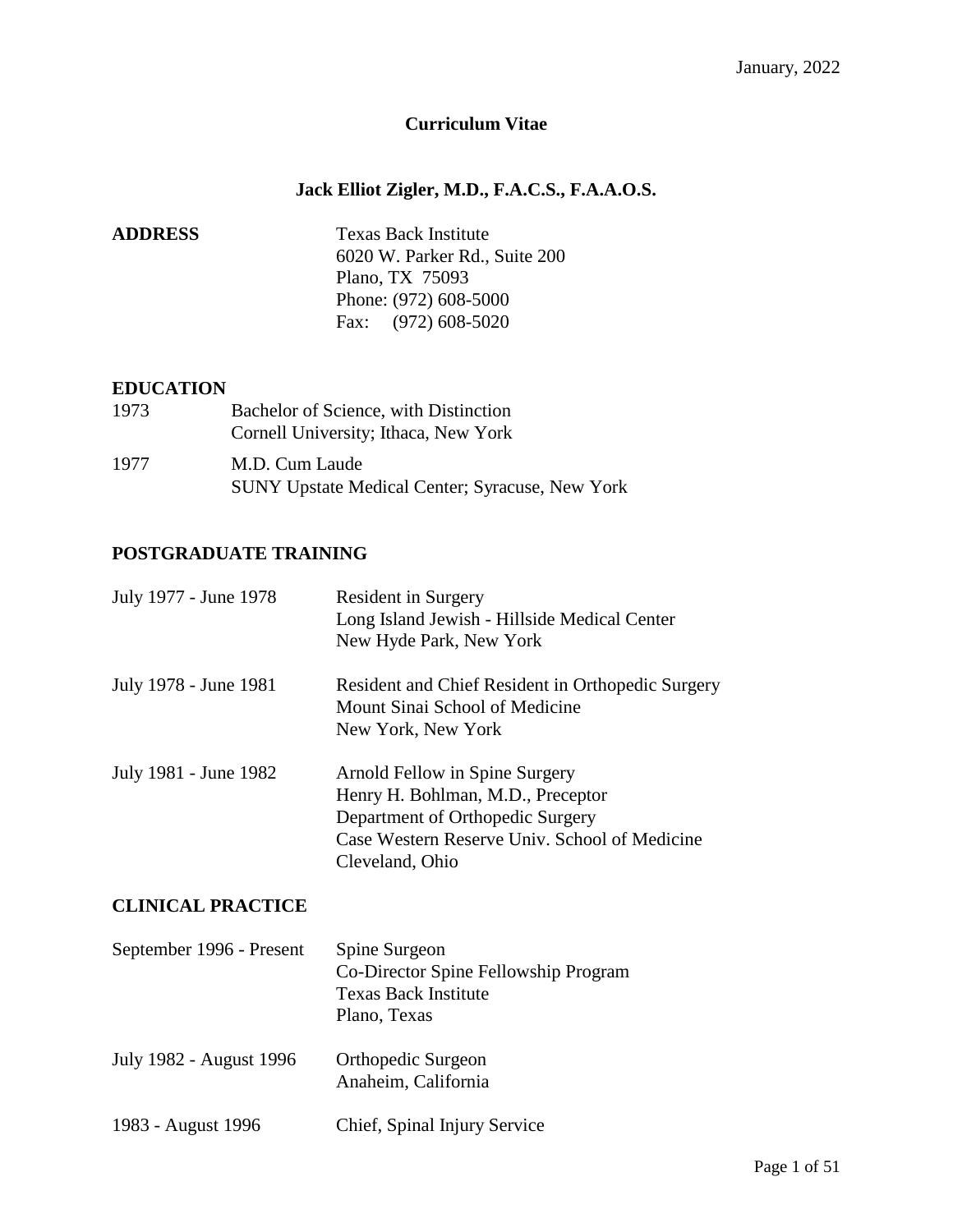Rancho Los Amigos Medical Center Director of Fellowship & Residency Orthopedic Training Program

1991 – 1996 Clinical Professor of Orthopedic Surgery USC School of Medicine Los Angeles, California

#### **HONORS AND APPOINTMENTS**

| 1976          | Alpha Omega Alpha Honor Medical Society                                                                                |
|---------------|------------------------------------------------------------------------------------------------------------------------|
| 1977          | Academic Achievement Award; Alumni Association, Upstate Medical Center<br>College of Medicine                          |
| 1984          | Spinal Injury Consultant to Los Angeles; Olympic Committee                                                             |
| 1985 - 1995   | Chairman, Department of Surgery; West Anaheim Medical Center                                                           |
| 1992 - 2002   | Representative to the Council of Musculoskeletal Specialty Societies of the<br>American Academy of Orthopedic Surgeons |
| 1993          | Teaching Excellence Award; Rancho Los Amigos - Vernon Nickel Alumni<br>Association                                     |
| 1994          | Contributor: AAOS Self Assessment Examination/Adult Spine                                                              |
| 1994 - 1997   | <b>AAOS</b> Spine Instrument Work Group                                                                                |
| 1995 - 2002   | Board of Directors; American Spinal Injury Association                                                                 |
| 1999 - 2001   | Secretary/Treasurer, American Spinal Injury Association                                                                |
| $2001 - 2003$ | President-Elect, American Spinal Injury Association                                                                    |
| 1994 - 2001   | Council of Spine Societies, Executive Committee                                                                        |
| 1996 - 1999   | Secretary Council of Spine Societies                                                                                   |
| $1997 - 2002$ | Chairman, Task Force on Aging; North American Spine Society                                                            |
| 1997 - 2000   | Chairman, Program Committee; American Spinal Injury Association                                                        |
| 1998 - 2001   | AAOS Committee on the Spine                                                                                            |
| 1998 - 1999   | AAOS Task Force on Aging and the Orthopaedic Patient                                                                   |
| 1998          | Chairman, Membership Committee: Cervical Spine Research Society                                                        |
| $1998 - 2002$ | Executive Committee; Chairman of Core Curriculum Committee CSRS                                                        |
| 1998 - 2000   | ASIA Program Chair for Federation of Spine Associations                                                                |
| $2000 - 2001$ | President, Federation of Spine Associations                                                                            |
| 2000-present  | Section Editor: The Journal of Spinal Cord Medicine                                                                    |
| 2001          | Elected to American Orthopaedic Association                                                                            |
| 2002          | Chairman, CSRS Committee on Patient Education                                                                          |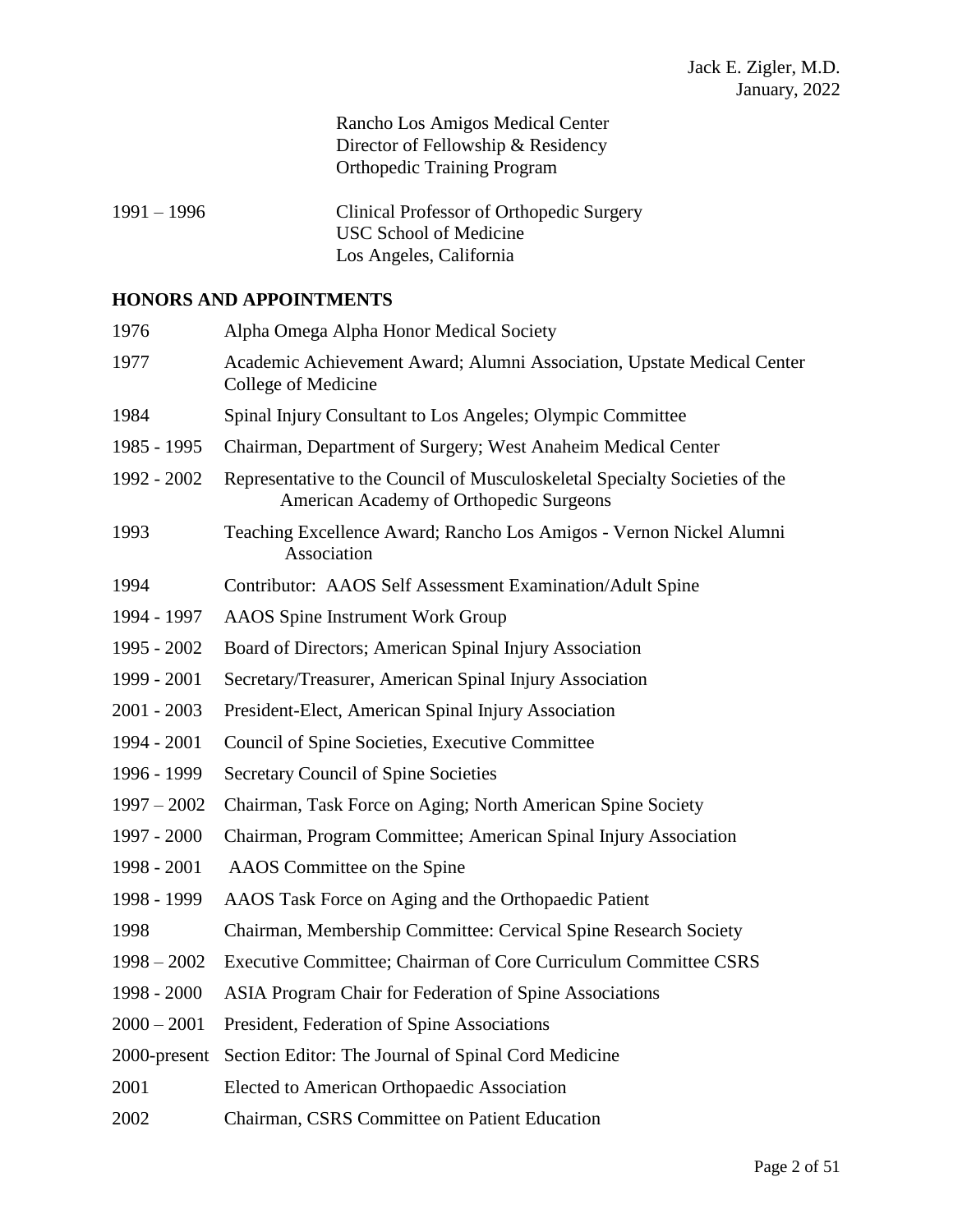| 2002 | Foreign Correspondent Columna (Portuguese Spine Journal) |  |
|------|----------------------------------------------------------|--|
|      |                                                          |  |

- 2003 President; American Spinal Injury Association
- 2014-present Board of Directors, International Society for the Advancement of Spine Surgery
- 2019-2020 President, International Society for the Advancement of Spine Surgery

#### **CERTIFICATION/ MEMBERSHIP**

| 1984 | Certified by American Board of Orthopedic Surgery     |
|------|-------------------------------------------------------|
| 1986 | Fellow of the American College of Surgeons            |
| 1987 | Fellow of the American Academy of Orthopedic Surgeons |

### **PUBLICATIONS**

- 1. [Zigler JE, Waters RL, Nelson RW, Capen DA, Perry J: O](http://www.ncbi.nlm.nih.gov/entrez/query.fcgi?cmd=Retrieve&db=PubMed&list_uids=3787336&dopt=Abstract)ccipito-cervico-thoracic Spine Fusion in a Patient with Occipito-cervical Dislocation and Survival. Spine 11(6):645-646, 1986.
- 2. Zigler J, Bahniuk E, Van Dyke C, Bohlman HH: Localization of Foreign Bodies in the Spinal Canal by the Computer - Assisted Biplanar Digitizer. Spine 11(9):892-894, 1986.
- 3. Zigler JE, Bohlman HH, Robinson RA, Riley LH, Dodge LD: Pyogenic Osteomyelitis of the Occiput, the Atlas, and the Axis. A Report of Five Cases. J Bone Joint Surg 69-A(7):1069- 1073, 1987.
- 4. Zigler JE, Waters R, Capen DA, Nelson R, Rockowitz N: Posterior Cervical Fusion under Local Anesthesia. Spine 12(3):206-208, 1987.
- 5. Capen DA, Zigler JE, Garland D: Surgical Stabilization in Cervical Spine Trauma. Contemporary Orthop 14(2):25-32, 1987.
- 6. Capen DA, Nelson RW, Zigler J, Waters RL, Garland DE: Surgical Stabilization of the Cervical Spine: A Comparative Analysis of Anterior and Posterior Spine Fusions. Paraplegia 25(2):111-119, 1987.
- 7. Capen DA, Nelson R, Zigler JE, Waters R, Anderson L, Klein N: Staged Total Thigh Rotation Flap for Coverage of Chronic Recurrent Pressure Sores. Contemporary Orthopedics 16(6):23-30, 1988.
- 8. Capen DA, Nelson R, Zigler JE, Sadler CR Jr.: Cervical Laminectomy in Spinal Trauma. Contemporary Orthop 16(7):22-30, 1988.
- 9. Zigler JE, Capen DA: Management of Unstable Spine Injuries. Complications in Orthop July/August:124-128, 1989.
- 10. Kane R, Capen DA, Waters R, Zigler JE, Adkins R: Spinal Cord Injury from Civilian Gunshot Wounds: The Rancho Experience 1980-1988. J Spinal Disord 4(3):306-311, 1991.
- 11. Rosen C, Rothman S, Zigler JE, Capen DA: Lumbar Facet Fracture as a Possible Source of Pain after Lumbar Laminectomy. Spine 16(6 Suppl)16:S234-S238, 1991.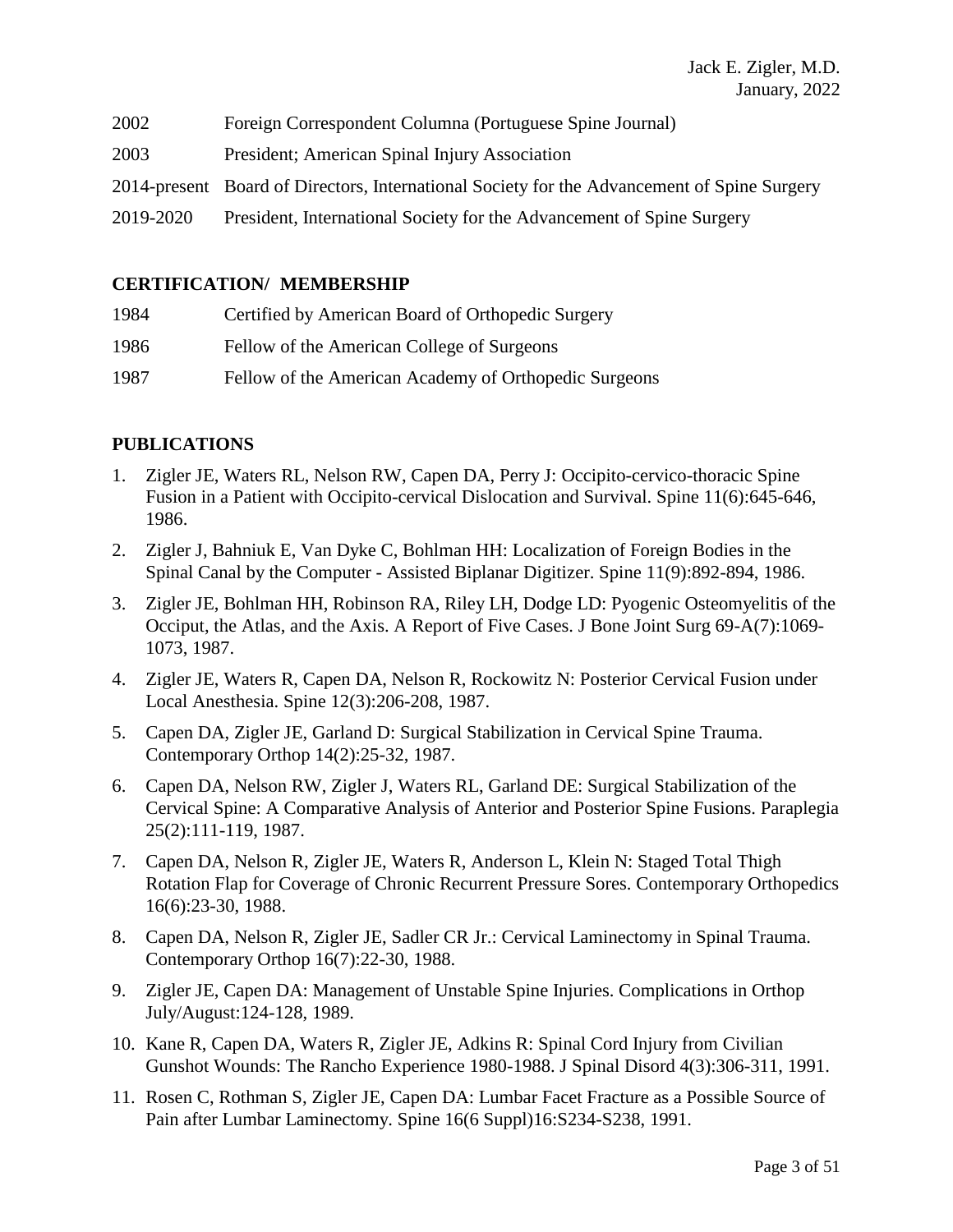- 12. Rimoldi R, Zigler JE, Capen DA, Hu S: The Effect of Surgical Intervention on Rehabilitation Time in Patients with Thoracolumbar and Lumbar Spinal Cord Injuries. Spine 17:1443-1449, 1992.
- 13. Zigler JE, Field BT: Surgical Procedures for Spinal Cord Injury. Phys Med Rehab Clin N Amer 3(November), 1992.
- 14. [Hu SS, Capen DA, Rimoldi RL, Zigler JE: T](http://www.ncbi.nlm.nih.gov/entrez/query.fcgi?cmd=Retrieve&db=PubMed&list_uids=8458130&dopt=Abstract)he Effect of Surgical Decompression on Neurologic Outcome after Lumbar Fractures. Clin Orthop 288:166-173, 1993.
- 15. [Jenkins LA, Capen DA, Zigler JE, Nelson RW, Nagelberg S:](http://www.ncbi.nlm.nih.gov/entrez/query.fcgi?cmd=Retrieve&db=PubMed&list_uids=7854834&dopt=Abstract) Cervical Spine Fusions for Trauma. A Long-Term Radiographic and Clinical Evaluation. Orthop Rev Nov(Suppl):13- 19, 1994.
- 16. [Capen DA, Gordon ML, Zigler JE, Garland DE, Nelson RW, Nagelberg S:](http://www.ncbi.nlm.nih.gov/entrez/query.fcgi?cmd=Retrieve&db=PubMed&list_uids=7824293&dopt=Abstract) Nonoperative Management of Upper Thoracic Spine Fractures. Orthop Rev 23(10):818-821, 1994.
- 17. Jenkins LA, Capen DA, Zigler JE, Nelson RW, Nagelberg S: Cervical Spine Fusions for Trauma: A Long Term Radiographic and Clinical Evaluation. Orthop Review November (Suppl):13-19, 1994.
- 18. Capen DA, Gordon ML, Zigler JE, Garland DE, Nelson RW, Nagelberg S: Nonoperative Management of Upper Thoracic Spine Fractures. Orthop Review XXIII (10):818-821, 1994.
- 19. [Zigler JE, Capen DA, Rothman SL:](http://www.ncbi.nlm.nih.gov/entrez/query.fcgi?cmd=Retrieve&db=PubMed&list_uids=7634727&dopt=Abstract) Spinal Disease in the Aged. Clin Orthop 316:70-79, 1995.
- 20. [Broner FA, Garland DE, Zigler JE:](http://www.ncbi.nlm.nih.gov/entrez/query.fcgi?cmd=Retrieve&db=PubMed&list_uids=8539051&dopt=Abstract) Spinal Infections in the Immunocompromised Host. Orthop Clin North Am 27(1):37-46, 1996.
- 21. [Barros TE, Zigler JF, Pentelenyi TJ, Balderston RE, el-Masry WS, Meyer PR Jr: C](http://www.ncbi.nlm.nih.gov/entrez/query.fcgi?cmd=Retrieve&db=PubMed&list_uids=9194257&dopt=Abstract)linical Case of the Month. Cervical Vertebral Fracture: Orthopaedic Issues. Spinal Cord 35(6):358- 360, 1997.
- 22. [Barros TE, Bohlman HH, Capen DA, Cotler J, Dons K, Biering-Sorensen F, Marchesi DG,](http://www.ncbi.nlm.nih.gov/entrez/query.fcgi?cmd=Retrieve&db=PubMed&list_uids=10213325&dopt=Abstract)  [Zigler JE:](http://www.ncbi.nlm.nih.gov/entrez/query.fcgi?cmd=Retrieve&db=PubMed&list_uids=10213325&dopt=Abstract) Traumatic Spondylolisthesis of the Axis: Analysis of Management. Spinal Cord 37(3):166-171, 1999.
- 23. [Zigler JE, Anderson PA, Bridwell K, Vaccaro A:](http://www.ncbi.nlm.nih.gov/entrez/query.fcgi?cmd=Retrieve&db=PubMed&list_uids=11507151&dopt=Abstract) What's New in Spine Surgery. J Bone Joint Surg 83-A(8):1285-1292, 2001.
- 24. Barros TE, Zigler J, Aito S, Di Lorenzo N, Wing P: Gunshot Wound to the Spine. Spinal Cord 39(10):541-544, 2001.
- 25. [Zigler JE, Boden S, Anderson PA, Bridwell K, Vaccaro A:](http://www.ncbi.nlm.nih.gov/entrez/query.fcgi?cmd=Retrieve&db=PubMed&list_uids=12107338&dopt=Abstract) What's New in Spine Surgery. J Bone Joint Surg 84-A(7):1282-1288, 2002.
- 26. Zigler JE, Strausser DW: The Aging Spine. Orthopaedic Knowledge Update: Spine 2, American Academy of Orthopaedic Surgeons; Rosemont, Illinois, 2002.
- 27. Zigler JE, Burd TA, Vialle EN, Sachs BL, Rashbaum RF, Ohnmeiss DD: Lumbar Spine Arthroplasty: Early Results using the ProDisc II- A Prospective Randomized Trial of Arthroplasty versus Fusion. J Spinal Disord Tech 16(4):352-361, 2003.
- 28. [Zigler JE, Boden S, Anderson PA, Bridwell K, Vaccaro A:](http://www.ncbi.nlm.nih.gov/entrez/query.fcgi?cmd=Retrieve&db=PubMed&list_uids=12107338&dopt=Abstract) What's New in Spine Surgery. J Bone Joint Surg 85-A(8):1626-1636, 2003.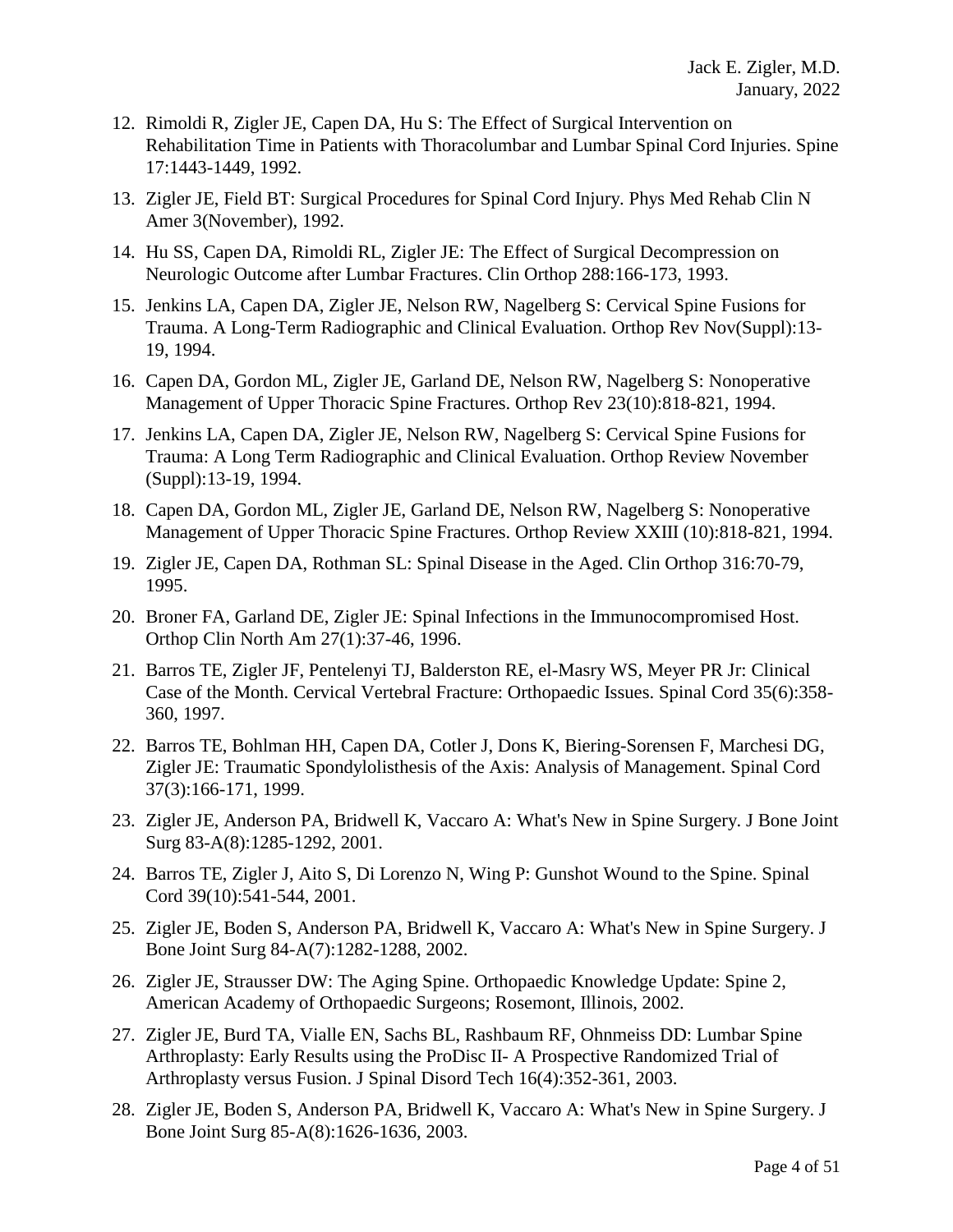- 29. Zigler JE: Clinical Results with ProDisc: European Experience and U.S. Investigation Device Exemption Study. Spine 28(20):S163-S166, 2003.
- 30. Zigler JE. Lumbar Spine Arthroplasty Using the ProDisc II. Spine J 4(6 Suppl):260S-267S, 2004.
- 31. Bridwell KH, Anderson PA, Boden SD, Vaccaro AR, Zigler JE: What's New in Spine Surgery. J Bone Joint Surg Am 86-A(7):1587-1596, 2004.
- 32. Boden SD, Balderston RA, Heller JG, Hanley EN Jr, Zigler JE: An AOA Critical Issue. Disc Replacements: This Time Will We Really Cure Low-Back and Neck Pain? J Bone Joint Surg Am 86-A(2):411-422, 2004.
- 33. Zigler JE, Bennett MT: Disc Prosthesis for Lumbar Degenerative Disease and Axial Instability – ProDisc. Seminars in Spine Surgery 17(4): 285-296, 2005.
- 34. [Bertagnoli R,](http://www.ncbi.nlm.nih.gov/entrez/query.fcgi?db=pubmed&cmd=Search&term=%22Bertagnoli+R%22%5BAuthor%5D) [Zigler J,](http://www.ncbi.nlm.nih.gov/entrez/query.fcgi?db=pubmed&cmd=Search&term=%22Zigler+J%22%5BAuthor%5D) [Karg A,](http://www.ncbi.nlm.nih.gov/entrez/query.fcgi?db=pubmed&cmd=Search&term=%22Karg+A%22%5BAuthor%5D) [Voigt S.](http://www.ncbi.nlm.nih.gov/entrez/query.fcgi?db=pubmed&cmd=Search&term=%22Voigt+S%22%5BAuthor%5D) Complications and Strategies for Revision Surgery in Total Disc Replacement. Orthop Clin North Am 36(3):389-395, 2005.
- 35. [Bertagnoli R, Tropiano P, Zigler J, Karg A, Voigt S.](http://www.ncbi.nlm.nih.gov/entrez/query.fcgi?cmd=Retrieve&db=pubmed&dopt=Abstract&list_uids=15950698&query_hl=13) Hybrid Constructs. Orthop Clin North Am 36(3):379-388, 2005.
- 36. [Dickerman RD, Zigler JE: A](http://www.ncbi.nlm.nih.gov/entrez/query.fcgi?cmd=Retrieve&db=pubmed&dopt=Abstract&list_uids=16261105&query_hl=9&itool=pubmed_docsum) Traumatic Vertebral Artery Dissection after Cervical Corpectomy: A Traction Injury? Spine 30(21):E658-E661, 2005.
- 37. Zigler JE, Ohnmeiss DD: Patient Selection for Lumbar Arthroplasty. Seminars in Spine Surgery 18:40-46, 2006.
- 38. Zigler JE: [Editorial] Arthroplasty as the Next Evolution of Surgical Reconstruction of the Spine. Business Briefing: US Orthopedics Review 30-35, 2006.
- 39. Zigler JE, Sachs BL, Rashbaum RF, Ohnmeiss DD: Two to Three Year Follow-up of ProDisc-L: Results from a Prospective Randomized Trial of Arthroplasty versus Fusion. SAS J 1(2):63-67, 2007.
- 40. Zigler J, Delamarter R, Spivak JM, Linovitz RJ, Danielson GO 3<sup>rd</sup>, Haider TT, Cammisa F, Zucherman J, Balderston R, Kitchel S, Foley K, Watkins R, Bradford D, Yue J, Yuan H, Herkowitz H, Geiger D, Bendo J, Peppers T, Sachs B, Girardi F, Kropf M: Results of the Prospective, Randomized, Multicenter Food And Drug Administration Investigational Device Exemption Study of the ProDisc-L Total Disc Replacement versus Circumferential Fusion for the Treatment of 1-Level Degenerative Disc Disease. Spine 32(11):1155-1162, 2007.
- 41. Dickerman RD, Zigler JE: [Letter to the Editor] Re: Carragee EJ, Lincoln T, Parmar VS, et al. A Gold Standard Evaluation of the 'Discogenic Pain' Diagnosis as Determined by Provocative Discography. Spine 15 32(2):287-288, 2007.
- 42. [Dickerman RD,](http://www.ncbi.nlm.nih.gov/sites/?Db=pubmed&Cmd=Search&Term=%22Dickerman%20RD%22%5BAuthor%5D&itool=EntrezSystem2.PEntrez.Pubmed.Pubmed_ResultsPanel.Pubmed_RVAbstractPlus) [Reynolds AS,](http://www.ncbi.nlm.nih.gov/sites/?Db=pubmed&Cmd=Search&Term=%22Reynolds%20AS%22%5BAuthor%5D&itool=EntrezSystem2.PEntrez.Pubmed.Pubmed_ResultsPanel.Pubmed_RVAbstractPlus) [Stevens Q,](http://www.ncbi.nlm.nih.gov/sites/?Db=pubmed&Cmd=Search&Term=%22Stevens%20Q%22%5BAuthor%5D&itool=EntrezSystem2.PEntrez.Pubmed.Pubmed_ResultsPanel.Pubmed_RVAbstractPlus) [Zigler J:](http://www.ncbi.nlm.nih.gov/sites/?Db=pubmed&Cmd=Search&Term=%22Zigler%20J%22%5BAuthor%5D&itool=EntrezSystem2.PEntrez.Pubmed.Pubmed_ResultsPanel.Pubmed_RVAbstractPlus) [Letter] Cervical Pedicle Screws vs. Lateral Mass Screws: Uniplanar Fatigue Analysis and Residual Pullout Strengths. Spine J 7(3):384, 2007.
- 43. Zigler J, Walsh J, Zigler J: Medical Device Reporting: Issues with Class III Medical Devices. Food Drug Law J 62(3):573-580, 2007.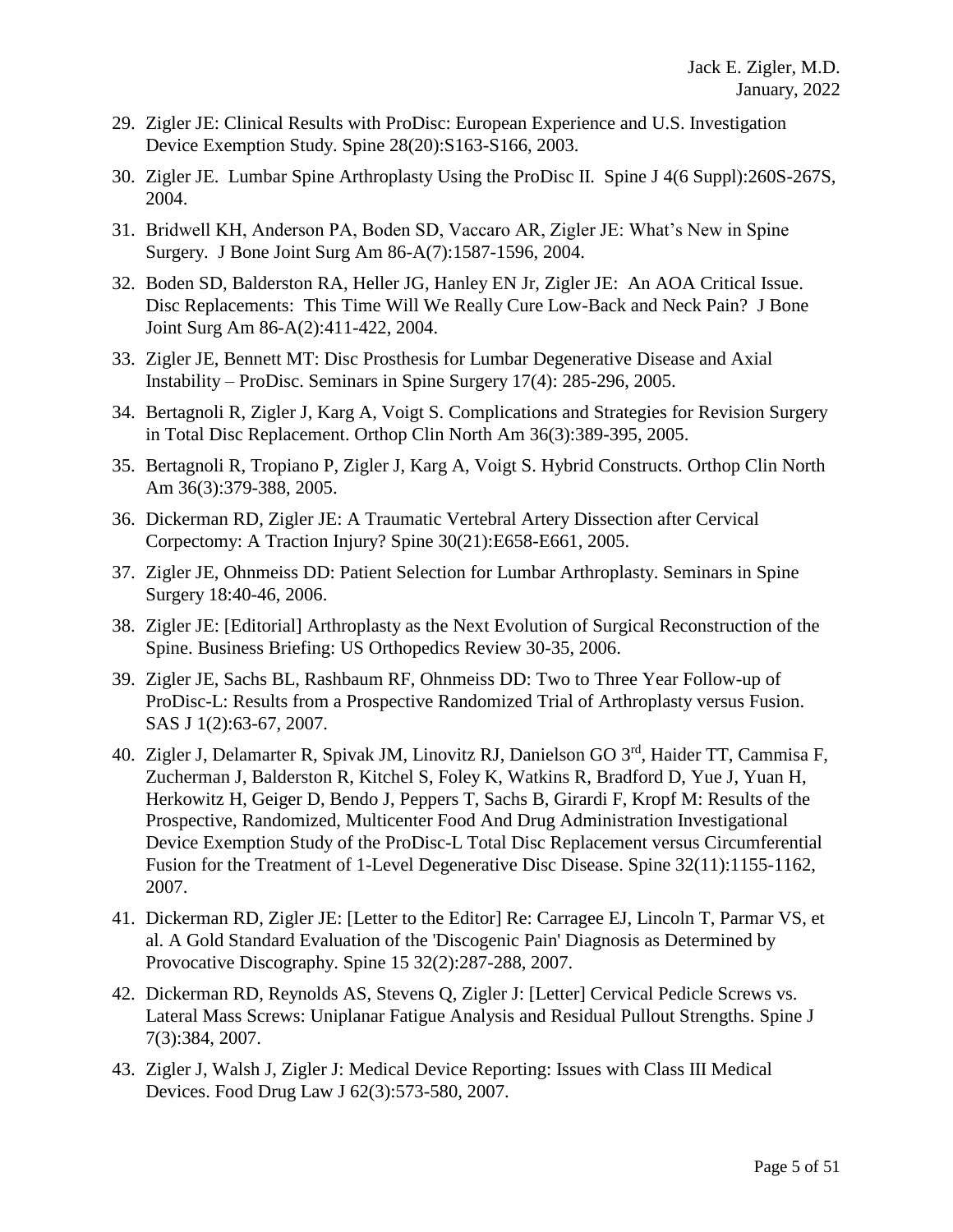- 44. Leahy M, Zigler JE, Ohnmeiss DD, Rashbaum RF, Sachs BL: Comparison of Results of Total Disc Replacement in Post-Discectomy Patients versus Patients with No Previous Lumbar Surgery. Spine 33(15):1690-1693, 2008.
- 45. Zigler JE, Ohnmeiss DD: Comparison of Two-level vs. One-level Total Disc Replacement: Data from a Prospective FDA-regulated Trial. SAS J 2(3):140-144, 2008.
- 46. Guyer RD, Siddiqui S, Zigler JE, Ohnmeiss DD, Blumenthal SL, Sachs BL, Hochschuler SH, Rashbaum RF: Lumbar Spinal Arthroplasty: Analysis of One Center's 20 Best and 20 Worst Clinical Outcomes. Spine 33(23):2566-2569, 2008.
- 47. Rohan MX Jr, Ohnmeiss DD, Guyer RD, Zigler JE, Blumenthal SL, Hochschuler SH, Sachs BL, Rashbaum RF: Relationship between the Length of Time Off Work Pre-operatively and Clinical Outcome at 24-month Follow-up in Patients Undergoing Total Disc Replacement or Fusion. Spine J 9(5):360-365, 2009.
- 48. Murrey D, Janssen M, Delamarter R, Goldstein J, Zigler J, Tay B, Darden B: Results of the Prospective, Randomized, Controlled Multicenter Food and Drug Administration Investigational Device Exemption Study of the ProDisc-C Total Disc Replacement Versus Anterior Discectomy and Fusion for the Treatment of 1-Level Symptomatic Cervical Disc Disease. Spine J 9(4):275-286, 2009.
- 49. Dickerman RD, Reynolds A, Zigler J, Guyer R: [Letter] Adjacent Segment Degeneration. J Neurosurg Spine 10(2):177, 2009.
- 50. Ohnmeiss DD, Bodemer W, Zigler JE: Effect of Adverse Events on Low Back Surgery Outcome: 24-Month Follow-Up Results from an FDA IDE Trial. Spine 35(7):835-838, 2010.
- 51. Delamarter RB, Murrey D, Janssen ME, Goldstein JA, Zigler J, Tay BK-B, Darden II B: Results at 24 Months from the Prospective, Randomized, Multicenter Investigational Device Exemption Trial of ProDisc-C Versus Anterior Cervical Discectomy and Fusion With 4- Year Follow-Up and Continued Access Patients. SAS J 4:122-128, 2010.
- 52. Delamarter R, Zigler JE, Balderston RA, Cammisa FP, Goldstein JA, Spivak JM: Prospective, Randomized, Multicenter Food and Drug Administration Investigational Device Exemption Study of the ProDisc-L Total Disc Replacement Compared with Circumferential Arthrodesis for the Treatment of Two-Level Lumbar Degenerative Disc Disease: Results at Twenty-Four Months. J Bone Joint Surg Am 93(8):705-715, 2011.
- 53. Zigler JE, Dickerman RD: Orthopaedic Knowledge Update: Spine. American Academy of Orthopaedic Surgeons; Rosemont, Illinois, 2012.
- 54. Zigler JE: Results of the Five Year Data ProDisc-L Multi-Center PRCT Comparing ProDisc-L to Circumferential Spinal Fusion for Single Level Disabling DDD. Seminars Spine Surg 24:25-31, 2012.
- 55. Rainey S, Blumenthal SL, Zigler JE, Guyer RD, Ohnmeiss DD: Analysis of Adjacent Segment Re-Operation Following Lumbar Total Disc Replacement. Accepted for publication in the Internat J Spine Surg 6:140-144, 2012.
- 56. Zigler JE, Glenn J, Delamarter RB: Five Year Adjacent Level Degenerative Changes Comparing Lumbar Total Disc Replacement with ProDisc-L to Circumferential Fusion in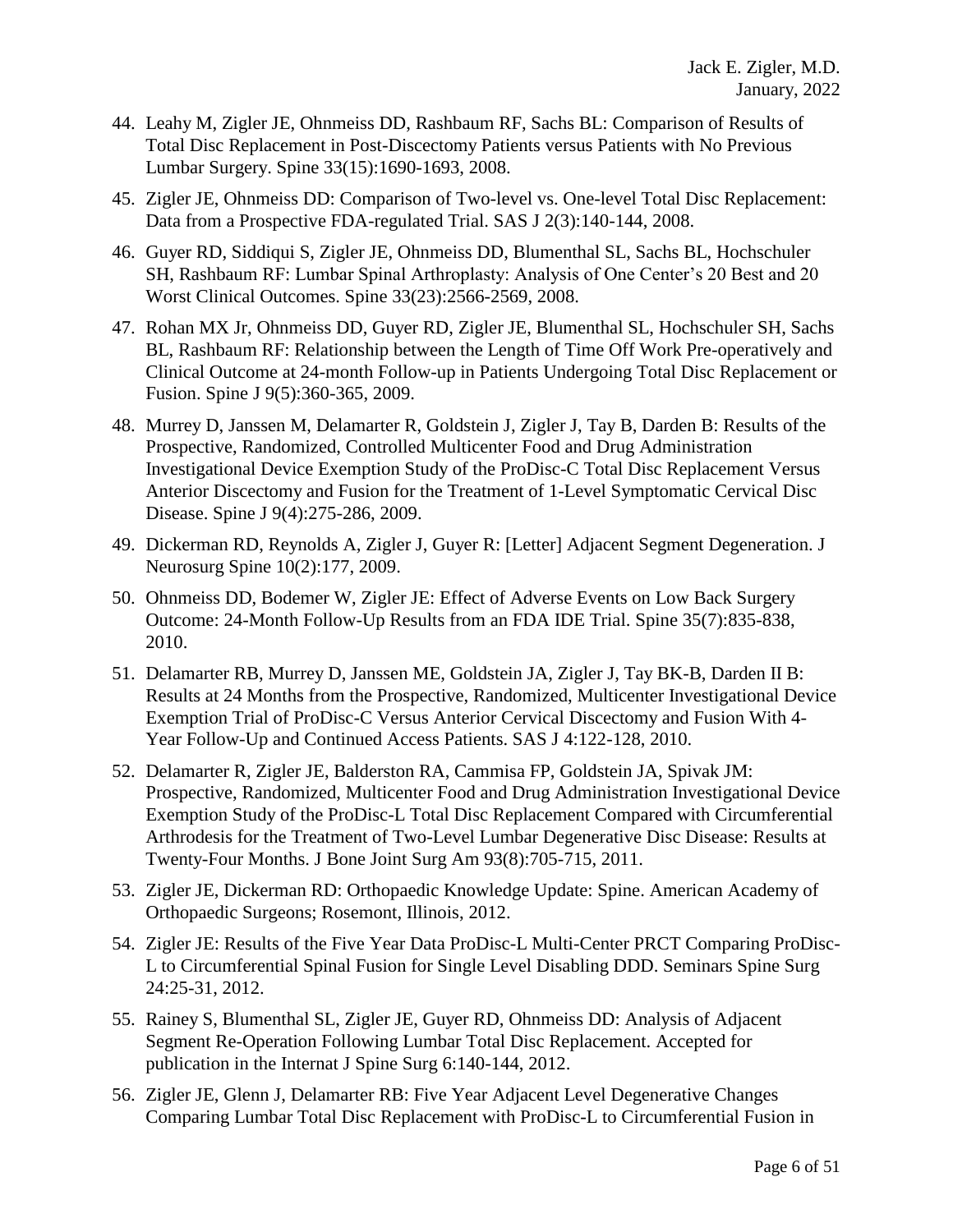Patients with Surgically Treated Single-level Disease. J Neurosurg: Spine 17(6):504-511, 2012.

- 57. Zigler JE, Delamarter RB: Five Year Results of The Prospective, Randomized, Multicenter Food and Drug Administration Investigational Device Exemption Study of the ProDisc-L Total Disc Replacement Versus Circumferential Arthrodesis for the Treatment of 1-Level Degenerative Disc Disease. J Neurosurg: Spine 17(6):493-501, 2012.
- 58. Zigler JE, Delamarter R, Murrey D, Spivak J, Janssen M: ProDisc-C and Anterior Cervical Discectomy and Fusion as Surgical Treatment for Single-Level Cervical Symptomatic Degenerative Disc Disease: Five-Year Results of a Food and Drug Administration Study. Spine 38(3):203-209, 2013.
- 59. Blumenthal SL, Ohnmeiss DD, Guyer RD, Zigler JE: Re-operations in Cervical Total Disc Replacement Compared with Anterior Cervical Fusion: Results Compiled from Multiple Prospective FDA IDE Trials Conducted at a Single Site. Spine 38(14):1177–1182, 2013.
- 60. Delamarter RB, Zigler J: Five-year Re-Operation Rates, Cervical Total Disc Replacement versus Fusion, Results of a Prospective Randomized Clinical Trial. Spine 38(9):711–717, 2013.
- 61. Zigler JE, Delamarter RB: Does 360° Lumbar Spinal Fusion Improve Long-Term Clinical Outcomes After Failure of Conservative Treatment in Patients With Functionally Disabling Single Level Degenerative Lumbar Disc Disease? Results of 5 Year Follow-Up in 75 Postoperative Patients. Int J Spine Surg 7:e1–e7, 2013.
- 62. McAnany SJ, Overley S, Baird EO, Cho SK, Hecht AC, Zigler JE, Qureshi SA: The 5-year Cost-Effectiveness of Anterior Cervical Discectomy and Fusion and Cervical Disc Replacement: A Markov Analysis. Spine 39(23):1924-1933, 2014.
- 63. Zigler JE, Delamarter RB: Oswestry Disability Index. J Neurosurg Spine 20(2):241-242, 2014.
- 64. Radcliff K, Zigler J, Zigler J: Costs of Cervical Disc Replacement Versus Anterior Cervical Discectomy and Fusion for Treatment of Single-Level Cervical Disc Disease: An Analysis of the Blue Health Intelligence Database for Acute and Long-term Costs and Complications. Spine 40(8):521-529, 2015.
- 65. Zigler J, Garcia R: ISASS Policy Statement Lumbar Artificial Disc. Int J Spine Surg 9:doi: 10.14444/2007, 2015.
- 66. Hipp J, Guyer RD, Zigler JE, Ohnmeiss DD, Wharton ND: Development of a Novel Radiographic Measure of Lumbar Instability and Validation Using the Facet Fluid Sign. Int J Spine Surg 9:37; doi: 10.14444/2037, 2015.
- 67. Janssen ME, Zigler JE, Spivak JM, Delamarter RB, Darden BV, Kopjar B: Seven-year Follow-up of the Food and Drug Administration Investigational Device Exemption Study of the ProDisc®-C Total Disc Replacement Versus Anterior Cervical Discectomy and Fusion for Single Level Cervical Disc Disease. J Bone Joint Surg [Am] 97(21):1738-1747, 2015.
- 68. Musacchio MJ, Lauryssen C, Davis RJ, Bae HW, Peloza JH, Guyer RD, Zigler JE, Ohnmeiss DD, Leary S: Evaluation of Decompression and Interlaminar Stabilization Compared with Decompression and Fusion for the Treatment of Lumbar Spinal Stenosis: 5-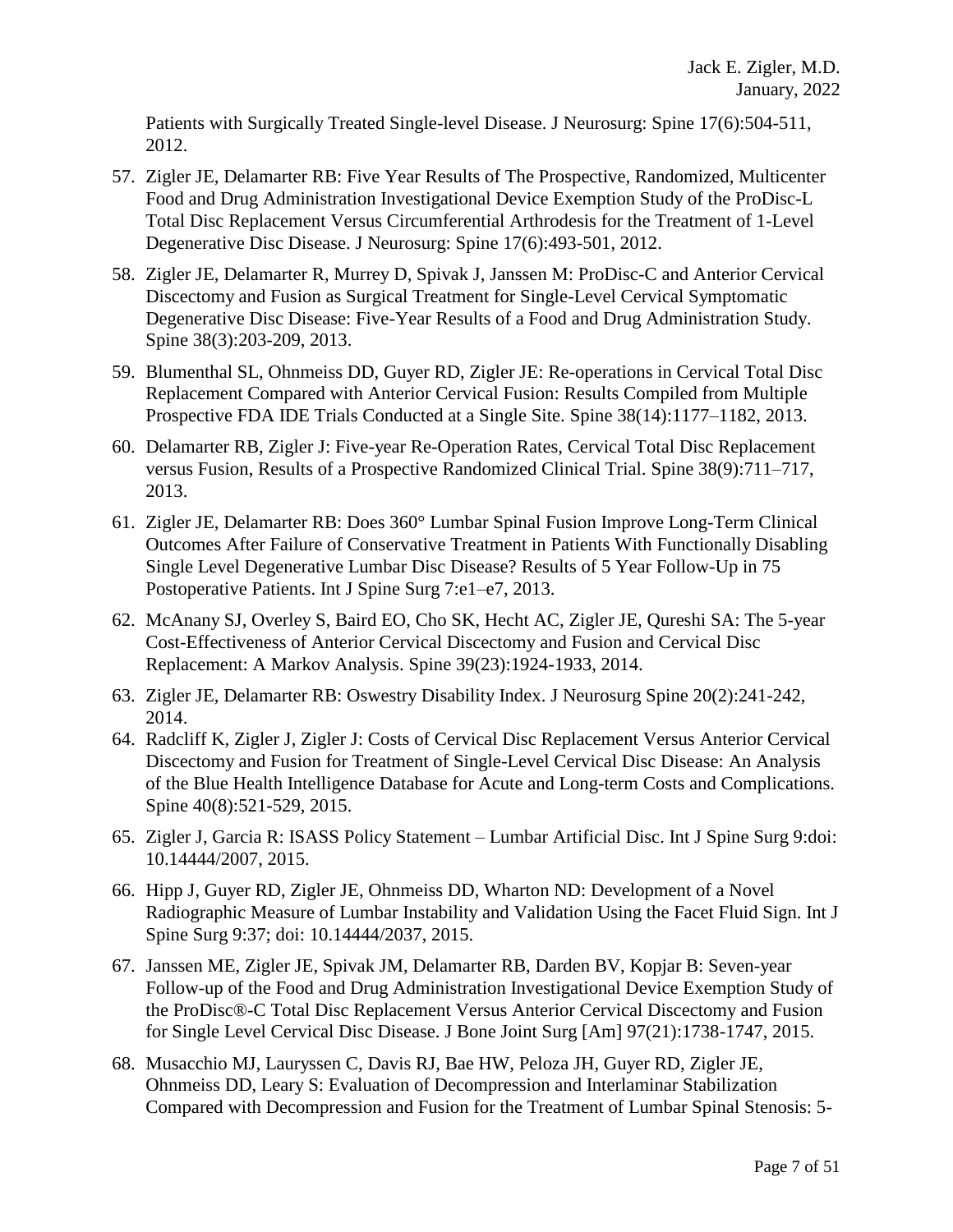year Follow-up of a Prospective, Randomized, Controlled Trial. Int J Spine Surg 10:6 doi: 10.14444/3006, 2016.

- 69. Zigler JE, Rogers RW, Ohnmeiss DD: Comparison of One-Level versus Two-Level Anterior Cervical Discectomy and Fusion: Clinical and Radiographic Follow-Up at 60 Months. Spine 41(6):463-469, 2016.
- 70. Radcliff K, Lerner J, Yang C, Bernard T, Zigler JE: Seven-year Cost-effectiveness of ProDisc-C Total Disc Replacement: Results from Investigational Device Exemption and Post-Approval Studies. J Neurosurg Spine 24(5):760-768, 2016.
- 71. Hisey MS, Zigler JE, Jackson R, Nunley PD, Bae HW, Kim KD, Ohnmeiss DD: Prospective, Randomized Comparison of One-level Mobi-C Cervical Total Disc Replacement vs. Anterior Cervical Discectomy and Fusion: Results at 5-year Follow-up. Int J Spine Surg 10:10, 2016.
- 72. Blumenthal S, Buttermann G, Garcia R, Gornet M, Grunch B, Guyer R, Janssen M, Kimball B, Lewis A, Mesiwala A, Miller L, Morreale J, Reed W, Dandhu F, Shackleford I, Yue J, Zigler J, O'Connell B, Ferko N, Hollmann S: Foreword: Proceedings From the First Annual Lumbar Total Disc Replacement Summit. Spine; 42(Suppl 24):S99-S100, 2017.
- 73. Janssen M, Garcia R, Miller L, Reed W, Zigler J, Ferko N, Hollman S: Challenges and Solutions for Lumbar Total Disc Replacement Implantation. Spine 42(Suppl24):S108-S111; 2017.
- 74. Radcliff K, Spivak J, Darden B, Janssen M, Bernard T, Zigler J: Five-Year Reoperation Rates of 2-Level Lumbar Total Disk Replacement Versus Fusion: Results of a Prospective, Randomized Clinical Trial. Accepted for publication in Clin Spine Surg 31(1):37-42, 2018.
- 75. Zigler J, Ferko N, Cameron C, Patel L: Comparison of therapies in Lumbar Degenerative Disc Disease: A Network Meta-Analysis of Randomized Controlled Trials. J Comp Eff Res 7(3):233-246, 2018.
- 76. Zigler J, Gornet MF, Ferko N, Caneron C, Schranck FW, Patel L: Comparison of Lumbar Total Disc Replacement With Surgical Spinal Fusion for the Treatment of Single-Level Degenerative Disc Disease: A Meta-Analysis of 5-Year Outcomes From Randomized Controlled Trials. Global Spine J 8(4):413-423, 2018.
- 77. Zigler JE, Blumenthal SL, Guyer RD, Ohnmeiss DD, Patel L: Relationship of Range of Motion and Adjacent Level Degeneration Following Lumbar Total Disc Replacement: Results of a Prospective Study with 5-year Follow-up. Spine 43(20):1395-1400, 2018.
- 78. Braxton Jr. E, Wohlfeld BJ, Blumenthal S, Bozzio A, Butterman G, Guyer R, Idema I, Laich D, Morreale J, Nikolakis M, Patel A, Price JS, Witt JP, Zigler J, Martin M: Postoperative Care Pathways Following Lumbar Total Disc Replacement: Results of a Modified Delphi Approach. Spine 44(Suppl 24):S1-S12, 2019.
- 79. Rometsch E, Spruit M, Zigler JE, Menon VK, Ouellet JA, Mazel C, Härtl R, Espinoza K, Kandziora F: Screw-Related Complications After Instrumentation of the Osteoporotic Spine: A Systematic Literature Review with Meta-Analysis. Global Spine J 10(1):69-88, 2020.
- 80. Derman PB, Zigler JE: Cervical Disc Arthroplasty: Rationale and History. Int J Spine Surg. 14(S2):S5-S13, 2020.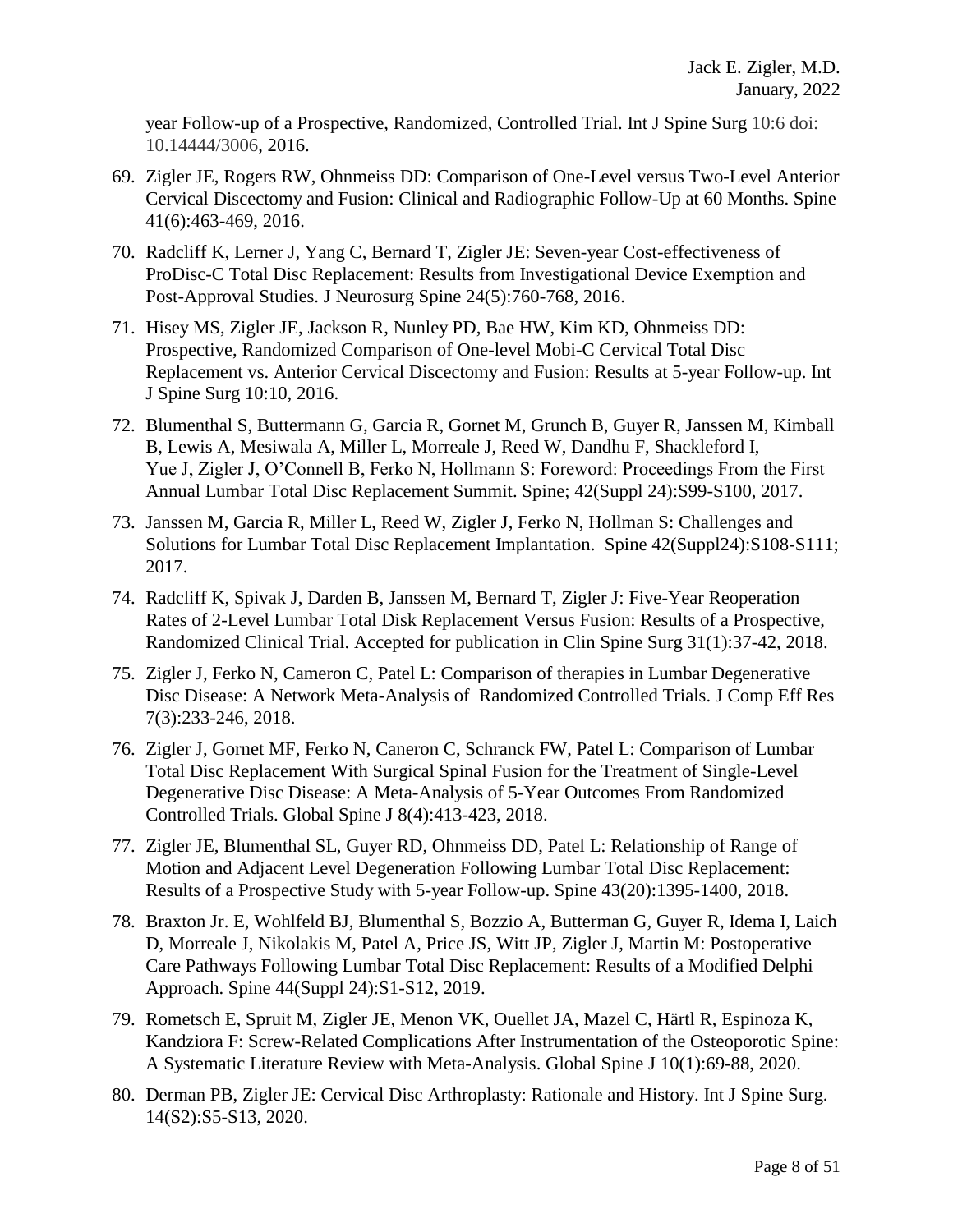- 81. Guyer RD, Ohnmeiss DD, Blumenthal SL, Zigler JE: In Which Cases Do Surgeons Specializing in Total Disc Replacement Perform Fusion in Patients with Cervical Spine Symptoms? Eur Spine J 29(11):2665-2669, 2020.
- 82. Zigler JE, Guyer RD, Blumenthal SL, Ohnmeiss DD: Analysis of Re-operations after Cervical Total Disc Replacement in a Consecutive Series of 535 Patients Receiving the ProDisc-C Device. Eur Spine J 29(11):2683-2687, 2020.
- 83. Radcliff K, Zigler J, Braxton E, Buttermann G, Coric D, Derman P, Garcia R, Jorgensen A, Ferko N, Situ A, Yue J: Final Long-Term Reporting from a Randomized Controlled IDE Trial for Lumbar Artificial Discs in Single-level Degenerative Disc Disease: 7-year Results. Int J Spine Surg 15(4):612-632, 2021.
- 84. Phillips FM, Coric D, Sasso R, Lanman T, Lavelle W, Blumenthal S, Lauryssen C, Guyer R, Albert T, Zigler J, Cammisa F, Milam RA: Prospective, Multicenter Clinical Trial Comparing M6-C Compressible Six Degrees of Freedom Cervical Disc with Anterior Cervical Discectomy and Fusion for the Treatment of Single Level Degenerative Cervical Radiculopathy: Two- Year Results of an FDA Investigational Device Exemption Study. Spine J 21(2):239-252, 2021.
- 85. Zigler JE, Guyer RD, Blumenthal SL, Satin AM, Shellock JL, Ohnmeiss DD: In Which Cases Do Surgeons Specializing in Total Disc Replacement Perform Fusion in Patients with Symptomatic Lumbar Disc Degeneration? Accepted for publication in Eur Spine J.
- 86. Coric D, Zigler J, Derman P, Braxton E, Situ A, Patel L: Predictors of Long-term Clinical Outcomes in Adult Patients after Lumbar Total Disc Replacement: Development and Validation of a Prediction Model. Accepted for publication in J Neurosurg Spine.

### **CURRENTLY SUBMITTED FOR PUBLICATION**

- 1. Blumenthal SL, Guyer RD, Zigler JE, Ohnmeiss DD: Impact of Previous Lumbar Spine Surgery on the Outcome of Lumbar Total Disc Replacement: Analysis of Prospective 5 year Follow-up Study Data. Submitted to Eur Spine J.
- 2. Guyer RD, Zigler JE, Blumenthal SL, Shellock JL, Ohnmeiss DD: Evaluation of Anterior Lumbar Interbody Fusion Performed Using a Stand-alone, Integrated Fusion Cage. Submitted to Int J Spine Surg.

### **TEXTBOOK CHAPTERS**

- 1. Zigler JE: *Rehabilitation of Spinal Cord Injuries Following Cervical Fracture*. In Regan JJ (ed) Cervical Spine Disease - State of the Art Reviews, Hanley and Belfus; May 1991, 235- 258.
- 2. Capen DA, Zigler JE: *Spinal Cord Injury*. In Orthopedic Rehabilitation, Second Edition. Churchill Livingstone, 1992.
- 3. Zigler JE: *Rehabilitation of Acute Spinal Cord Injury*. In: Hochschuler SH, Cotler HB, Guyer RD (eds) Rehabilitation of the Spine: Science and Practice. Mosby-Year Book, Inc., Chicago, Illinois. 1993.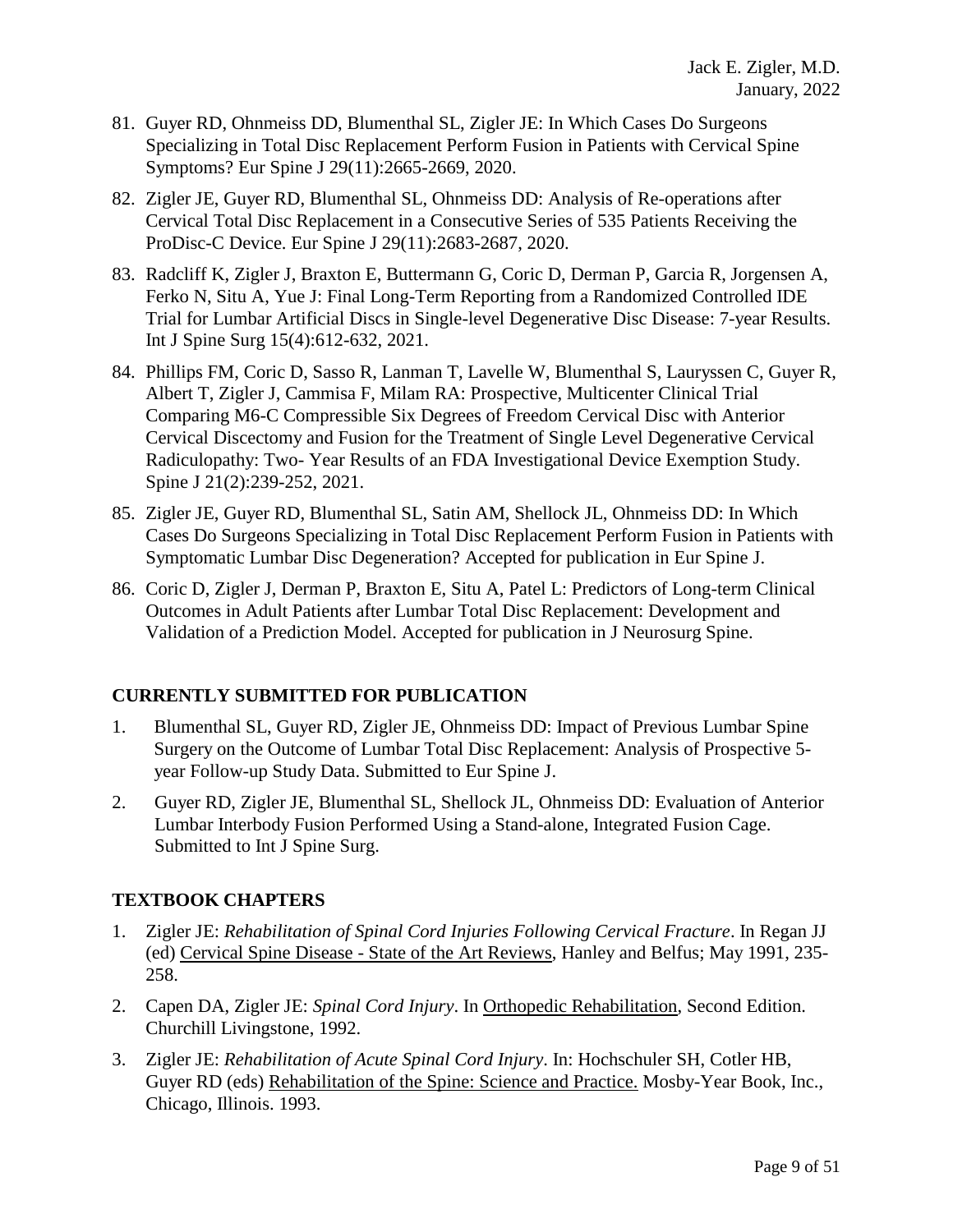- 4. Zigler JE: *Spinal Injuries in the Elderly*. In Comprehensive Management of Spine Trauma, Mosby 1997.
- 5. Levine A, Garfin S, Eismont F, Zigler JE: (eds) Spine Trauma. W.B. Saunders Company. Philadelphia, Pennsylvania, 1998.
- 6. Zigler JE, Resnick C, Adkins M, Thompson L: *Rehabilitation*. In Levine A et al (eds) Spine Trauma. W.B. Saunders Company. Philadelphia, Pennsylvania, 1998.
- 7. Zigler JE, Capen DA: *Epidemiology of Spinal Cord Injury*. In Levine A et al (eds) Spine Trauma. W.B. Saunders Company. Philadelphia, Pennsylvania, 1998.
- 8. Rimoldi RL, Zigler JE: *Immediate Postoperative Care*. In Levine A et al (eds) Spine Trauma. W.B. Saunders Company. Philadelphia, Pennsylvania, 1998.
- 9. Zigler JE, McGregor M, Triano JJ: *Whiplash*. In: Fitzgerald RH, Kaufer H, Malkani AL (eds): Orthopaedics. Mosby, St. Louis, Missouri; 2002.
- 10. Johnson MC, Zigler JE: *Whiplash: Diagnosis and Treatment*. In: Fischgrund J (ed): Neck Pain. American Academy of Orthopaedic Surgeons, Rosemont, Illinois; 2004; pp. 27-34.
- 11. Guyer RD, Zigler JE (Editors): Spinal Arthroplasty: A New Era in Spine Care. Quality Medical Publishing. St. Louis, Missouri; 2005.
- 12. Zigler JE: *ProDisc: Long and Intermediate-Term Clinical Results*. In: Guyer RD, Zigler JE (eds) Spinal Arthroplasty: A New Era in Spine Care. Quality Medical Publishers, St. Louis, Missouri. 2005; pp 93-100.
- 13. Zigler JE: *Medical Rehabilitation after Spinal Cord Injury.* In: Clark CR, Benzel EC, Currier BL, Dormans JP, Dvorak JP, Eismont F, Garfin SR, Herkowitz HN, Ullrich CG, Vaccaro AR (eds): The Cervical Spine,  $4<sup>th</sup>$  Edition. Lippincott Williams & Wilkins, Philadelphia, Pennsylvania; 2005; pp. 741-745.
- 14. Zigler JE, Bennett MT: *ProDisc Lumbar Artificial Disk.* In: Kim DH, [Cammisa](http://www.amazon.co.uk/s/ref=rdr_ext_aut?_encoding=UTF8&index=books&field-author=Frank%20P.%2C%20Jr.%20Cammisa) FP Jr., Fessler RG (eds): Dynamic Reconstruction of the Spine. Thieme Medical Publishers, New York, New York; 2006; pp. 179-185.
- 15. Dickerman RD, Zigler JE: *Discogenic Low Back Pain*. In Spivak JM, Connelly PJ (eds): Orthopaedic Knowledge Update: Spine 3. American Academy of Orthopaedic Surgeons; Rosemont, Illinois; 2006, pp. 319-29.
- 16. Dickerman RD, O'Malley M, Zigler JE: *Socioeconomics of Spinal Injuries.* In: Jallo J, Vaccaro AR (eds): Neurotrauma and Critical Care of the Spine. Thieme Medical Publishers, Inc. New York, New York; 2009; pp 210-219.
- 17. Baron EM, Vaccaro AR, Zigler JE: *Epidemiology of Spinal Cord Injury*. In: Zigler JE, Eismont FJ, Garfin SR, Vaccaro AR (eds): Spine Trauma, 2nd Edition. American Academy of Orthopaedic Surgeons, Rosemont, Illinois; 2011.
- 18. Rimoldi R, Zigler JE: *Immediate Postoperative Care*. In: Zigler JE, Eismont FJ, Garfin SR, Vaccaro AR (eds): Spine Trauma, 2nd Edition. American Academy of Orthopaedic Surgeons, Rosemont, Illinois; 2011.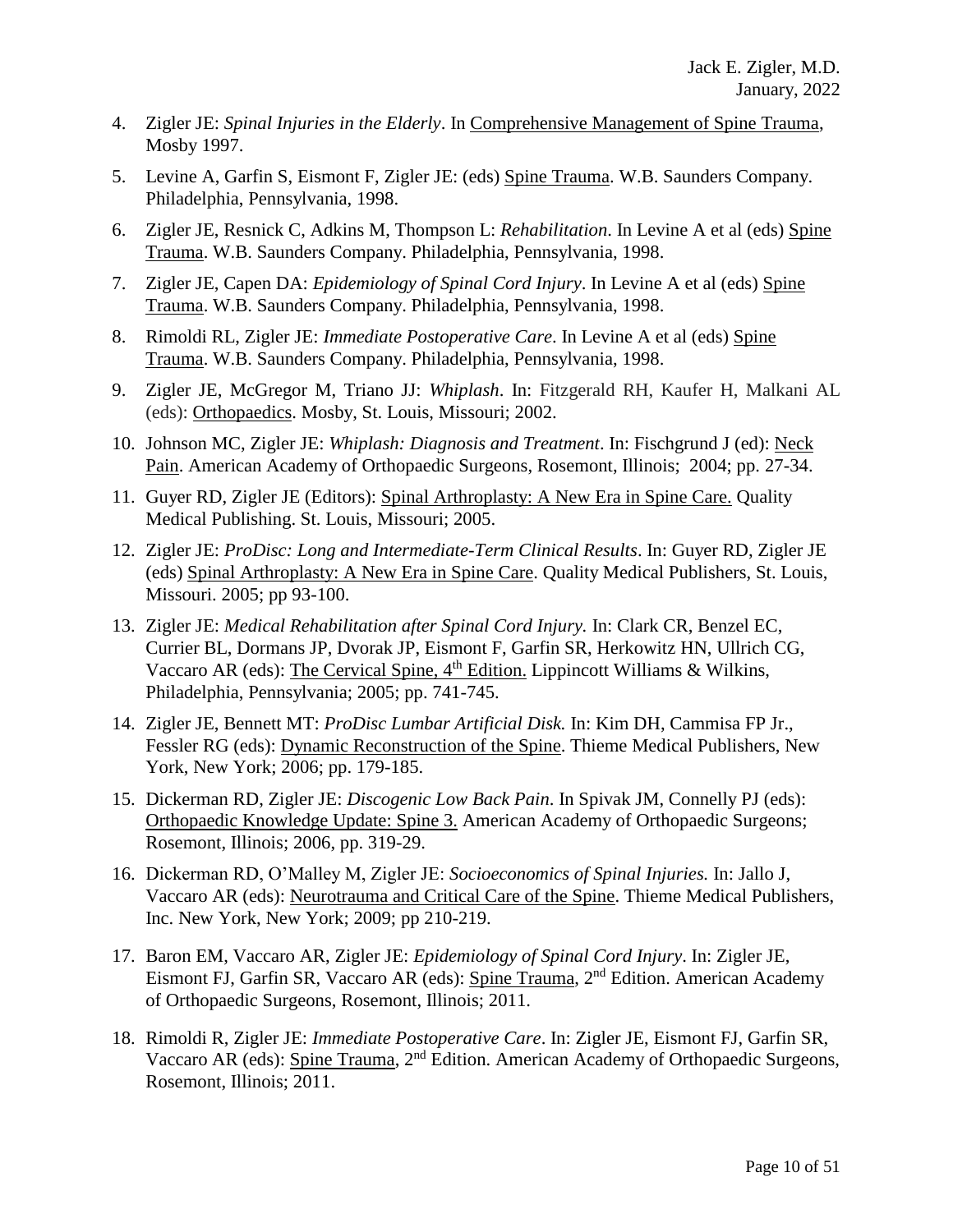- 19. Zigler JE, Resnik C, Carroll L, Ramirez AN, Atkins M, Thompson L: *Rehabilitation*. In: Zigler JE, Eismont FJ, Garfin SR, Vaccaro AR (eds): Spine Trauma, 2<sup>nd</sup> Edition. American Academy of Orthopaedic Surgeons, Rosemont, Illinois; 2011.
- 20. Rothman SLG, Zigler JE: *An Imaging Atlas of Spinal Injury*. In: Zigler JE, Eismont FJ, Garfin SR, Vaccaro AR (eds): Spine Trauma, 2nd Edition. American Academy of Orthopaedic Surgeons, Rosemont, Illinois; 2011.
- 21. Duffy MF, Zigler JE: *Degenerative Disc Disease: Fusion versus Artificial Disc*. In: Jandial R, Garfin SR (eds): Best Evidence for Spine Surgery: 20 Cardinal Cases. Elsevier; Philadelphia, Pennsylvania; 2012; pp. 70-92.
- 22. Duffy MF, Zigler JE: *Lumbar Total Disc Arthroplasty*. In: Vaccaro AR, Baron EM (eds): Operative Techniques: Spine Surgery, 2nd Edition. Elsevier, Philadelphia, Pennsylvania; 2012; pp. 327-335.
- 23. Zigler JE, Dickerman RD: *ProDisc-L Artificial Disc*. In: Kim D, Sengupta DK, Cammisa FP, Yoon KJ, Fessler RG (eds): Dynamic Reconstruction of the Spine 2<sup>nd</sup> Edition. Thieme Medical Publishers, New York, New York, 2015; pp. 334-338.
- 24. Ilalov K, Guyer RD, Zigler JE, Ohnmeiss DD: *Clinical Results of Total Lumbar Disc Replacement, Including Update of IDE Trials*. In: Kim D, Sengupta DK, Cammisa FP, Yoon KJ, Fessler RG (eds): Dynamic Reconstruction of the Spine 2<sup>nd</sup> Edition. Thieme Medical Publishers, New York, New York, 2015; pp. 367-373.
- 25. Ahn J, Zigler JE: *Lumbar Disc Replacement*. In: Singh K, Quereshi S (eds): Decision Making in Degenerative Spinal Surgery: A Case Based Approach. Nova Science Publishers, 2015; pp. 243-254.
- 26. Zigler JE, Simpson A: Failed Artificial Disc. In: Garfin SR, Eismont F, Bell G, Bono C, Fischgrund J (eds): <u>Rothman-Simeone: The Spine</u> 7<sup>th</sup> Edition. Elsevier, 2017.
- 27. Duffy MF, Zigler JE: *Lumbar Total Disc Arthroplasty*. In: Vaccaro AR, Baron EM (eds): Operative Techniques: Spine Surgery, 3rd Edition. Elsevier, Philadelphia, Pennsylvania, 2018; pp. 371-377.
- 28. Zigler JE, Duffy MF: *Lumbar Disc Replacement.* In: Vaccaro AR, Dvorak MF, Vialle LR, Su BW, Mayer HM, Wang Y, Chiba K, Rajasekaran R, Youssef MG (eds): The Spine: Medical & Surgical Management. Jaypee Brothers Medical Publishers, New Delhi, India, 2019; pp. 1043-1058.
- 29. Derman PB, Zigler J, Guyer R, Blumenthal S, Lieberman IH: *Lumbar Disc Arthroplasty*. In: Winn HR, ed. Youmans and Winn Neurological Surgery 8<sup>th</sup> ed. Philadelphia, PA: Elsevier; in press.

### **BOOK REVIEW**

Zigler JE: The Cervical Spine. Ed. 2 J Bone Joint Surg 72-A:31B, 1990.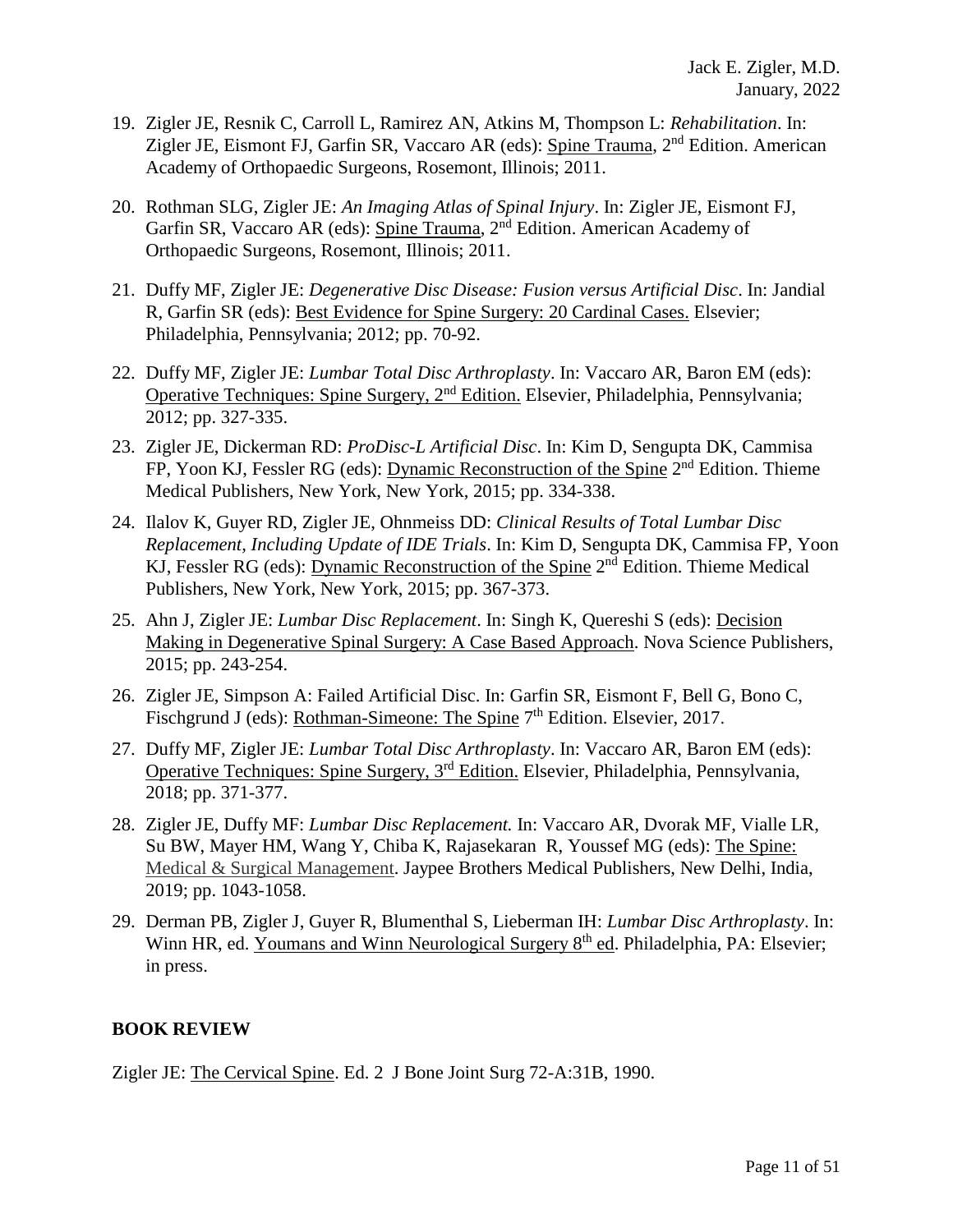#### **PRESENTATIONS**

- 1. Bohlman HH, Goodfellow D, Zigler JE, Robinson RA: Analysis of the Robinson Anterior Cervical Discectomy and Fusion in 105 Patients. American Academy of Orthopedic Surgeons. 1984.
- 2. Bohlman HH, Dudley AH, Smith G, Zigler JE: Surgical Treatment of Lumbar Spinal Stenosis: Long Term Follow up of 150 Patients. American Academy of Orthopedic Surgeons. 1984.
- 3. Nelson R, Capen D, Waters RL, Garland DE, Passoff TL, Zigler JE: Non-operative Stabilization of Cervical Spine Fractures and Dislocations - A Series Review and Long Term Follow up. Orthopedic American Academy of Orthopedic Surgeons. 1984.
- 4. Capen DA, Sadler C, Nelson R, Zigler JE, Waters JE: Decompressive Laminectomy in Cervical Spine Trauma: Early and Late Complications. American Academy of Orthopedic Surgeons. 1985.
- 5. Zigler JE: Symposium on Treatment of Cervical Spine Injuries. Federation of Spine Associations. February, 1986; New Orleans, Louisiana.
- 6. Zigler JE: Posterior Cervical Spine Fusion using Local Anesthesia. American Academy of Orthopedic Surgeons. February, 1986; New Orleans, Louisiana.
- 7. Zigler JE: Anesthetic Complications in Acute Cervical Spine Injury. Instructional Course American Spinal Injury Association. March, 1986; San Francisco, California.
- 8. Zigler JE: Posterior Cervical Spine Fusion under Local Anesthesia. American Spinal Injury Association. March, 1986; San Francisco, California.
- 9. Zigler JE: Posterior Cervical Spine Fusion under Local Anesthesia, North American Orthopedic Society. September, 1986; Downey, California.
- 10. Zigler JE: Update and New Procedures Cervical Spine. University of Southern California School of Medicine. October 1992; Los Angeles, California.
- 11. Zigler JE: Symposium of Cervical Spine Instrumentation. Federation of Spine Associations. February, 1993; San Francisco, California.
- 12. Zigler JE: Instructional Course: Imaging of the Spine. American Spinal Injury Association. May, 1993; San Diego, California.
- 13. Zigler JE: Instructional Course: Spine Imaging. Federation of Spine Associations. February, 1994; New Orleans, Louisiana.
- 14. Zigler JE, Smith DE, Capen DA: Functional Recovery After Anterior Cervical Decompression and Arthrodesis: A Long Term Motor Improvement. Cervical Spine Research Society. 1994.
- 15. Zigler JE: Spine Surgery Update Stabilization Techniques. American Academy of Physical Medicine & Rehabilitation. October, 1994; Anaheim, California.
- 16. Zigler JE: Guest Lecturer Spinal Cord Injury. Martin Luther King Drew Medical Center. October, 1994; Los Angeles, California.
- 17. Zigler JE: Lecturer and Workshop Instructor Spine Study Group. May, 1995; Rancho Mirage, California.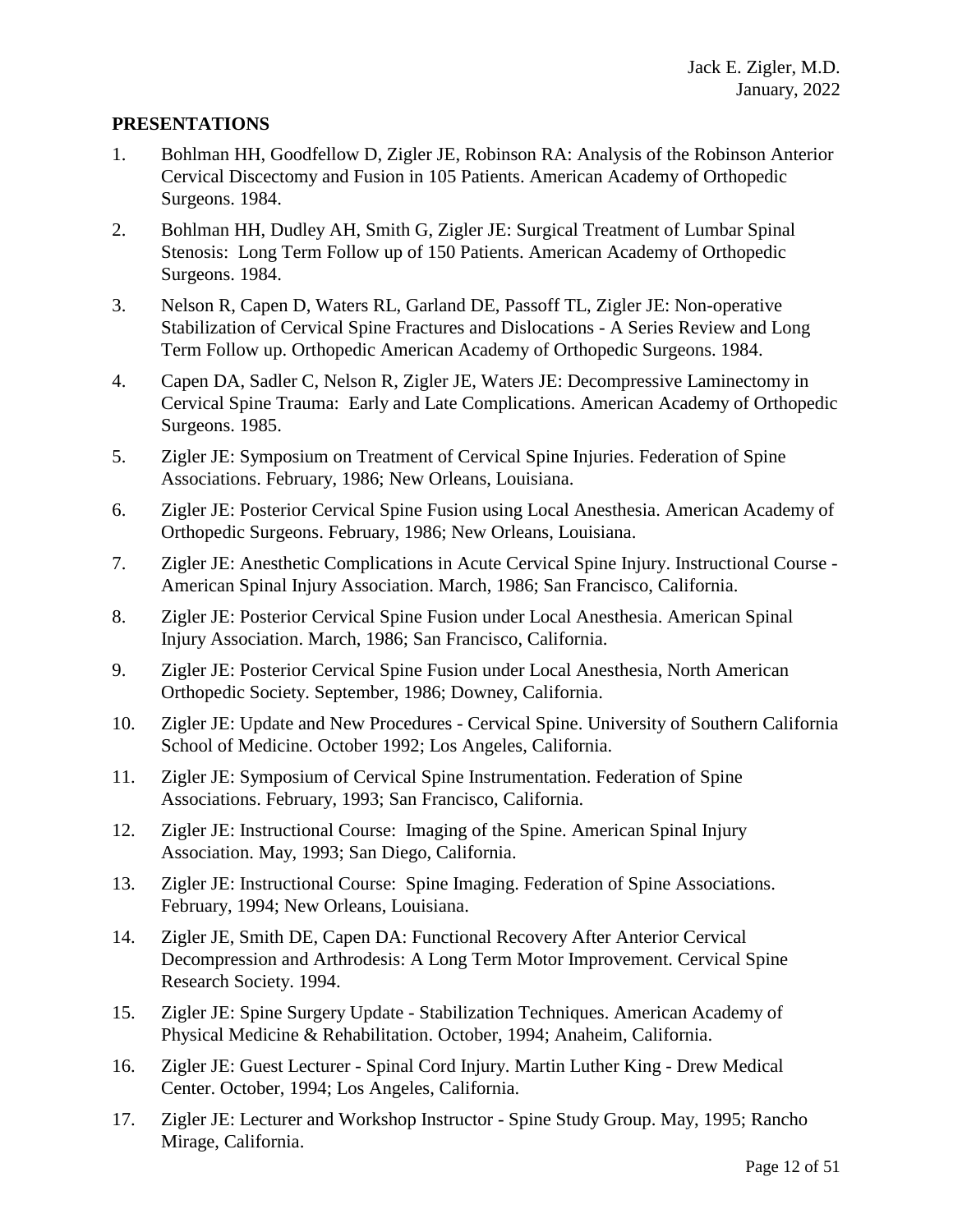- 18. Zigler JE: Guest Lecturer Surgical Treatment of Cervical Stenotic Myelopathy. USC Spine Lecture Series. June, 1995; Los Angeles, California.
- 19. Zigler JE: Orthopedic Grand Rounds. University of California Irvine Medical Center. July, 1995; Orange, California.
- 20. Zigler JE: Cervical Laminoplasty: Evolution of Surgical Technique and Results in Twenty-Six Myelopathic Patients. American Academy of Orthopedic Surgeons. February, 1996; Atlanta, Georgia.
- 21. Zigler JE: Treatment of Cervical Myelopathy. Neuroscience conference series. March, 1996; Plano, Texas.
- 22. Zigler JE: Cervical Laminoplasty Update. Federation of Spine Associations. March, 1997; San Francisco, California.
- 23. Zigler JE: The Role of Spinal Fusion in Decreasing Rehabilitation Time in Tetraplegics with Unstable Cervical Spine Injuries. Spine Across the Sea. April, 1997; Kona, Hawaii.
- 24. Zigler JE: Symposium on the Aging Spine. North American Spine Society. October, 1997; New York, New York.
- 25. Zigler JE: The Universal Spine Fracture Classification System. Brazilian Spine Society. November, 1997; Gramado, Brazil.
- 26. Zigler JE: The Surgical Treatment of Spondylotic Myelopathy by Cervical Laminoplasty. The University of Texas Southwestern Medical Center at Dallas Orthopedic Grand Rounds. December, 1997; Dallas, Texas.
- 27. Massoud B, Ohnmeiss DD, Rinn C, Guyer RD, Hochschuler SH, Rashbaum RF, Blumenthal SL, Zigler JE, Regan JJ, Fulp T: Results of Hardware Removal in the Lumbar Spine and the Role of Diagnostic Hardware Injection. Dialogue and Controversy in Spinal Surgery. April, 1998; Stove Mountain, Georgia.
- 28. Zigler JE: Cervical Spondylotic Myelopathy. Brazilian Spinal Injury Association. June, 1998; Foz Iguassu, Brazil.
- 29. Zigler JE: Instructor, Spine Course. January, 1999; Whistler, British Columbia, Canada.
- 30. Sengupta D, Ohnmeiss DD, Mulholland R, Webb J, Guyer RD, Zigler JE, Hochschuler SH: Fulcrum Assisted Soft Stabilization (FASS) in the Treatment of Activity Related Low Back Pain – A New Concept. International Society for the Study of the Lumbar Spine. June, 1999; Kona, Hawaii.
- 31. Zigler JE: Rheumatoid Arthritis of the Cervical Spine. Brazilian Spine Societies. September, 1999; Commandatuba, Brazil.
- 32. Zigler JE: Symposium Moderator: Lumbar Discogenic Pain. American Academy of Orthopaedic Surgeons. March, 2000; Orlando, Florida.
- 33. Zigler JE: Anterior Cervical Reconstruction. Spine Across the Sea. July, 2000; Kona, Hawaii.
- 34. Zigler JE: Spinal Cord Injury Treatment. SBOT 2000. November, 2000; Rio de Janeiro, Brazil.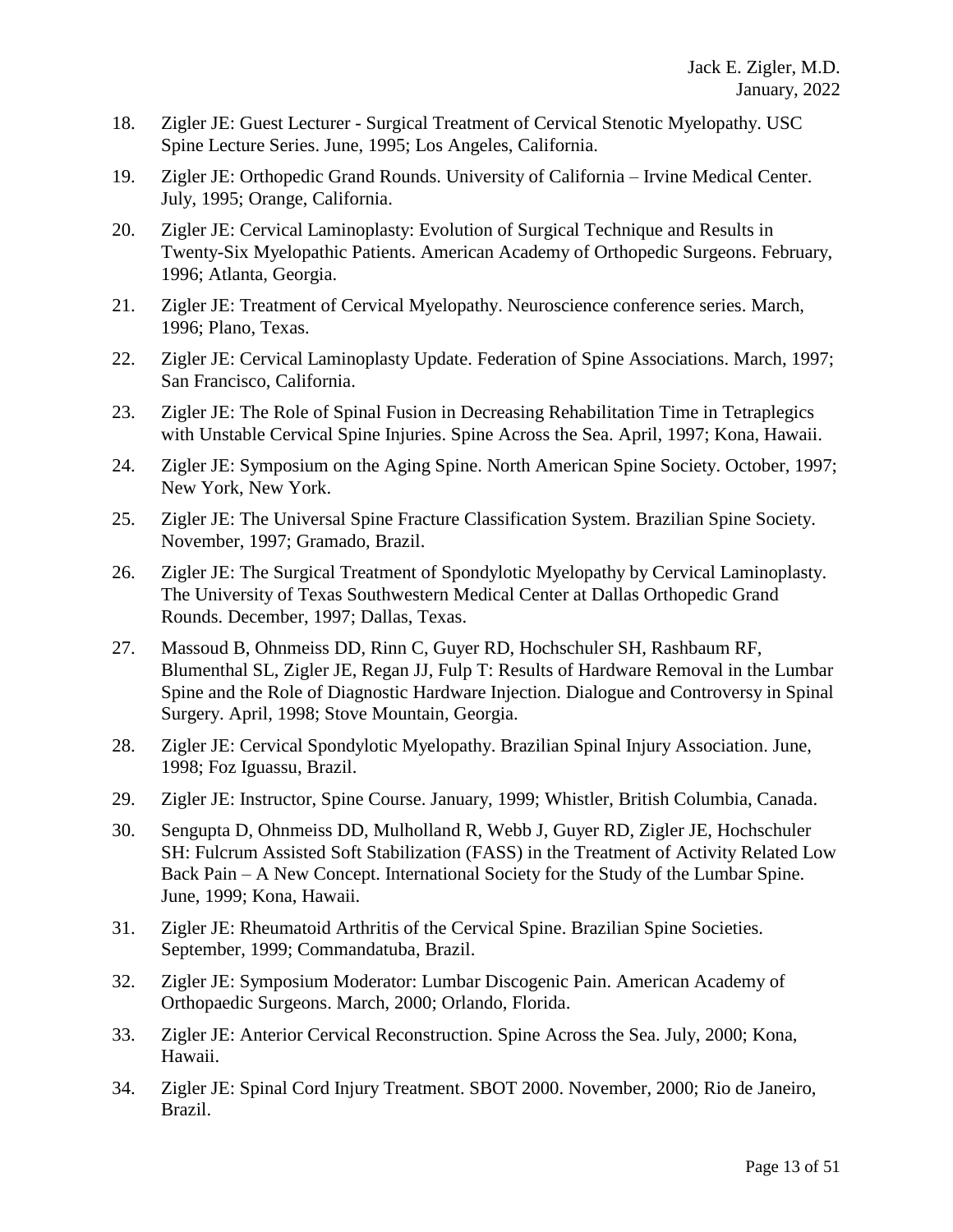- 35. Burton DC, Ohnmeiss DD, Zigler JE, Blumenthal SL, Rashbaum RF, Guyer RD, Regan JJ: Anterior Cervical Discectomy and Fusion with Allograft Bone and Plate Fixation. American Spinal Injury Association. May, 2001; Long Beach, California.
- 36. Hisey MS, Bash J, Ohnmeiss DD, Zigler JE, Guyer RD, Blumenthal SL, Regan JJ, Hochschuler SH, Rashbaum RF: Is There an Association Between Using ADCON-L<sup>TM</sup> and the Incidence of Recurrent Disc Herniation? American Spinal Injury Association. May, 2001; Long Beach, California.
- 37. Zigler JE: Spinal Surgery in the Elderly. JPSSSTSS. Kyoto, Japan; September, 2001.
- 38. Zigler JE: Symposium Moderator: Lumbar Disc Replacement. American Academy of Orthopaedic Surgeons. February, 2002; Dallas, Texas.
- 39. Ohnmeiss DD, Guyer RD, Hochschuler SH, Rashbaum RF, Blumenthal SL, Zigler JE: Influence of Scan Projection on the Diagnosis of Osteoporosis in a Low Back Pain Population. Meeting of the Americas. April, 2002; New York, New York.
- 40. Henry S, Ohnmeiss DD, Guyer RD, Zigler JE, Chang Y, Rashbaum RF, Blumenthal SL: Outcome of Anterior Cervical Fusion For Discographically Proven Pain. Meeting of the Americas. April, 2002; New York, New York.
- 41. Zigler JE: ProDisc Study in the US. Spinal Arthroplasty Society. May, 2002; Montpellier, France.
- 42. Zigler JE: Update on the US FDA Trial with ProDisc. EuroSpine. September, 2002; Nantes, France.
- 43. Zigler JE: Cervical Fusion with Allograft. Lumbar Disc Arthroplasty. Clinical Challenges and Advancements in Spine Surgery. July, 2002; Carlsbad, California.
- 44. Zigler JE: Spinal Instability Syndrome. Lumbar Disc Replacement with ProDisc. Arthroplasty Techniques and Technology. October, 2002; Dallas, Texas.
- 45. Zigler JE: ProDisc. Emerging Technologies in Spine. October, 2002; Washington, D.C.
- 46. Zigler JE: Spine Surgery and Chiropractic (Symposium). North American Spine Society. October, 2002; Montreal, Quebec, Canada.
- 47. Zigler JE: Diagnostic Injections. Managing the Low Back "Train Wreck" Conference. November, 2002; Plano, Texas.
- 48. Zigler JE: Surgical Approaches for Cervical Myelopathy. Brazilian Spinal Injury Association. December, 2002; Sao Paulo, Brazil.
- 49. Zigler JE, Boden S, Ohnmeiss DD: Evaluation of Iliac Crest Reconstruction in Patients Undergoing Spinal Fusion Using Iliac Crest Autograft. American Spinal Injury Association. April, 2003; Miami, Florida.
- 50. Zigler JE: ProDisc Semi-Constrained Lumbar Disc Replacement. American Academy of Neurosurgeons. April, 2003; San Diego, California.
- 51. Zigler JE: Lumbar Disc Arthroplasty with ProDisc. University of Texas Southwestern Medical Center, Department of Orthopaedics. Visiting Professor Symposium. May, 2003; Dallas, Texas.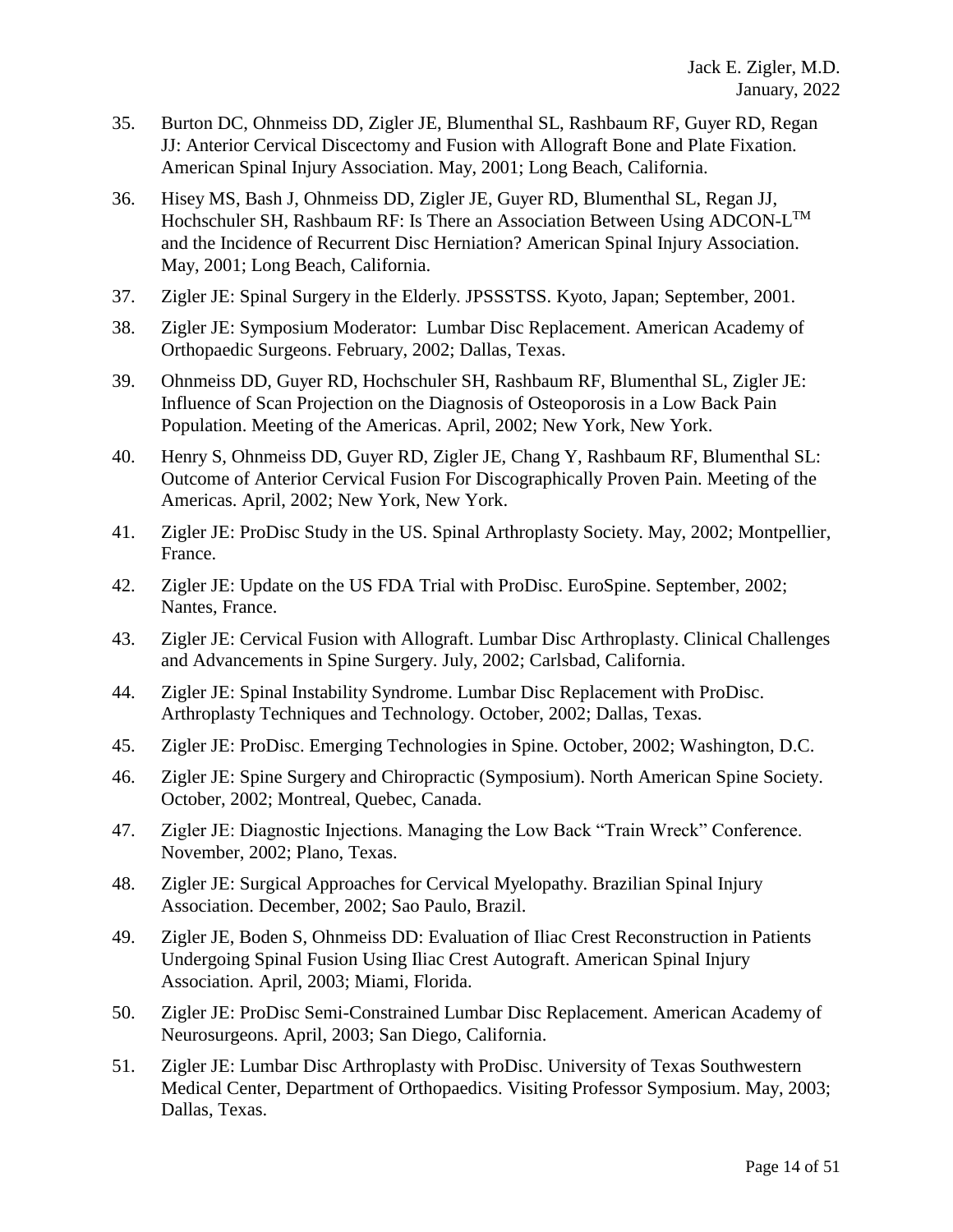- 52. Zigler JE: Lumbar Disc Replacement: Symposium. American Orthopaedic Association. June, 2003; Charleston, South Carolina.
- 53. Zigler JE: Vertical Lumbar Instability. Spinal Arthroplasty Society. May, 2003; Phoenix, Arizona.
- 54. Zigler JE: Results of ProDisc: FDA Preliminary. Spinal Arthroplasty Society. May, 2003; Phoenix, Arizona.
- 55. Sachs BL, Hisey MS, Zigler JE, Burd T, Ohnmeiss DD: Clinical Comparison of Percutaneous (Minimally Invasive) Placement of Pedicle Screws versus Standard Open Pedicle Screw Placement. International Meeting on Advanced Spinal Techniques (IMAST). July, 2003; Rome, Italy.
- 56. Zigler JE, Burd T, Vialle E, Sachs BL, Rashbaum RF, Ohnmeiss DD: Lumbar Spine Arthroplasty: Early Results Using the ProDisc II: A Prospective Randomized Trial of Arthroplasty versus Fusion. Spine Across the Sea. July, 2003; Maui, Hawaii.
- 57. Zigler JE, Guyer RD, Chang Y, Ohnmeiss DD: Open-Door Laminoplasty in the Treatment of Cervical Myelopathy. World Spine. August, 2003; Chicago, Illinois.
- 58. Zigler JE: Interim Results of ProDisc Study in the US. EuroSpine. October. 2003, Prague, Czechoslovakia.
- 59. Zigler JE: ProDisc Prospective Randomized Multicenter Trial. North American Spine Society Pre-course. October, 2003; San Diego, California.
- 60. Zigler JE: The Lumbar Spinal Instability Syndrome. Dynamic Spine Stabilization conference. November, 2003; Plano, Texas.
- 61. Zigler JE: Semi-Constrained: ProDisc (U.S. Experience). Dynamic Spine Stabilization conference. November, 2003; Plano, Texas.
- 62. Zigler JE: Surgical Treatment of Lumbar Disc Disease. American Airlines. January, 2004; DFW Airport.
- 63. Zigler JE, Sachs BL, Rashbaum RF, Ohnmeiss DD: Results of a Prospective Randomized Trial of Total Disc Replacement. American Academy of Orthopaedic Surgeons. March, 2004; San Francisco, California.
- 64. Zigler JE: Total Disc Replacement Using ProDisc: 12 to 24-month Follow-up Results of a Prospective Randomized Comparison to Fusion. North American Spine Society Spring Break. April, 2004; Boca Raton, Florida.
- 65. Zigler JE: Lumbar Disc Replacement: Interim Data. American Academy of Neurological Surgeons. May, 2004; Orlando, Florida.
- 66. Zigler JE, Sachs BL, Rashbaum RF, Ohnmeiss DD: Total Disc Replacement Using ProDisc: 12 to 24-month Follow-up Results of a Prospective, Randomized Comparison to Fusion. Spinal Arthroplasty Society. May, 2004; Vienna, Austria.
- 67. Hochschuler SH, Whitaker C, Zigler JE, Guyer RD, Sachs BL, Blumenthal SL, Rashbaum RF, Ohnmeiss DD: Comparison of Return to Work Following Total Disc Arthroplasty vs. Fusion: A Prospective, Randomized Study. Spinal Arthroplasty Society. May, 2004; Vienna, Austria.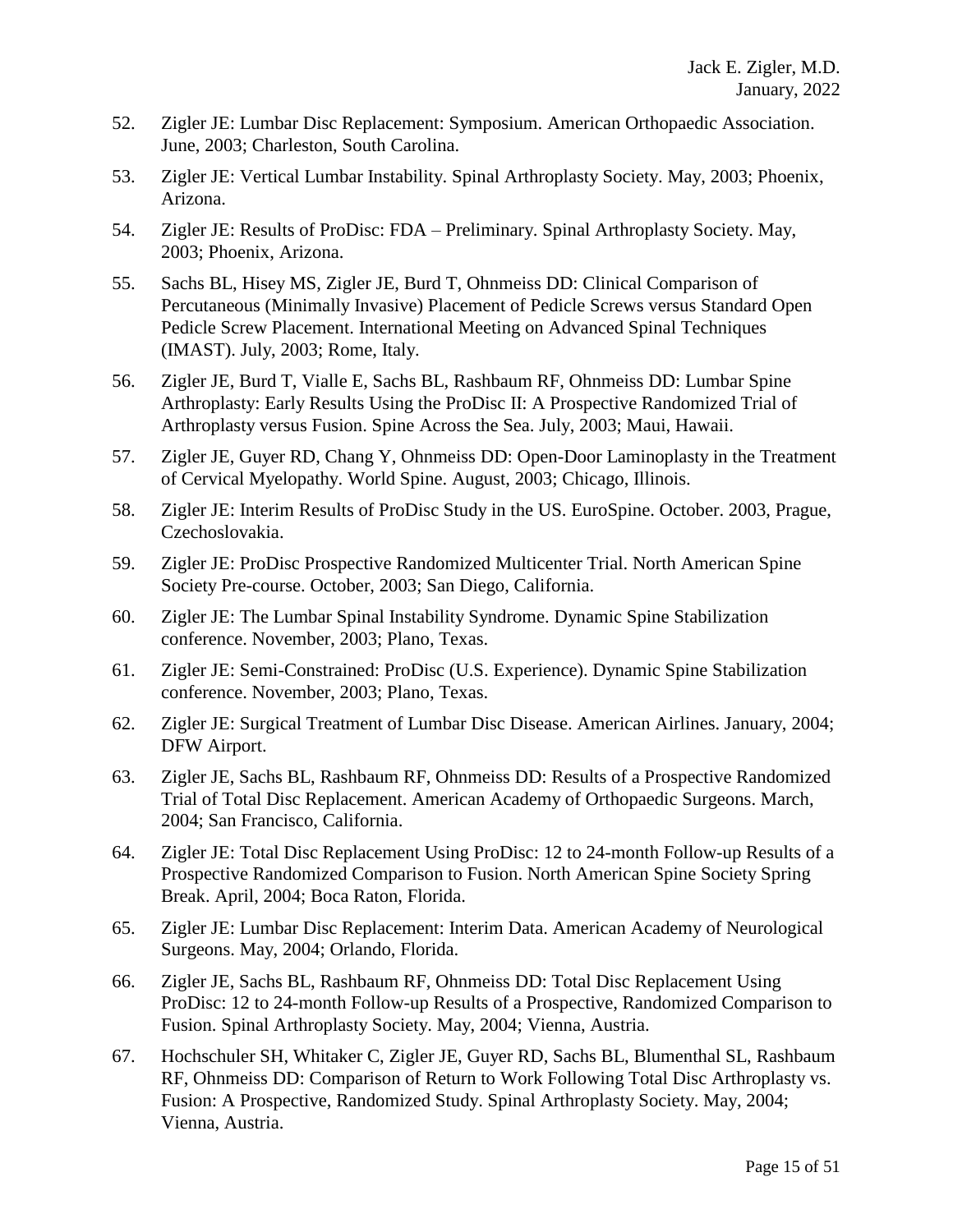- 68. Sachs BL, Gottlieb J, Guyer RD, Zigler JE, Rashbaum RF, Hochschuler SH, Blumenthal SL, Whitaker C, Ohnmeiss DD: Comparison of Complications Associated with Total Disc Replacement versus Lumbar Fusion at Two-year Follow-Up. Spinal Arthroplasty Society. May, 2004; Vienna, Austria.
- 69. Zigler J, Burd T, Vialle E, Rashbaum R, Sachs B, Ohnmeiss D: Lumbar Spine Arthroplasty - Early Results of a Prospective Randomized Trial of Arthroplasty vs. Fusion. International Society for the Study of the Lumbar Spine. June, 2004; Porto, Portugal.
- 70. Zigler JE, Sachs BL, Rashbaum RF, Ohnmeiss DD: Results of a Prospective, Randomized Study Comparing Total Disc Replacement to Fusion. International Meeting on Advanced Spinal Techniques (IMAST). July, 2004; Bermuda.
- 71. Zigler JE: Lumbar Arthroplasty. Innovative Techniques in Spine Surgery. August 2004; Cabo San Lucas, Mexico.
- 72. Zigler JE: Results of ProDisc Total Disc Replacement: Historical. Curso Internacional Chileno Norteamericano de Columna Vertebral. August, 2004; Santiago, Chile.
- 73. Zigler JE: Cervical Artificial Disc: ProDisc "C". Curso Internacional Chileno Norteamericano de Columna Vertebral. August, 2004; Santiago, Chile.
- 74. Zigler JE: Surgical Options for Cervical Spondylotic Myelopathy. Curso Internacional Chileno Norteamericano de Columna Vertebral. August, 2004; Santiago, Chile.
- 75. Zigler JE, Burd T, Vialle E, Sachs BL, Ralph F. Rashbaum RF, Ohnmeiss DD: Total Disc Replacement Using ProDisc: 12 to 24-month Follow-up Results of a Prospective, Randomized Comparison to Fusion. North American Spine Society. October, 2004; Chicago, Illinois.
- 76. Zigler JE: Nucleoplasty and Disc Replacement; Hype or Hope? North American Spine Society. October 2004; Chicago, Illinois.
- 77. Zigler JE: ProDisc Study. 2nd Trans Atlantic Spine Congress "Innovations in Spine Surgery". November, 2004; Dallas, Texas/Basel, Switzerland.
- 78. Zigler JE: The Role of Chiropractic in a Spine Center. Presentation to Board of Directors. Florida State University. January, 2005; Tallahassee, Florida.
- 79. Zigler JE: Minimally Invasive Pedicle Screw Fixation. Spine Conference. January, 2005; Madrid, Spain.
- 80. Zigler JE: Lumbar Disc Arthroplasty. Current Concepts in Spinal Disorders. February, 2005; Las Vegas Lakes, Nevada.
- 81. Zigler JE: Department of Orthopaedics and Traumatology. Visiting Professor; University of Sao Paulo. March, 2005; Sao Paulo, Brazil.
- 82. Zigler JE: Lumbar Arthroplasty with ProDisc-L. American Academy of Neurological Surgeons. April, 2005; New Orleans, Louisiana.
- 83. Zigler JE: Lumbar Arthroplasty vs. Fusion. American Spinal Injury Association. May, 2005; Dallas, Texas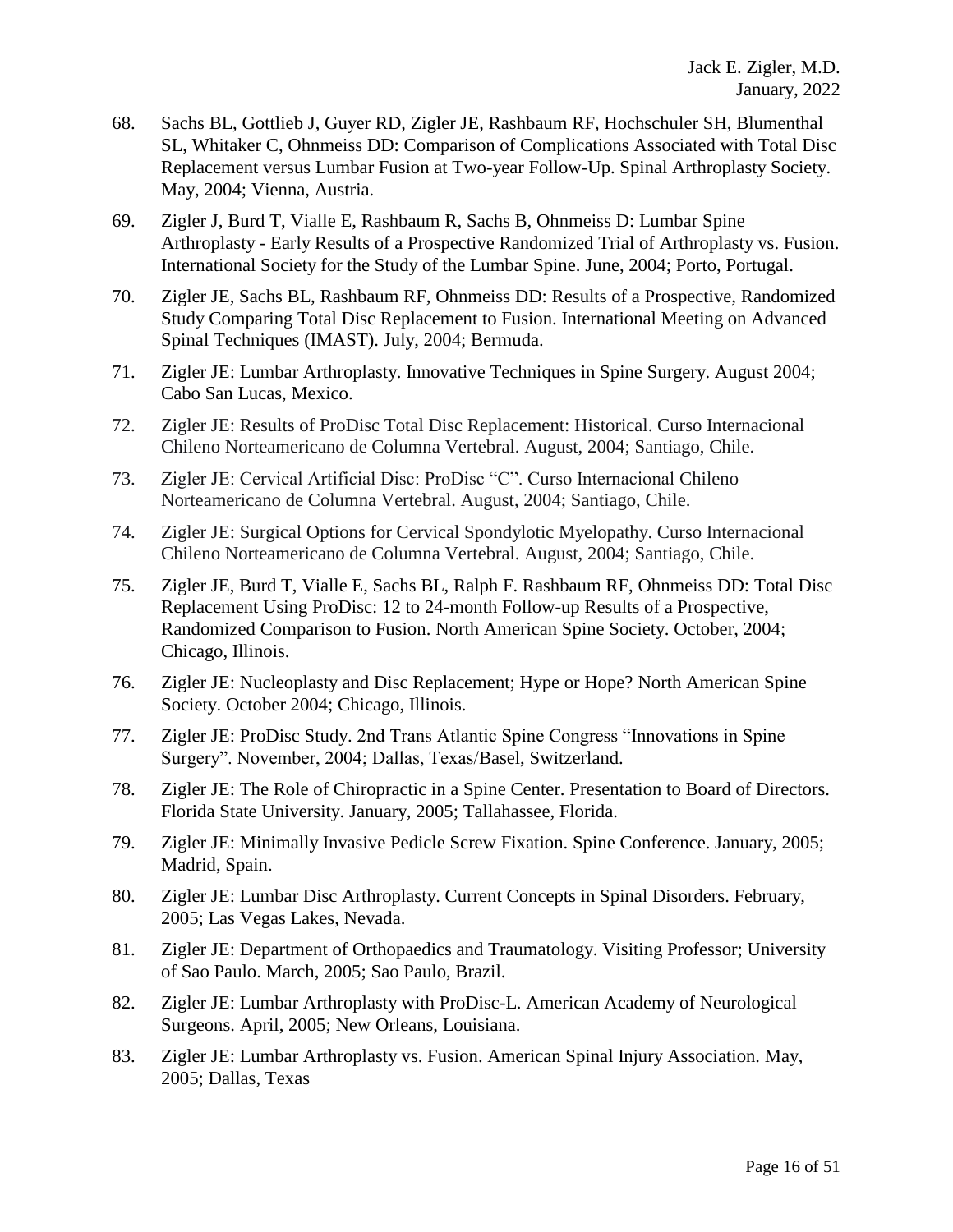- 84. Zigler, JE, Delamarter RB, Ohnmeiss DD, Kanim L, Pradhan BB: Lumbar Total Disc Replacement: A 2 To 3 Year Report From 2 Centers In The United States Clinical Trial For The ProDisc-II Prosthesis. Spinal Arthroplasty Society. Winner of the Best Clinical Paper Award. May, 2005; New York, New York.
- 85. Dickerman R, Sachs BL, Zigler JE, Rashbaum RF, Smith EL, Ohnmeiss DD: Stretch Neuropraxia After Anterior Lumbar Interbody Fusion or Artificial Disc Placement: Incidence and Prevention. Spinal Arthroplasty Society. May, 2005; New York, New York.
- 86. Zigler JE, Sachs BL, Rashbaum RF, Ohnmeiss DD: Two-level Total Disc Replacement with ProDisc: Results and Comparison to One-level Cases. Spinal Arthroplasty Society. May, 2005; New York, New York.
- 87. Musante DB, Zigler J, Sachs B, Rashbaum R, Elders G, Ohnmeiss D: Effect of Disc Height Restoration and Subsidence on Outcome after Artificial Disc Replacement: Minimum 2-year Follow-Up. Spinal Arthroplasty Society. May, 2005; New York, New York.
- 88. Elders GJ, Blumenthal SL, Guyer RD, Hochschuler SH, Rashbaum RF, Sachs BL, Zigler JE, Ohnmeiss DD: Effect of Facet Joint Arthrosis on Outcome after Artificial Disc Replacement. Spinal Arthroplasty Society. May, 2005; New York, New York
- 89. Whitaker C, Hochschuler S, Ohnmeiss D, Zigler J, Guyer R, Sachs B, Blumenthal S, Rashbaum R: Return to work following total disc replacement vs. fusion: A prospective, randomized, comparison study. International Society for the Study of the Lumbar Spine. May, 2005; New York, New York.
- 90. Zigler JE: ProDisc. Innovative Techniques in Spine Surgery. July, 2005; Los Cabos, Mexico.
- 91. Zigler, JE, Delamarter RB, Ohnmeiss DD, Kanim L, HW Bae HW: Lumbar Total Disc Replacement: A 2 To 3 Year Report From 2 Centers In The United States Clinical Trial For The ProDisc-II Prosthesis. International Meeting on Advanced Spine Techniques (IMAST). July, 2005; Banff, Alberta, Canada.
- 92. Zigler JE: Arthroplasty Adjacent to Fusion. Chicago Trauma Symposium. August, 2005; Chicago, Illinois.
- 93. Zigler JE, Sachs BL, Rashbaum RF, Ohnmeiss DD: Total Disc Replacement Using ProDisc: 24 Month Follow-up Results of a Prospective Randomized Comparison to Fusion. World Spine. August, 2005; Rio de Janeiro, Brazil.
- 94. Zigler JE, Sachs BL, Rashbaum RF, Ohnmeiss DD: [Two Level Total Disc Replacement](javascript:openPreviewWindow()  [with ProDisc: Results and Comparison to One Level Cases.](javascript:openPreviewWindow() World Spine. August, 2005; Rio de Janeiro, Brazil.
- 95. Zigler JE, Sachs BL, Rashbaum RF, Ohnmeiss DD: Total Disc Replacement Using ProDisc: 24 Month Follow-up Results of a Prospective Randomized Comparison to Fusion. EuroSpine. September, 2005; Barcelona, Spain.
- 96. Zigler JE, Sachs BL, Rashbaum RF, Ohnmeiss DD: [Two Level Total Disc Replacement](javascript:openPreviewWindow()  [with ProDisc: Results and Comparison to One Level Cases.](javascript:openPreviewWindow() North America Spine Society. Sept-Oct, 2005; Philadelphia, Pennsylvania.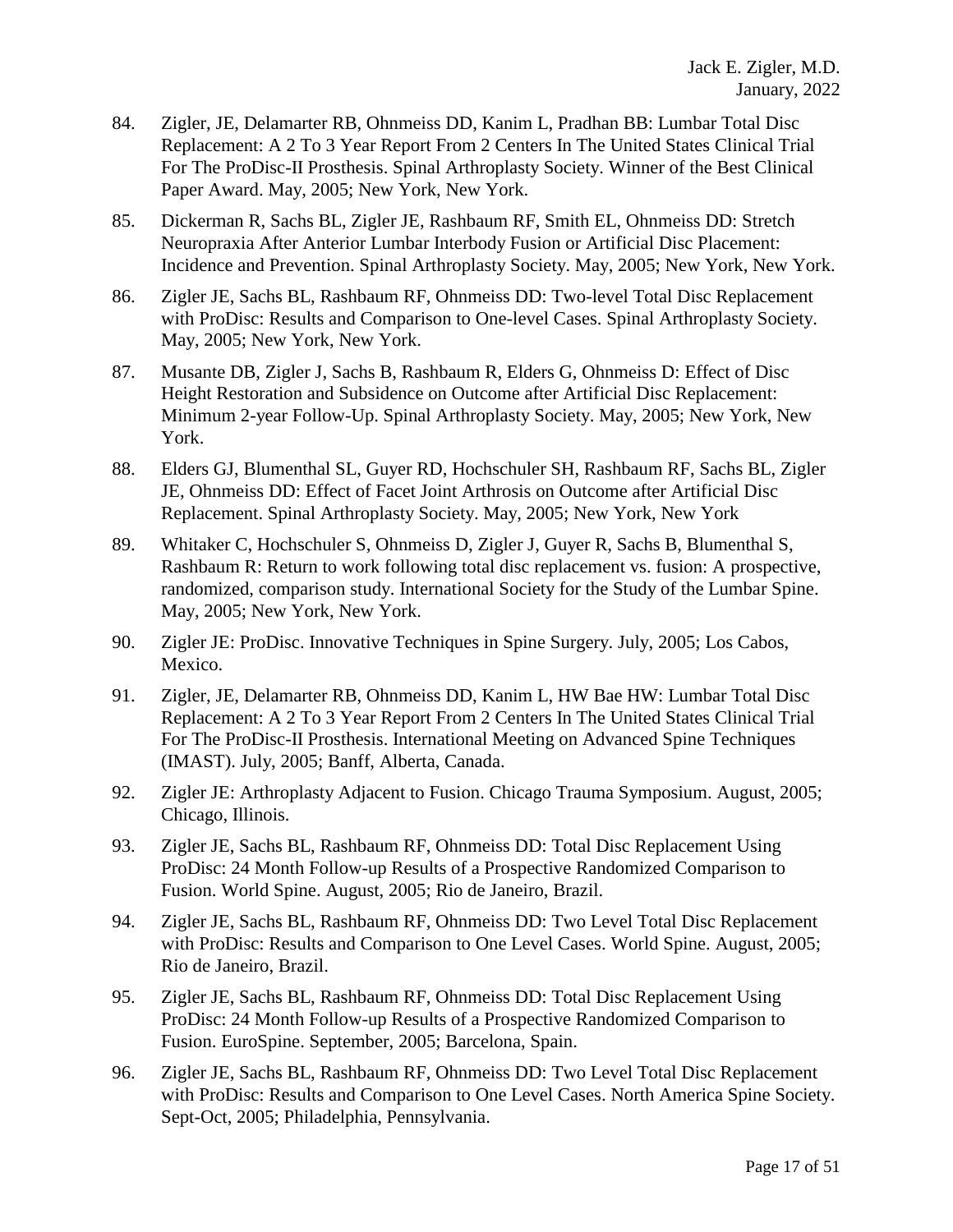- 97. Leahy M, Zigler J, Ohnmeiss D, Sachs B, Rashbaum R: Analysis of total disc replacement in postdiscectomy patients and comparison to patients with no previous lumbar spine surgery. North America Spine Society. Sept-Oct, 2005; Philadelphia, Pennsylvania.
- 98. Dickerman R, Sachs BL, Zigler JE, Rashbaum RF, Smith EL, Ohnmeiss DD: [Stretch](javascript:openPreviewWindow()  [Neuropraxia After Anterior Lumbar Interbody Fusion or Artificial Disc Placement.](javascript:openPreviewWindow() North America Spine Society. Sept-Oct, 2005; Philadelphia, Pennsylvania.
- 99. Zigler JE: Keel Anchoring. 3rd Trans Atlantic Spine Congress "Innovations in Spine Surgery". November, 2005; Dallas, Texas/Zurich, Switzerland.
- 100. Zigler JE: Update on ProDisc. 3rd Trans Atlantic Spine Congress "Innovations in Spine Surgery". November, 2005; Dallas, Texas/Zurich, Switzerland.
- 101. Zigler JE: ProDisc Artificial Disc Replacement (Cervical). Current Concepts in Spinal Disorders. January, 2006; Las Vegas, Nevada.
- 102. Zigler JE: ProDisc. Current Concepts in Spinal Disorders. January, 2006; Las Vegas, Nevada.
- 103. Zigler JE: Arthroplasty (Pro, debate on Motion vs. Fusion). Spinal Cord Injury Association. March, 2006; Japan.
- 104. Zigler JE, Sachs BL, Rashbaum RF, Ohnmeiss DD: [Two Level Total Disc Replacement](javascript:openPreviewWindow()  [with ProDisc: Results and Comparison to One Level Cases.](javascript:openPreviewWindow() Spine Society of Australia. April, 2006; Sydney, Australia.
- 105. Siddiqui S, Guyer R, Zigler J, Ohnmeiss D, Blumenthal S, Sachs B, Hochschuler S: Factors Related to the 20 Best and 20 Worst 24-months Outcomes of Total Disc Replacement in Prospective FDA-regulated Trials. Spine Arthroplasty Society. May, 2006; Montreal, Canada.
- 106. Zigler J, Sachs B, Rashbaum R, Ohnmeiss D: A Prospective, Randomized Study Comparing ProDisc to Fusion: 24 to 36 Month Follow-up. Spine Arthroplasty Society. May, 2006; Montreal, Canada.
- 107. Musante D, Elders G, Rashbaum R, Zigler J, Sachs B, Ohnmeiss D: Comparison of Operative and Adjacent Level Motion Following Disc Replacement versus Fusion and Their Association with Clinical Outcome: 2-year Follow up. Spine Arthroplasty Society. May, 2006; Montreal, Canada.
- 108. Zigler J, Gill K, Balderson R, Cammisa F, Linovitz R: Two-year Follow-up from 5 Centers on the ProDisc-C IDE Trial. Spine Arthroplasty Society. May, 2006; Montreal, Canada.
- 109. Leahy M, Zigler J, Ohnmeiss D, Rashbaum R, Sachs B: Analysis of Total Disc Replacement in Post-Discectomy Patients and Comparison to Patients with No Previous Lumbar Spine Surgery. International Society for the Study of the Lumbar Spine. June, 2006; Bergen, Norway.
- 110. Lhamby J, Guyer R, Zigler J, Blumenthal S, Sachs B, Hochschuler S, Rashbaum R, Ohnmeiss D: Patients Undergoing Total Disc Replacement with Spinal Fusion at Different Lumbar Levels. International Society for the Study of the Lumbar Spine. June, 2006; Bergen, Norway.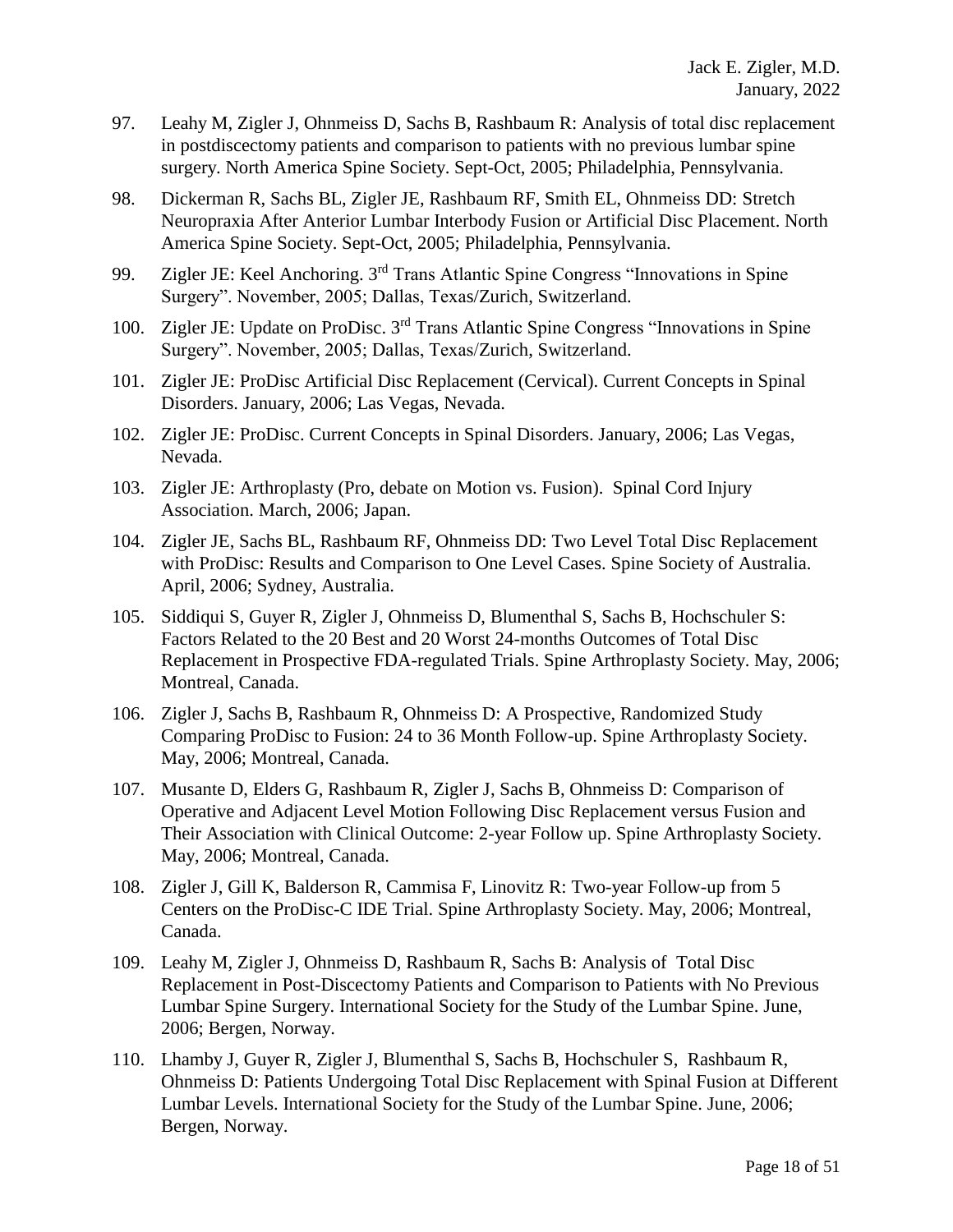- 111. Zigler J, Sachs B, Rashbaum R, Ohnmeiss D: A Prospective, Randomized Study Comparing ProDisc to Fusion: 24 to 36 Month Follow-up. International Society for the Study of the Lumbar Spine. June, 2006; Bergen, Norway.
- 112. Zigler J, Sachs B, Rashbaum R, Ohnmeiss D: A Prospective, Randomized Study Comparing ProDisc to Fusion: 24 to 36 Month Follow-up. Spine Across the Sea. July, 2006; Maui, Hawaii.
- 113. Lhamby J, Guyer R, Zigler J, Blumenthal S, Sachs B, Hochschuler S, Rashbaum R, Ohnmeiss D: Patients Undergoing Total Disc Replacement with Spinal Fusion at Different Lumbar Levels. Spine Across the Sea. July, 2006; Maui, Hawaii.
- 114. Leahy M, Zigler J, Ohnmeiss D, Rashbaum R, Sachs B: Analysis of Total Disc Replacement in Post-Discectomy Patients and Comparison to Patients with No Previous Lumbar Spine Surgery. Spine Across the Sea. July, 2006; Maui, Hawaii.
- 115. Siddiqui S, Guyer R, Zigler J, Ohnmeiss D, Blumenthal S, Sachs B, Hochschuler S: Factors Related to the 20 Best and 20 Worst 24-months Outcomes of Total Disc Replacement in Prospective FDA-regulated Trials. Spine Across the Sea. July, 2006; Maui, Hawaii.
- 116. Zigler JE: Lumbar Spine: Fusion/TDA Symposium on Post-Surgical Neurologic Dysfunction: Pain to Paresthesias to Paralysis. Spine Across the Sea. July, 2006; Maui, Hawaii.
- 117. Zigler, JE, Sachs, BL, Rashbaum, RF, Ohnmeiss, DO. A Prospective, Randomized Study Comparing ProDisc to Fusion: 24 To 36 Month Follow-Up. North American Spine Society. September, 2006; Seattle, Washington.
- 118. Delamarter RB, Zigler JE, Spivak J, Linovitz R, Danielson G, Haider T, Cammisa FP, Zucherman J, Balderston R, Kitchel S, Foley K, Watkins R, Bradford D, Yue J, Yuan H, Herkowitz H, Geiger D. Lumbar Total Disc Replacement with the Pro-Disc-L Artificial Disc vs. Fusion: A Prospective Randomized Multi-Center Food and Drug Administration IDE Trial. North American Spine Society. September, 2006; Seattle, Washington.
- 119. Siddiqui S, Guyer RD, Zigler JE, Ohnmeiss DD, Craig L, Blumenthal SL, Sachs BL, Hochschuler SH, Rashbaum RF. Factors Related to the 20 Best and 20 Worst 24 Month Outcomes of Total Disc Replacement in Prospective FDA-Regulated Trials. North American Spine Society. September, 2006; Seattle, Washington.
- 120. Delamarter R, Zigler, JE, Spivak JM, Linovitz RJ, Haider T, Cammisa FP Jr, Zucherman JF, Balderston RA, Kitchel SH: Overall Results of the Prospective, Randomized Multi-Center IDE Trial of ProDisc-L vs. Lumbar Fusion. American Academy of Orthopaedic Surgeons. February, 2007; San Diego, California.
- 121. Zigler J: Lumbar Artificial Discs (panel presentation). North American Spine Society Spring Break. March, 2007; Phoenix, Arizona.
- 122. Blumenthal SL, Geisler F, Zigler JE, Guyer RD, Ohnmeiss DD: Similarities and Differences in Clinical and Radiographic Outcomes of Two US IDE Trials for Lumbar Disc Replacement. Spine Arthroplasty Society. May, 2007; Berlin, Germany.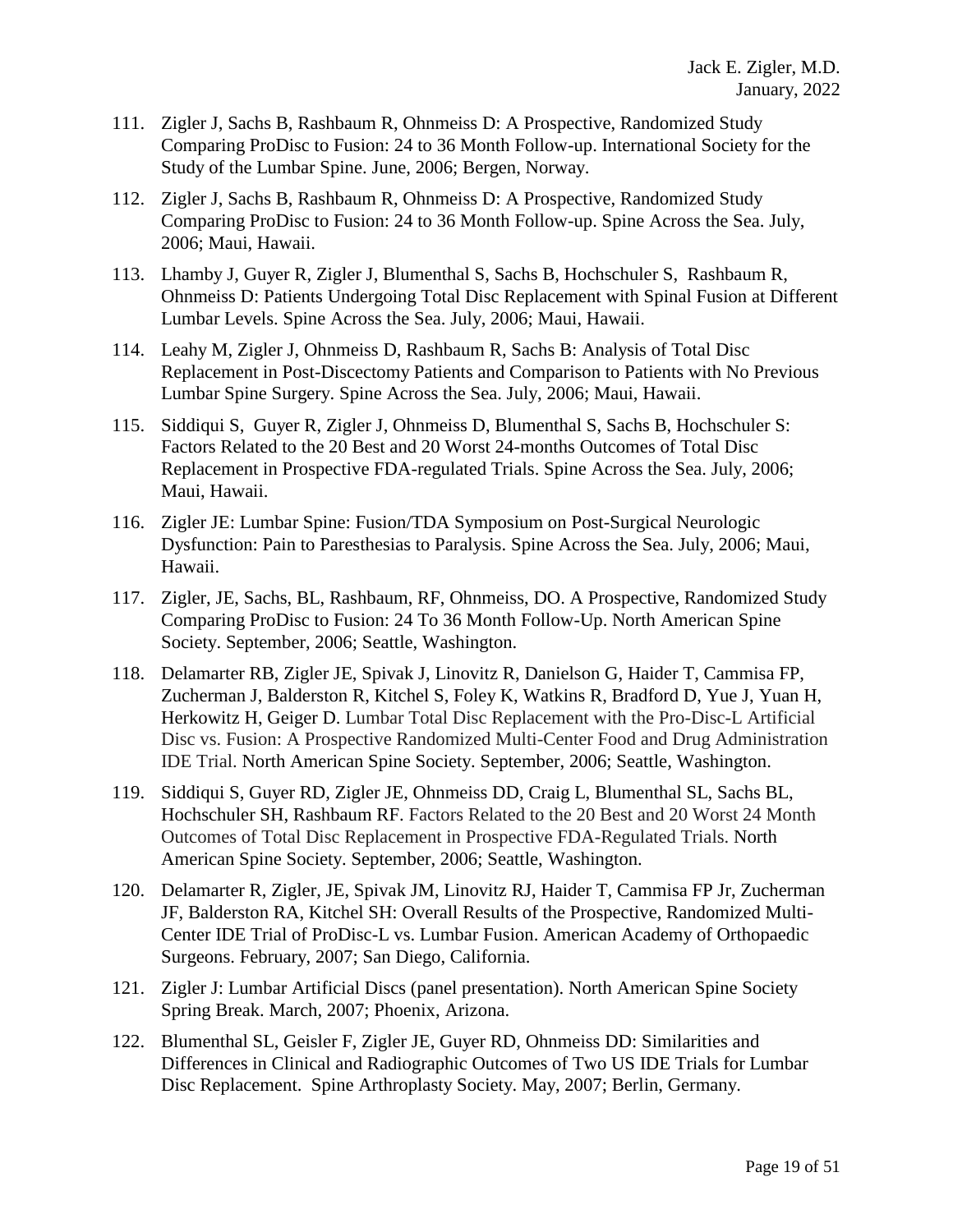- 123. Blumenthal SB, Zigler JE, Guyer RD, Ohnmeiss DD: Comparison of Charite vs. ProDisc for the Treatment of Single-level Symptomatic Disc Degeneration: Prospective Data from One Center. International Society for the Study of the Lumbar Spine. June, 2007; Hong Kong, China.
- 124. Zigler JE: Lumbar Clinical Experience ProDisc. Innovative Techniques in Spine Surgery. June, 2007; Los Cabos, Mexico.
- 125. Guyer RD, Lhamby J, Ohnmeiss DD, Zigler J, Blumenthal S: Total Disc Replacement and Fusion at Different Lumbar Levels in the Same Patient. World Spine. July, 2007; Istanbul, Turkey.
- 126. Zigler JE: Update on Single Level ProDisc vs. 360º Lumbar Fusion. Neuroscience Lecture Series. August, 2007; Plano, Texas.
- 127. Murrey D, Janssen ME, Delamarter RB, Goldstein J, Spivak JM, Zigler J, Tay B, Chapman J, Yue J, Gill K, Balderston RA, Cammisa FP, Anderson G, Linovitz R: Twenty-Four Month Results from the Prospective, Randomized Multi-Center IDE Trial of ProDisc®-C vs. ACDF. North American Spine Society. October, 2007; Austin, Texas.
- 128. Darden B, Murrey D, Janssen M, Spivak J, Zigler J, Tay B, Goldstein J: Twenty-four Month Results from the Prospective, Randomized Multi-center IDE Trial of ProDisc-C vs. ACDF. Cervical Spine Research Society. November, 2007; San Francisco, California.
- 129. Zigler J, Murrey D, Jannsen M, Delamarter R, Goldstein J, Tay B, Darden B: Results of the Prospective, Randomized, Multi-Center Food and Drug Administration Investigational Device Exemption Study of the ProDisc-C Total Disc Replacement versus Anterior Discectomy and Fusion for the Treatment of 1-Level Symptomatic Cervical Disc Disease. Asia Pacific Spine Arthroplasty Society. January, 2008; Seoul, South Korea.
- 130. Zigler J: Results of the Prospective, Randomized, Multicenter Food and Drug. Administration Investigational Device Exemption Study of the ProDisc-L Total Disc Replacement versus Circumferential Fusion for the Treatment of 1-Level Degenerative Disc Disease. Asia Pacific Spine Arthroplasty Society. January, 2008; Seoul, South Korea.
- 131. Zigler JE: Medical Device Reporting: Issues with Class III Devices. Lumbar Spine Research Society. April, 2008; Chicago, Illinois.
- 132. Ohnmeiss DD, Bodemer W, Zigler JE: Effect of Adverse Events on Clinical Outcome: Analysis of Data from a Prospective Trial. Spine Arthroplasty Society. May, 2008; Miami, Florida.
- 133. Ohnmeiss DD, Bodemer W, Zigler JE: Effect of Adverse Events on Clinical Outcome: Analysis of Data from a Prospective Trial. International Society for the Study of the Lumbar Spine. May, 2008; Geneva, Switzerland.
- 134. Delamarter RB, Zigler JE, Goldstein J: 5-Year Results of the Prospective, Randomized, Multi-center FDA Investigational Device Exemption (IDE) ProDisc®-L Total Disc Replacement (TDR) Clinical Trial. Eurospine. May, 2008; Geneva, Switzerland.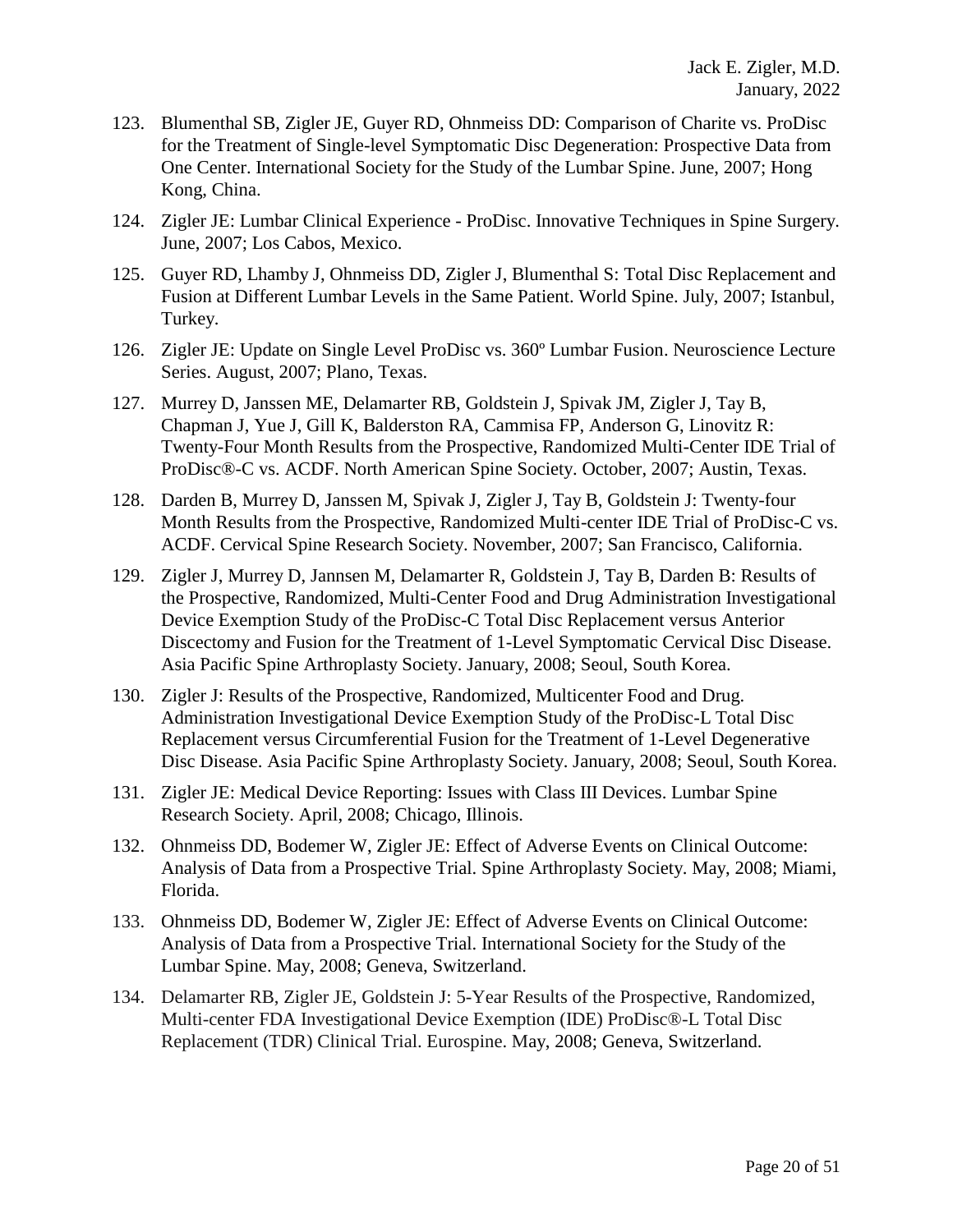- 135. Darden BV, Murrey DB, Zigler JE, Janssen M, Delemarter RB, Goldstein J, Tay B: Results of the Prospective, Random, Multi-center Food and Drug Administration Investigational Device Exemption Study of the ProDisc-C Total Disc Replacement versus Anterior Discectomy and Fusion for the Treatment of 1-level Symptomatic Cervical Disc Disease. Eurospine. May, 2008; Geneva, Switzerland.
- 136. Goldstein J, Delamarter RB, Zigler JE, Balderston RA, Spivak JM: Two-level ProDisc®-L Investigational Device Exemption (IDE) Clinical Trial Results vs. One-level ProDisc®-L IDE Clinical Trial Results. Eurospine. May, 2008; Geneva, Switzerland.
- 137. Murrey D, Janssen M, Delamarter R, Goldstein J, Zigler J, Tay B, Darden B: Results of the Prospective, Randomized, Multi-center Food and Drug Administration Investigational Device Exemption Study of the ProDisc®-C Total Disc Replacement (TDR) vs. Anterior Discectomy and Fusion. Cervical Spine Research Society - European Section. May, 2008; Geneva, Switzerland.
- 138. Zigler JE: ProDisc. Innovative Techniques in Spine Surgery. June, 2008; Los Cabos, Mexico.
- 139. Li B, Guyer RD, Blumenthal SL, Zigler JE, Ohnmeiss DD: Does Pre-Operative Disc Height Affect Outcome of Lumbar Total Disc Replacement? International Meeting on Advanced Spinal Techniques (IMAST). July, 2008; Hong Kong, China.
- 140. Zigler JE, Ohnmeiss DD: Comparison of Two-level vs. One-level Total Disc Replacement: Results from a Prospective FDA-regulated Trial. International Meeting on Advanced Spinal Techniques (IMAST). July, 2008; Hong Kong, China.
- 141. Delamarter R, Zigler J, Spivak JM, Linovitz R, Danielson, III GO, Haider T, Cammisa FP, Zucherman J, Balderston RA, Kitchell S, Foley K, Watkins R, Bradford D, Yue J, Yuan H, Herkowitz H, Bendo JA, Peppers T, Sachs B, Girardi FP, Kropf MA, Goldstein JA: Five-Year Results of the Prospective, Randomized, Multicenter, FDA IDE ProDisc®-L Clinical Trial. North American Spine Society. October, 2008; Toronto, Canada.
- 142. Bodemer W, Ohnmeiss D, Zigler J: The Effect of Adverse Events on Clinical Outcome: Analysis of Data from an FDA IDE Trial. North American Spine Society. October, 2008; Toronto, Canada.
- 143. Zigler JE, Ohnmeiss DD: Is There a "Euphoric Bias" Effecting the Outcomes of Randomized vs. Non-randomized Patients Enrolling in New Technology Trials? North American Spine Society. October, 2008; Toronto, Canada.
- 144. Delamarter R, Zigler JE, Balderston RA, Spivak JM, Linovitz R, Zucherman J, Yue J, Haider T, Kitchel S, Cammisa FP, Danielson GO, Kropf MA, Goldstein JA: Results of the Prospective Randomized Multicenter FDA IDE Study of the ProDisc®-L Total Disc Replacement vs. Circumferential Fusion for the Treatment of Two Level Degenerative Disc Disease. North American Spine Society. October, 2008; Toronto, Canada.
- 145. Delamarter R, Murrey D, Janssen M, Goldstein J, Zigler J, Tay B, Darden B: Results from the Prospective, Randomized Multi-Center IDE Trial of ProDisc-C vs. ACDF with 4 Year Follow-up and Continued Access Patients. Cervical Spine Research Society. December, 2008; Austin, Texas.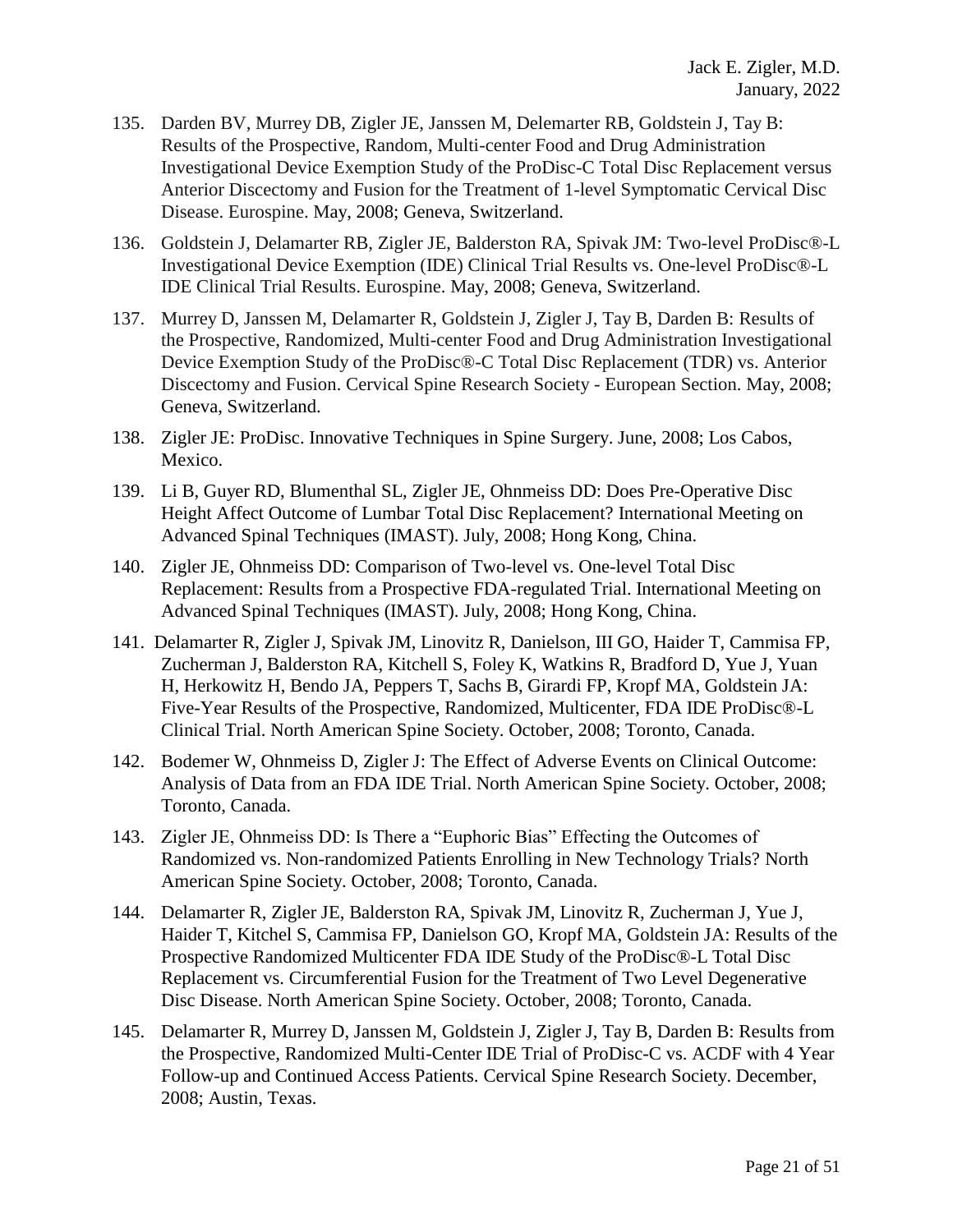- 146. Guyer RD, Auer PB, Zigler JE, Ohnmeiss DD, Blumenthal SL: Relationship between Endplate Morphology and Clinical Outcome of Single-Level Lumbar Disc Arthroplasty. Lumbar Spine Research Society. April, 2009; Chicago, Illinois.
- 147. Zigler JE, Parkinson A, Guyer RD, Blumenthal SL, Ohnmeiss DD: Re-operations in Lumbar Total Disc Replacement: Experience with Our First Consecutive 800 Cases. Spine Arthroplasty Society. April-May, 2009; London, England.
- 148. Zigler JE: How Have the Approved Lumbar Arthroplasty Devices Performed Clinically since FDA Approval? Outcomes and Complications. Controversies in Contemporary Spine Surgery. May, 2009; Washington, D.C.
- 149. Ohnmeiss DD, Guyer RD, Blumenthal SL, Zigler JE: Impact of Adverse Events on Outcome in Cervical Total Disc Replacement Trials. Spine Arthroplasty Society. April-May, 2009; London, England.
- 150. Guyer RD, Auer PB, Zigler JE, Ohnmeiss DD, Blumenthal SL: Relationship between Endplate Morphology and Clinical Outcome of Single-Level Lumbar Disc Arthroplasty. International Society for the Study of the Lumbar Spine. May, 2009; Miami, Florida.
- 151. Zigler JE, Parkinson A, Guyer RD, Blumenthal SL, Ohnmeiss DD: Re-operations in Lumbar Total Disc Replacement: Experience with Our First Consecutive 800 Cases. International Society for the Study of the Lumbar Spine. May, 2009; Miami, Florida.
- 152. Zigler JE: ProDisc. Innovative Techniques in Spine Surgery. June, 2009; Los Cabos, Mexico.
- 153. Zigler JE: Posterior Disc Replacement. Indications, Design Considerations. Innovative Techniques in Spine Surgery. June, 2009; Los Cabos, Mexico.
- 154. Guyer RD, Auer PB, Zigler JE, Blumenthal SL, Ohnmeiss DD: Relationship between Endplate Morphology and Clinical Outcome of Single-Level Lumbar Disc Arthroplasty. Spine Across the Sea. July, 2009; Maui, Hawaii.
- 155. Zigler JE, Parkinson A, Guyer RD, Blumenthal SL, Ohnmeiss DD: Re-operations in Lumbar Total Disc Replacement: Experience with Our First Consecutive 800 Cases. Spine Across the Sea. July, 2009; Maui, Hawaii.
- 156. Zigler JE, Guyer RD, Ohnmeiss DD, Blumenthal SL: Anterior Re-operation at the Same Level Following Lumbar Total Disc Replacement. Spine Across the Sea. July, 2009; Maui, Hawaii.
- 157. Blumenthal S, Zigler J, Rodriguez M, Guyer RD, Ohnmeiss DD, Atanasov A: Cervical Disc Replacement vs. Anterior Cervical Fusion: Combined Results from Multiple Prospective, Randomized Studies at a Single Site. Spine Across the Sea. July, 2009; Maui, Hawaii.
- 158. Zigler JE, Parkinson A, Guyer RD, Blumenthal SL, Ohnmeiss DD: Re-operations in Lumbar Total Disc Replacement: Experience with Our First Consecutive 800 Cases. International Meeting on Advanced Spine Techniques (IMAST). July, 2009; Vienna; Austria.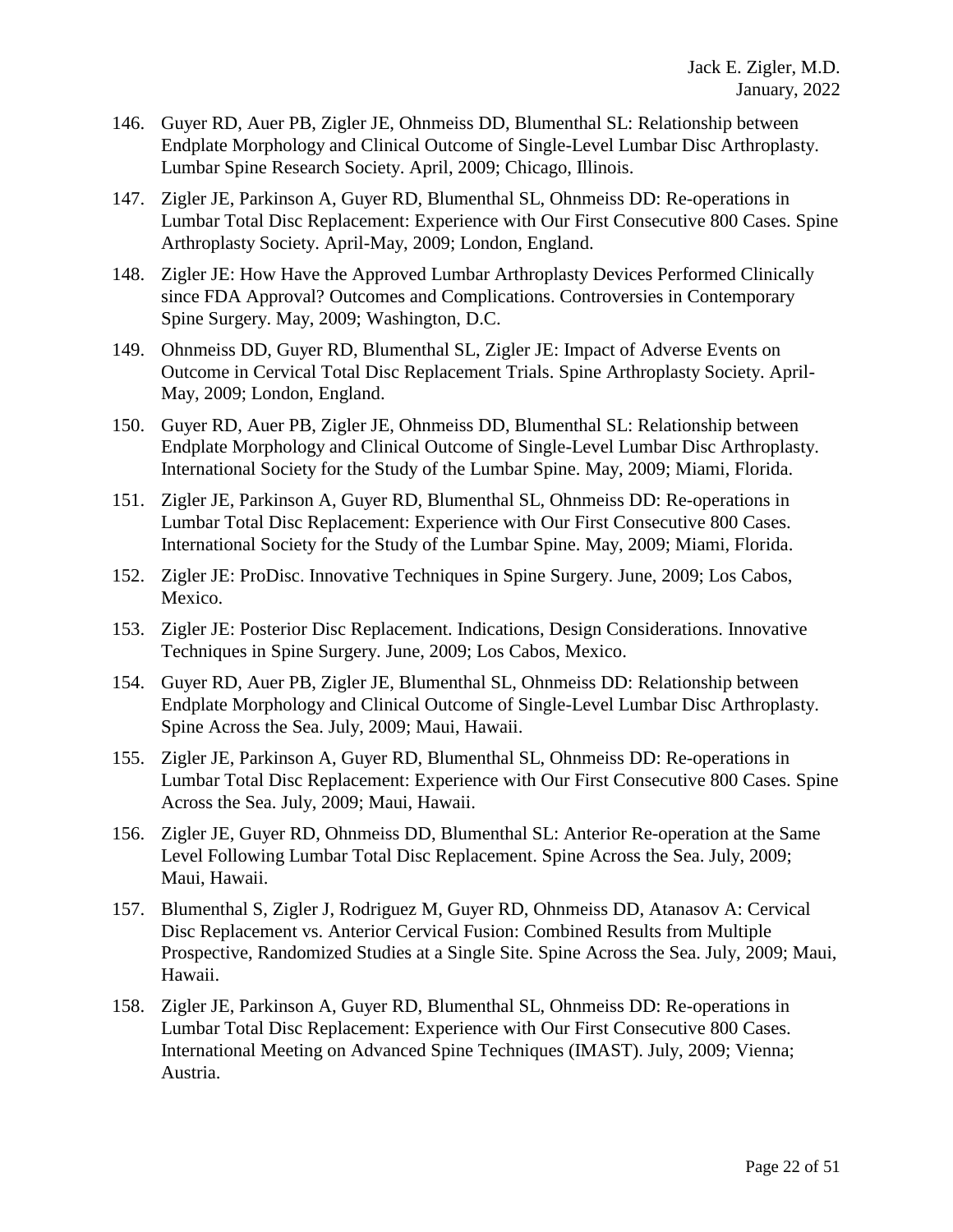- 159. Goldstein JA, Delamarter R, Zigler J, Balderston R, Spivak JM: Two-Level vs. One-Level Prospective, Randomized, FDA IDE Clinical Trial on Cervical Arthroplasty. International Meeting on Advanced Spine Techniques (IMAST). July, 2009; Vienna; Austria.
- 160. Darden B, Janssen R, Delamarter R, Goldstein J, Zigler J, Tay B, Murrey D: 5-Year Results of the Prospective, Randomized, Multicenter FDA Investigational Device Exemption (IDE) ProDisc®-C TDR Clinical Trial. EuroSpine. October, 2009; Warsaw, Poland.
- 161. Murrey D, Janssen M, Delamarter RB, Goldstein J, Zigler J, Tay B, Darden B: Five-Year Results of the Prospective, Randomized, Multicenter FDA Investigational Device Exemption (IDE) ProDisc®-C TDR Clinical Trial. North American Spine Society. November, 2009; San Francisco, California.
- 162. Murrey D, Janssen ME, Delamarter RB, Goldstein JA, Zigler JE, Tay B, Darden B: 5-Year Results of the Prospective, Randomized, Multicenter FDA Investigational Device Exemption (IDE) ProDisc®-C TDR Clinical Trial. Cervical Spine Research Society. December, 2009; Salt Lake City, Utah.
- 163. Zigler JE, Blumenthal SL, Guyer RD, Atanasov A, Rodriguez M, Ohnmeiss DD: Comparison of Cervical Disc Replacement and Anterior Cervical Fusion: 24-month Results from Five Prospective Randomized Studies. Asia Pacific Spine Arthroplasty Society (APSAS). January, 2010; Sanya, China.
- 164. Zigler JE, Blumenthal SL, Guyer RD, Ohnmeiss DD: Analysis of Re-operations in Lumbar Total Disc Replacement: Experience with 900 Consecutive Cases Including First Case Experience. Asia Pacific Spine Arthroplasty Society. January 2010; Sanya, China.
- 165. Zigler JE: Lumbar ADR: Prodisc. Current Concepts in Spinal Disorders. February, 2010; Las Vegas, Nevada.
- 166. Blumenthal SL, Saqqa S, Guyer RD, Zigler JE, Ohnmeiss DD: Hybrid Combined Total Disc Replacement and Fusion Procedures in the Lumbar Spine: Clinical and Radiographic Outcome. Spine Society of Australia. April, 2010; Christchurch, New Zealand.
- 167. Ohnmeiss DD, Hume CS, Guyer RD, Zigler JE, Blumenthal SL: Cost Comparisons of Total Disc Replacement vs. Fusion in Patients with Insurance Denial for Disc Replacement. Spine Arthroplasty Society. April, 2010; New Orleans, Louisiana.
- 168. Blumenthal SL, Rainey S, Ohnmeiss DD, Zigler JE, Guyer RD: Analysis of Adjacent Segment Re-Operation Following Lumbar Total Disc Replacement. Spine Arthroplasty Society. April, 2010; New Orleans, Louisiana.
- 169. Zigler JE, Atanasov AM, Ohnmeiss DD, Blumenthal SL, Guyer RD, Hisey MS: A Prospective Randomized Comparison of Cervical Disc Replacement and Anterior Cervical Fusion: Combined Results from Five FDA IDE Trials from a Single Site. Spine Arthroplasty Society. April, 2010; New Orleans, Louisiana.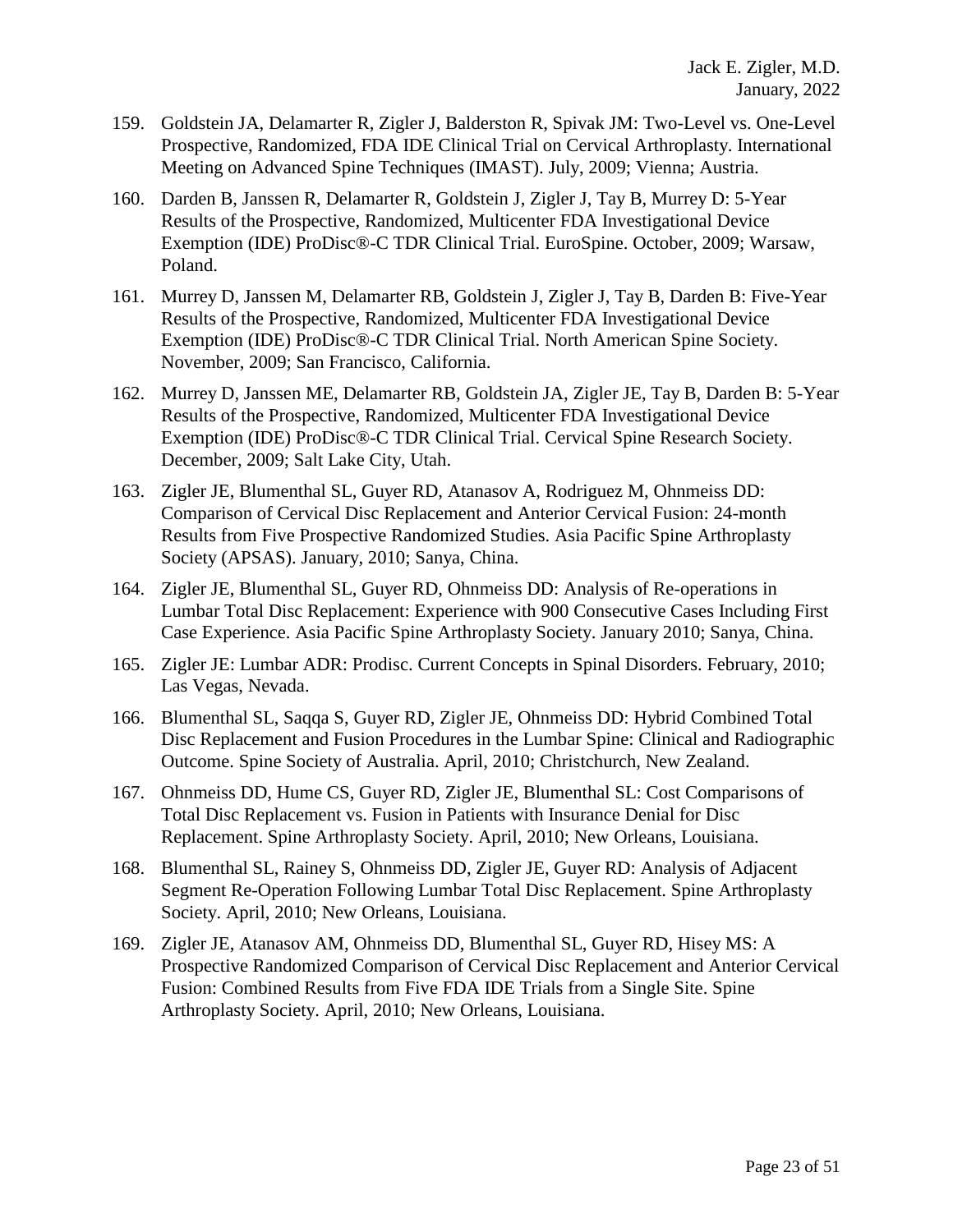- 170. Zigler JE, Delamarter R, Balderston RA, Spivak JM, Linovitz RJ, Zucherman JF, Yue JJ, Haider TT, Kitchel SH, Cammisa FP, Danielson GO, Geiger D, Watkins R, Yuan H, Sherman JE, Herkowitz HN, Kropf MA, Goldstein JA: 5-Year Results of the Prospective, Randomized, Multicenter Food and Drug Administration Investigational Device Exemption Study of the ProDisc®-L Total Disc Replacement versus Circumferential Fusion for the Treatment of 2-Level Degenerative Disc Disease. Spine Arthroplasty Society. April, 2010; New Orleans, Louisiana.
- 171. Delamarter R, Murrey D, Darden B, Janssen M, Goldstein JA, Zigler JE, Tay KB: 5-Year Results of the Prospective, Randomized, Multicenter Food and Drug Administration Investigational Device Exception ProDisc®-C Clinical Trial. Spine Arthroplasty Society. April, 2010; New Orleans, Louisiana.
- 172. Zigler JE: Do We Need New Technologies to Treat Back Pan? Innovative Techniques in Spine Surgery. June, 2010; Los Cabos, Mexico.
- 173. Zigler JE: Posterior TDR. Innovative Techniques in Spine Surgery. June, 2010; Los Cabos, Mexico.
- 174. Zigler JE: Cervical TDR: ProDisc-C. Innovative Techniques in Spine Surgery. June, 2010; Los Cabos, Mexico.
- 175. Ohnmeiss DD, Hume CS, Blumenthal SL, Guyer RD, Zigler JE: Cost Comparison of Total Disc Replacement versus Fusion in Patients with Insurance Denial for Disc Replacement. International Meeting on Advanced Spine Techniques. July, 2010; Toronto, Canada.
- 176. Blumenthal SL, Rainey S, Guyer RD, Zigler JE, Ohnmeiss DD: Analysis of Adjacent Segment Re-Operation Following Lumbar Total Disc Replacement. North American Spine Society. October, 2010; Orlando, Florida.
- 177. Ohnmeiss DD, Hume CS, Blumenthal SL, Guyer RD, Zigler JE: Cost Comparison of Total Disc Replacement vs. Fusion in Patients with Insurance Denial for Disc Replacement. North American Spine Society. October, 2010; Orlando, Florida.
- 178. Blumenthal SL, Zigler JE, Guyer RD, Ohnmeiss DD: Anterior Re-Operations at the Same Level Following Lumbar Total Disc Replacement. North American Spine Society. October, 2010; Orlando, Florida.
- 179. Zigler JE, Guyer RD, Blumenthal SL, Ohnmeiss DD: Analysis of Re-Operations after Lumbar Total Disc Replacement: Experience in 1,000 Consecutive Cases Beginning with First Case Experience of 11 Surgeons. North American Spine Society. October, 2010; Orlando, Florida.
- 180. Guyer RD, Blumenthal SL, Zigler JE, Hisey MS, Atanasov AM, Ohnmeiss DD: A Prospective Randomized Comparison of Cervical Disc Replacement and Anterior Cervical Fusion: Combined Results from Five FDA IDE Trials from a Single Site. North American Spine Society. October, 2010; Orlando, Florida.
- 181. Delamarter RB, Zigler JE: Results from the Prospective, Randomized, Multicenter IDE Study of 2-Level ProDisc®-L: Randomized Patients vs. Continued Access Patients at 2 Years. North American Spine Society. October, 2010; Orlando, Florida.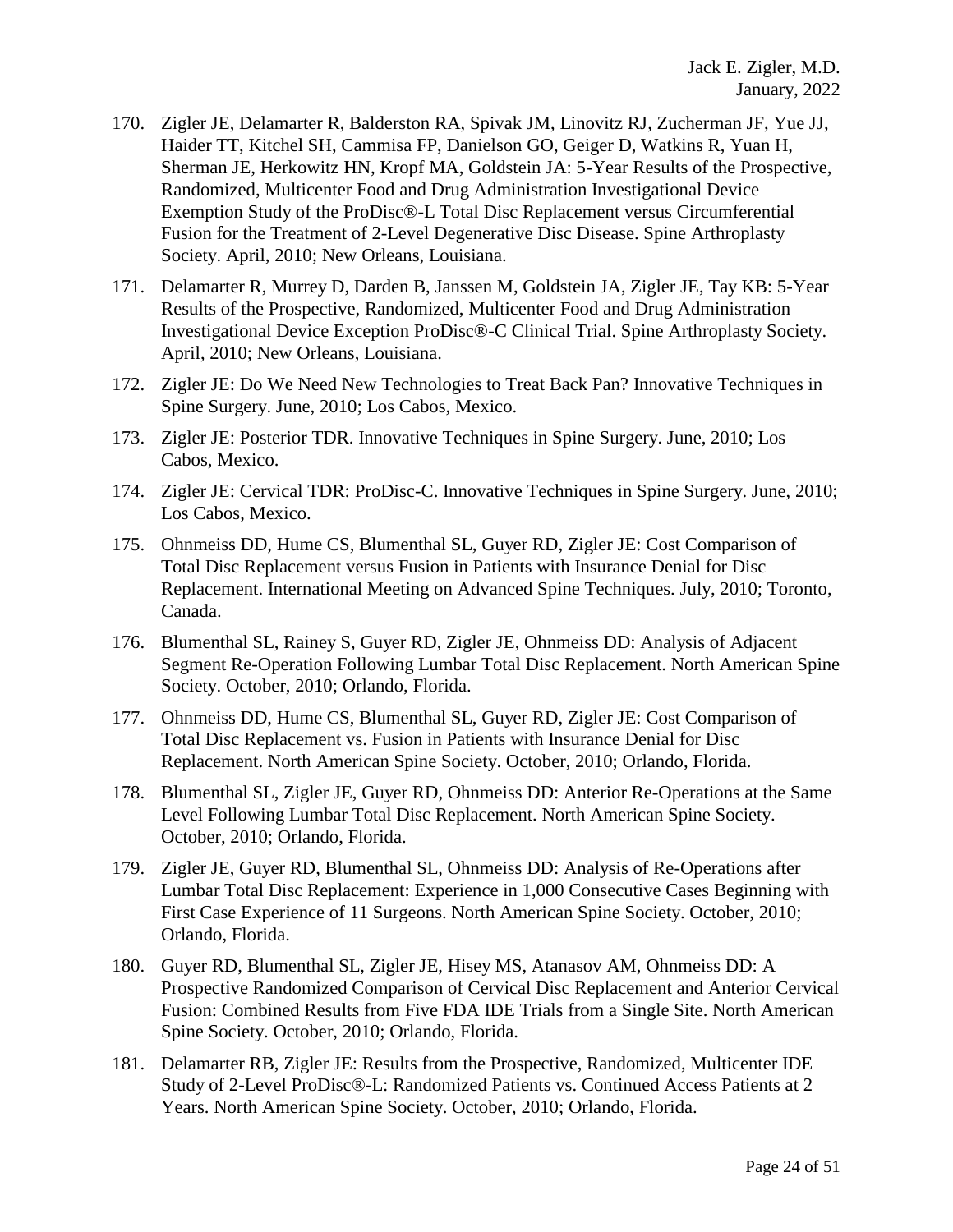- 182. Zigler JE: ACDF with Plate and Cage is the Gold Standard: Debate. October, 2010; Beijing, China.
- 183. Zigler JE: Why Anterior Surgery is Better than Posterior Surgery for Cervical Kyphosis. October, 2010; Beijing, China.
- 184. Guyer RD, Blumenthal SL, Zigler JE, Hisey MS, Atanasov AM, Ohnmeiss DD. A Prospective Randomized Comparison of Cervical Disc Replacement and Anterior Cervical Fusion: Combined Results from Five FDA IDE Trials from a Single Site Cervical Spine Research Society. December, 2010; Charlotte, North Carolina.
- 185. Zigler JE: Single Center Cost Analysis for ADR vs. Fusion in a Matched Patient Set. Current Concepts in Spinal Disorders. February, 2011; Las Vegas, Nevada.
- 186. Zigler JE, Blumenthal SL, Guyer RD, Hisey MS, Atanasov A, Ohnmeiss DD: A Prospective Randomized Comparison of Cervical Disc Replacement and Anterior Cervical Fusion: Combined Results from Five FDA IDE Trials from a Single Site. AO Spine Global Spine Congress. March, 2011; Barcelona, Spain.
- 187. Zigler JE, Guyer RD, Blumenthal SL, Ohnmeiss DD: Analysis of Re-operations after Lumbar Total Disc Replacement: Experience in 1,000 Consecutive Cases Beginning with First Case Experience of 11 Surgeons. AO Spine Global Spine Congress. March, 2011; Barcelona, Spain.
- 188. Zigler JE: Total Disc Replacement (ProDisc) IDE Results 5 Years. Current Solutions in Spine Surgery. March-April, 2011; Duck Key, Florida.
- 189. Zigler JE: CTDR with Myelopathy. Current Solutions in Spine Surgery. March-April, 2011; Duck Key, Florida.
- 190. Zigler JE: Fears and Expectations from year 2000 Now Unfolded in 2010. Current Solutions in Spine Surgery. March-April, 2011; Duck Key, Florida.
- 191. Zigler JE, Thongtrangan I, Ohnmeiss DD, Guyer RD, Atanasov A. Health-Related Quality of Life: How Does Symptomatic Disc Degeneration and Its Treatment with Total Disc Replacement Compare to Other Medical Conditions? International Society for the Advancement of Spine Surgery. April, 2011; Las Vegas, Nevada.
- 192. Duffy MF, Zigler JE, Blumenthal SL, Guyer RD, Saqqa S, Ohnmeiss DD. Treatment Options for Two-Level Symptomatic Disc Degeneration: Comparison of Total Disc Replacement, Fusion, and Hybrid International Society for the Advancement of Spine Surgery. April, 2011; Las Vegas, Nevada.
- 193. Zigler JE, Samocha Y, Guyer RD, Blumenthal SL, Ohnmeiss DD. Cervical Total Disc Replacement vs. Anterior Cervical Fusion: Data from Four Prospective, Randomized, Multicenter Trials. International Society for the Advancement of Spine Surgery. April, 2011; Las Vegas, Nevada.
- 194. Zigler JE: Total Motion Segment Preservation. Innovative Techniques in Spine Surgery: "Think Tank 2011." June, 2011; Los Cabos, Mexico.
- 195. Zigler JE: ProDisc-C. Innovative Techniques in Spine Surgery: "Think Tank 2011." June, 2011; Los Cabos, Mexico.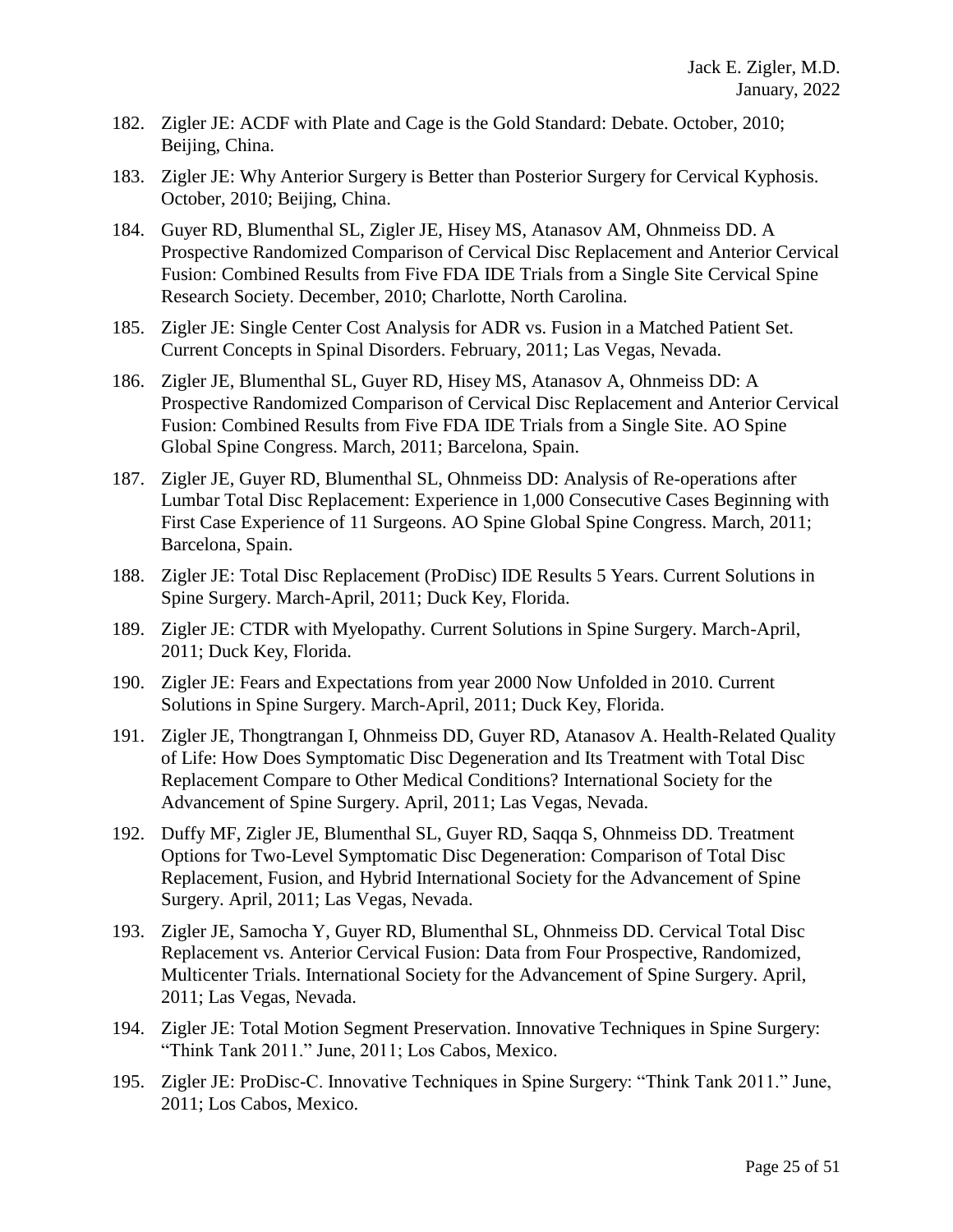- 196. Delamarter RB, Murrey DB, Janssen M, Zigler JE: 5 Year Reoperation Rates: Cervical Total Disc Replacement vs. Fusion. Results of a Prospective, Randomized Clinical Trial. Congress of Neurological Surgeons. October, 2011; Washington, DC.
- 197. Thongtrangan I, Ohnmeiss DD, Zigler JE, Guyer RD, Atanasov AM: Health-Related Quality of Life: How Does Symptomatic Disc Degeneration and Its Treatment with Total Disc Replacement Compare to Other Medical Conditions? North American Spine Society. November, 2011; Chicago, Illinois.
- 198. Zigler JE, Delamarter R: Five Year Follow-up of the ProDisc-L vs. Fusion IDE Patient Cohorts. North American Spine Society. November, 2011; Chicago, Illinois.
- 199. Murrey DB, Janssen M, Delamarter RB, Zigler J, Goldstein JA, Tay B, Darden B: Five-Year Results of the ProDisc-C Multi-Center Randomized Clinical Trial. Cervical Spine Research Society. December, 2011; Scottsdale, Arizona.
- 200. Zigler JE, Guyer RD, Blumenthal SL, Hisey MS, Atanasov AM, Ohnmeiss DD: Total Disc Replacement vs. Anterior Cervical Fusion: Minimum 24-Month Follow-Up Data Combined from Six FDA IDE Trials at a Single Site. Cervical Spine Research Society. December, 2011; Scottsdale, Arizona.
- 201. Zigler J: Diagnostic Evaluation: Cervical. Transitions in Spine Surgery: Residency to Fellowship, Fellowship to Practice. January, 2012; Plano, Texas.
- 202. Zigler J: Motion Preserving Technologies: Cervical. Transitions in Spine Surgery: Residency to Fellowship, Fellowship to Practice. January, 2012; Plano, Texas.
- 203. Zigler J: Fellowship Interview Strategies. Transitions in Spine Surgery: Residency to Fellowship, Fellowship to Practice. January, 2012; Plano, Texas.
- 204. Zigler JE: Five Year Adjacent Level Degenerative Changes Comparing Lumbar Total Disc Replacement to Fusion. Current Concepts in Spinal Disorders. February, 2012; Las Vegas, Nevada.
- 205. Zigler JE, Delamarter R, Glenn J: Five Year Adjacent Level Degenerative Changes Comparing Lumbar Total Disc Replacement to Circumferential Fusion in Patients with Single-level Disease in a Prospective Randomized Cohort Analysis. International Society for the Advancement of Spine Surgery. March, 2012; Barcelona, Spain.
- 206. Zigler JE, Delamarter R: Does 360° Lumbar Spinal Fusion Improve Long-term Clinical Outcomes after Failure of Conservative Treatment in Patients with Functionally Disabling Single Level Degenerative Lumbar Disc Disease? Results of 5 Year Postoperative Followup of 75 Patients. International Society for the Advancement of Spine Surgery. March, 2012; Barcelona, Spain.
- 207. Delamarter R, Zigler JE, Janssen M, Murrey D, Spivak J: Five to Seven-Year Results of the ProDisc-C Total Disc Replacement Multi-Center Randomized Controlled Clinical Trial. International Society for the Advancement of Spine Surgery. March, 2012; Barcelona, Spain.
- 208. Delamarter R, Zigler JE, Janssen M, Murrey D, Spivak J: 7-Year Reoperation Rates: Cervical Total Disc Replacement Vs. Fusion: Results from the FDA Prospective, Randomized Clinical Trial. International Society for the Advancement of Spine Surgery. March, 2012; Barcelona, Spain.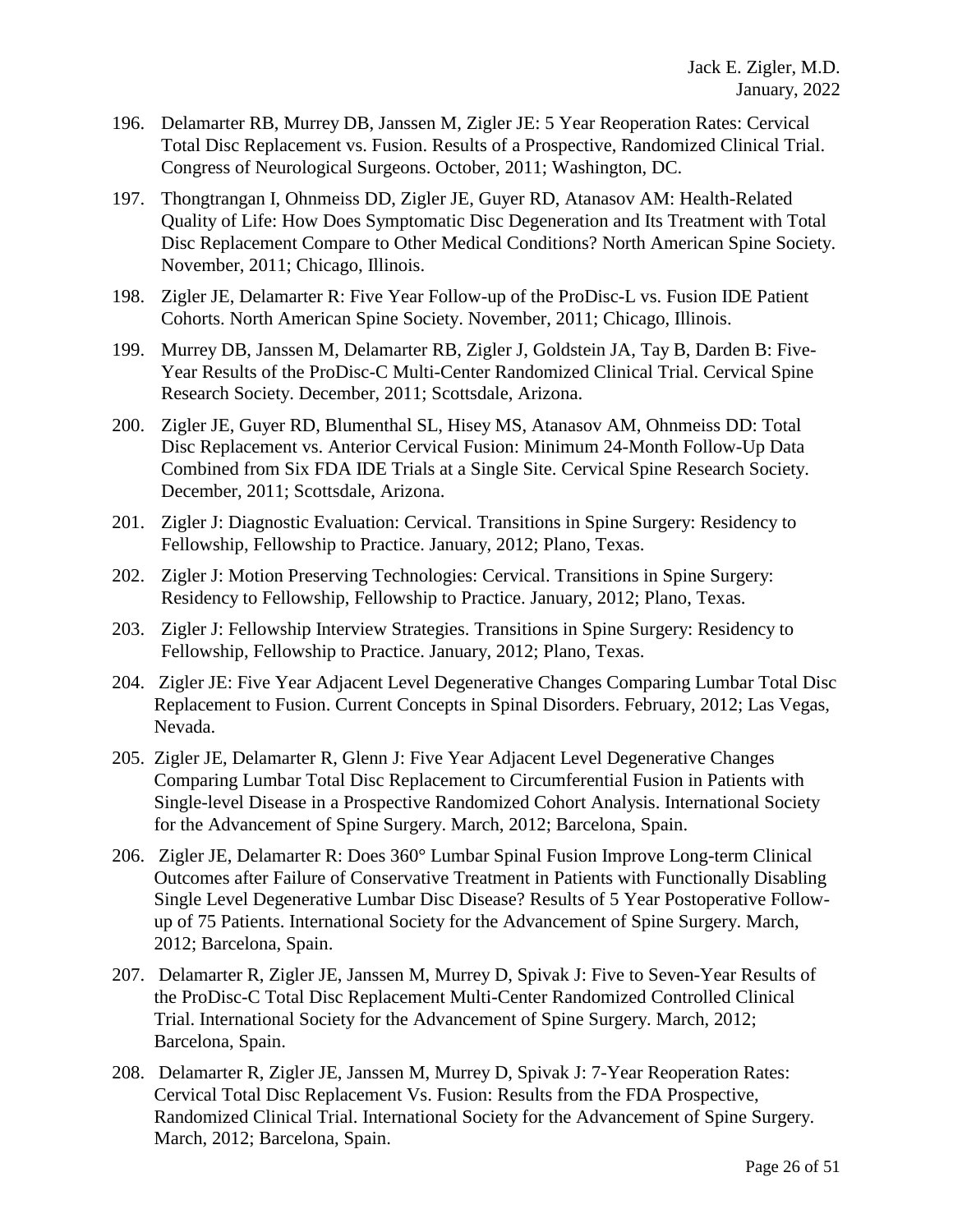- 209. Blumenthal SL, Guyer RD, Ohnmeiss DD, Zigler JE: Comparison of Re-operations in Cervical Total Disc Replacement vs. Anterior Cervical Fusion: Results with Mean 48 Month Follow-up. International Society for the Advancement of Spine Surgery. March, 2012; Barcelona, Spain.
- 210. Zigler JE, Delamarter R: Does Two Level 360° Lumbar Spinal Fusion Improve Long-term Clinical Outcomes after Failure of Conservative Treatment in Patients with Functionally Disabling Two Level Degenerative Lumbar Disc Disease? Results of 5 Year Follow-up in 62 Randomized Postoperative Patients. International Society for the Advancement of Spine Surgery. March, 2012; Barcelona, Spain.
- 211. Morrison T, Guyer RD, Hisey MH, Atanasov A, Ohnmeiss DD, Zigler JE, Blumenthal SL: Clinical Outcome of Stand-alone Anterior Lumbar Interbody Fusion. International Society for the Advancement of Spine Surgery. March, 2012; Barcelona, Spain.
- 212. Guyer RD, Ohnmeiss DD, Zigler JE, Blumenthal SL, Shivers J: Implementation of a Quality Assurance Program for Spine Surgery in a Multi-site Private Practice. International Society for the Advancement of Spine Surgery. March, 2012; Barcelona, Spain.
- 213. Blumenthal SL, Ohnmeiss DD, Guyer RD, Zigler JE: Comparison of Re-operations in Cervical Total Disc Replacement vs. Anterior Cervical Fusion: Results with Mean 48 Month Follow-up. Spine Society of Australia. April, 2012; Sydney, Australia.
- 214. Duffy MF, Guyer RD, Zigler JE, Blumenthal SL, Saqqa S, Ohnmeiss DD: Treatment Options for Two-Level Symptomatic Disc Degeneration: Comparison of Total Disc Replacement, Fusion, and Hybrid. SpineWeek - North American Spine Society Section. May, 2012; Amsterdam, The Netherlands.
- 215. Zigler JE: Total Motion Segment Replacement. "State of Spine Surgery: A Think Tank". June, 2012; Carlsbad, California.
- 216. Zigler JE: Mobi-C. "State of Spine Surgery: A Think Tank". June, 2012; Carlsbad, California.
- 217. Duffy MF, Ohnmeiss DD, Belanger TA, Guyer RD, Blumenthal SL, Zigler JE: Impact of Cervical Symptoms on Ability to Participate in Recreational Activities. State of Spine Surgery: A Think Tank". June, 2012; Carlsbad, California.
- 218. Bradley WD, Edwards K, Hisey MS, Guyer RD, Zigler JE, Ohnmeiss DD: Extreme Lateral Interbody Fusion (XLIF): Clinical Results from One Center. Spine Across the Sea. July - August, 2012; Kauai, Hawaii.
- 219. Morrison T, Guyer RD, Atanasov A, Ohnmeiss DD, Zigler JE, Blumenthal SL: Clinical Outcome of Stand-Alone Anterior Lumbar Interbody Fusion. Spine Across the Sea. July - August, 2012; Kauai, Hawaii.
- 220. Ohnmeiss DD, Duffy MF, Belanger TA, Guyer RD, Blumenthal SL, Zigler JE: Impact of Cervical Symptoms on Ability to Participate in Recreational Activities. Spine Across the Sea. July - August, 2012; Kauai, Hawaii.
- 221. Zigler JE, Janssen M, Delamarter R: Five-Year Results of the ProDisc-C Multi-Center Randomized Clinical Trial. Spine Across the Sea. July - August, 2012; Kauai, Hawaii.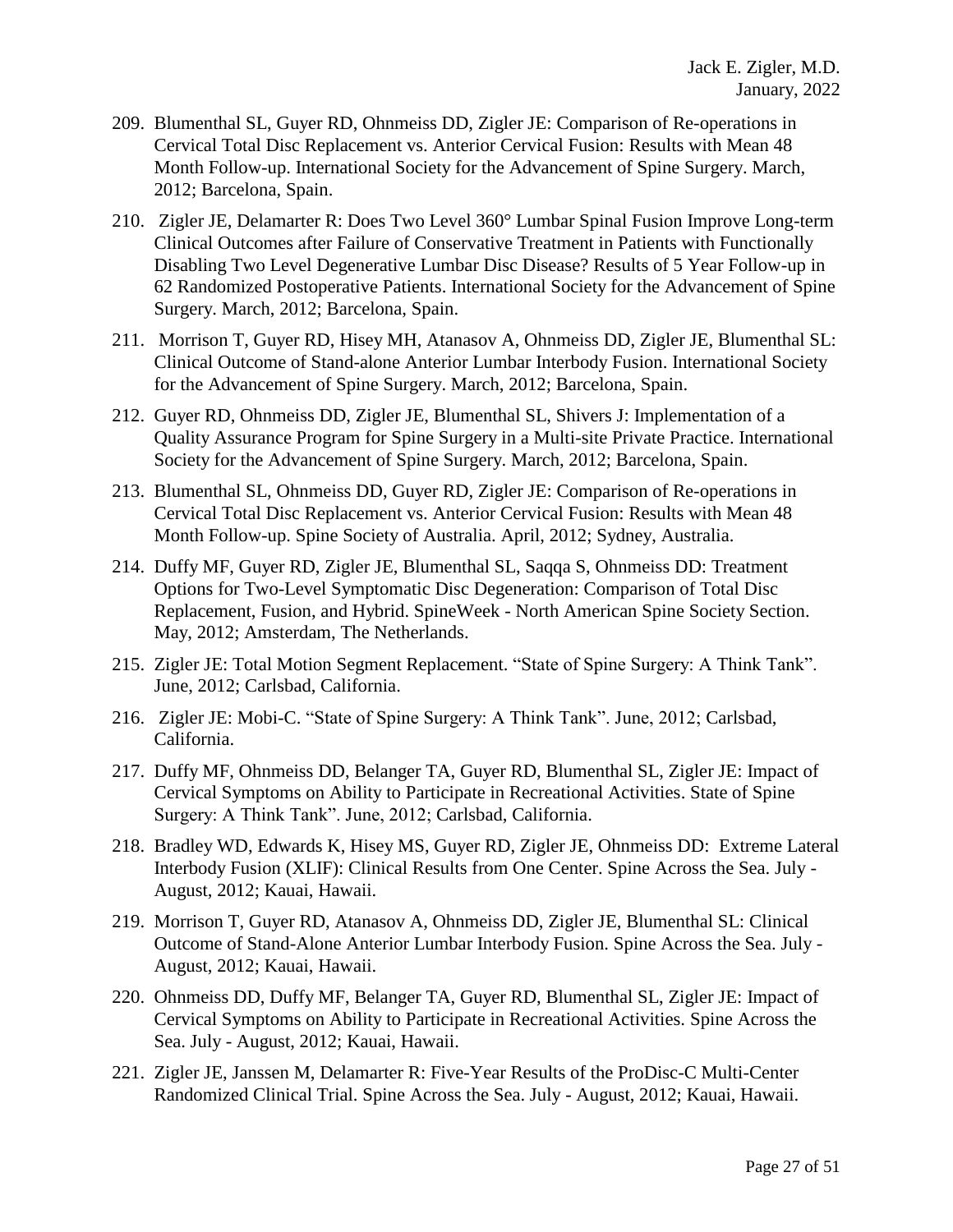- 222. Blumenthal SL, Guyer RD, Ohnmeiss DD, Zigler JE: Comparison of Re-operations in Cervical Total Disc Replacement vs. Anterior Cervical Fusion: Results with Mean 48 Month Follow-up. Spine Across the Sea. July - August, 2012; Kauai, Hawaii.
- 223. Ohnmeiss DD, Guyer RD, Blumenthal SL, Zigler JE: Impact of Cervical Symptoms on Ability to Participate in Recreational Activities. North American Spine Society. October, 2012; Dallas, Texas.
- 224. Zigler JE, Delamarter RB: Five Year Adjacent Level Degenerative Changes Comparing Lumbar Total Disc Replacement to Circumferential Fusion in Patients with Single-Level Disease in a Prospective Randomized Cohort Analysis. North American Spine Society. October, 2012; Dallas, Texas.
- 225. Zigler JE, Delamarter RB: Does 360° Lumbar Spinal Fusion Improve Long-Term Clinical Outcomes After Failure of Conservative Treatment in Patients With Functionally Disabling Single-Level Degenerative Lumbar Disc Disease? Results of 5 Year Postoperative Follow-Up of 75 Patients. North American Spine Society. October, 2012; Dallas, Texas.
- 226. Blumenthal SL, Ohnmeiss DD, Guyer RD, Zigler JE: Comparison of Re-Operations in Cervical Total Disc Replacement vs. Anterior Cervical Fusion. North American Spine Society. October, 2012; Dallas, Texas.
- 227. Murrey DB, Zigler JE, Delamarter RB, Spivak JM, Janssen ME: Seven-Year Results of the ProDisc-C Multicenter Randomized Clinical Trial. North American Spine Society. October, 2012; Dallas, Texas.
- 228. Spivak JM, Delamarter RB, Murrey DB, Zigler JE, Janssen ME, Goldstein JA: Adjacent Level Radiographic Degenerative Changes Following Single-Level Artificial Disc Replacement or ACDF at Five- to Seven-Year Follow-Up. North American Spine Society. October, 2012; Dallas, Texas.
- 229. Delamarter R, Zigler JE, Murrey DB, Janssen ME, Spivak JM: Seven-Year Reoperation Rates: Results of a Prospective Randomized Clinical Trial: Cervical Total Disc Replacement Versus Fusion North American Spine Society. October, 2012; Dallas, Texas.
- 230. Delamarter R, Zigler JE: Does Two-Level 360° Lumbar Spinal Fusion Improve Long-Term Clinical Outcomes After Failure of Conservative Treatment in Patients with Functionally Disabling Two-Level Degenerative Lumbar Disc Disease? Results of Five-Year Follow-Up in Fifty-Two Randomized Postoperative Patients. North American Spine Society. October, 2012; Dallas, Texas.
- 231. Spivak JM, Delamarter RB, Janssen ME, Murrey DB, Zigler JE: Adjacent Level Radiographic Degenerative Changes following Cervical Total Disc Replacement or Fusion: 5 to 7 year Follow Up. Cervical Spine Research Society. December, 2012; Chicago, Illinois.
- 232. Zigler JE: Cervical Arthroplasty: Present and Future. Symposium on Spinal Disorders. January-February, 2013; Las Vegas, Nevada.
- 233. Blumenthal SL, Ohnmeiss DD, Guyer RD, Zigler JE: Re-operations in Cervical Total Disc Replacement vs. Anterior Cervical Fusion: Mean 48 Month Follow-up. American Academy of Orthopaedic Surgeons. March, 2013; Chicago, Illinois.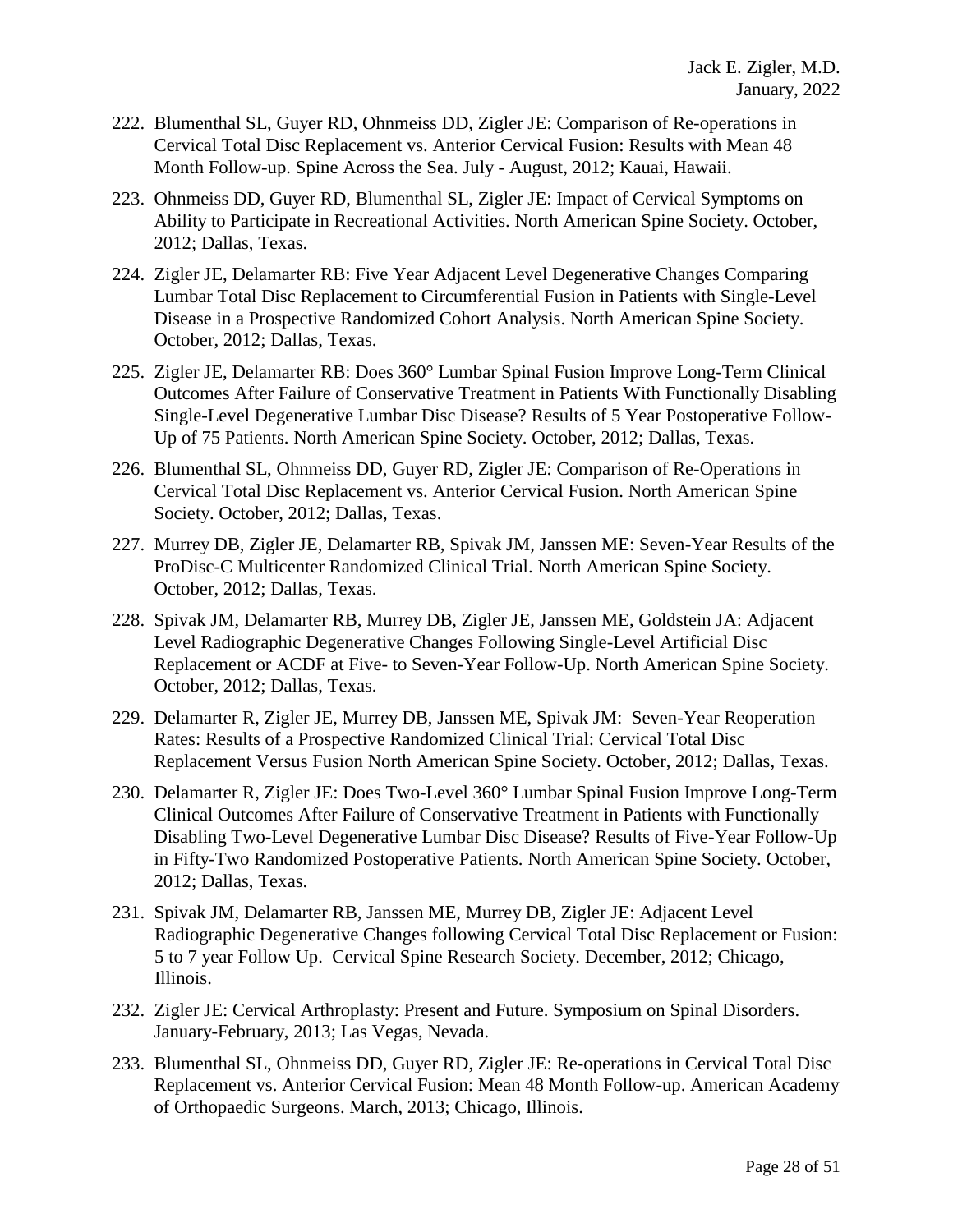- 234. Zigler JE, Murrey DB, Delamarter RB, Spivak JM, Janssen M: Seven-year Results of the ProDisc-C Multi-center Randomized Clinical Trial. International Society for the Advancement of Spine Surgery. April, 2013; Vancouver, Canada.
- 235. Blumenthal SL, Zigler JE, Guyer RD, Ohnmeiss DD: Long-term Evaluation of Reoperation Rates for Lumbar Total Disc Replacement and Fusion: Analysis of 1,237 Patients. International Society for the Advancement of Spine Surgery. April, 2013; Vancouver, Canada.
- 236. Guyer RD, Shivers J, Ohnmeiss DD, Zigler JE: Implementation and Impact of Preoperative Peer Case Review in a Spine Practice. International Society for the Advancement of Spine Surgery. April, 2013; Vancouver, Canada.
- 237. Delamarter RB, Zigler JE, Murrey D, Janssen M, Spivak J: 7-year Reoperation Rates: Results of a Prospective, Randomized Clinical Trial: Cervical Total Disc Replacement vs. Fusion. International Society for the Advancement of Spine Surgery. April, 2013; Vancouver, Canada
- 238. Blumenthal SL, Zigler JE, Guyer RD, Ohnmeiss DD: Long-term Evaluation of Reoperation Rates for Lumbar Total Disc Replacement and Fusion: Analysis of 1,237 International Society for the Study of the Lumbar Spine. May, 2013; Scottsdale, Arizona.
- 239. Zigler JE: Discography: Does It Still Have a Role? State of Spine Surgery: "Think Tank." June, 2013; Los Cabos, Mexico.
- 240. Zigler JE: What's New in Motion Preservation. State of Spine Surgery: "Think Tank." June, 2013; Los Cabos, Mexico.
- 241. Shellock J, Guyer RD, Shivers J, Ohnmeiss DD, Zigler JE: Implementation and Impact of a Pre-operative Peer Case Review Process in a Spine Practice. State of Spine Surgery: "Think Tank." June, 2013; Los Cabos, Mexico.
- 242. Zigler JE: Adjacent Level Disease after Cervical and Lumbar TDR vs. Fusion. North American Spine Society– Summer Spine Meeting. August, 2013; Naples, Florida.
- 243. Zigler JE: Debate: Pro: Disc Arthroplasty Has Proven Its Value as a Surgical Option. North American Spine Society– Summer Spine Meeting. August, 2013; Naples, Florida.
- 244. Blumenthal SL, Zigler JE, Guyer RD, Ohnmeiss DD: Long-term Evaluation of Reoperation Rates for Lumbar Total Disc Replacement and Fusion: Analysis of 1,237 Patients. North American Spine Society. October, 2013; New Orleans, Louisiana.
- 245. Radcliff K, Zigler JD, Zigler JE: Costs of Cervical Disc Replacement Versus Anterior Cervical Discectomy and Fusion for Treatment of Single-Level Cervical Disc Disease: An Analysis of the Blue Health Intelligence Database for Acute and Long-Term Costs and Complications. North American Spine Society. October, 2013; New Orleans, Louisiana.
- 246. Zigler JE: Cervical Total Disc Replacement. Current Solutions in Spine Surgery. April, 2014; Duck Key, Florida.
- 247. Zigler JE: Lumbar Arthroplasty: Does It Protect the Adjacent Level? Symposium on Current Concepts in Spinal Disorders. January-February, 2014; Las Vegas, Nevada.
- 248. Radcliff KE, Zigler JD, Zigler JE: Costs of Cervical Disc Replacement versus Anterior Cervical Discectomy and Fusion for Treatment of Single-Level Cervical Disc Disease: An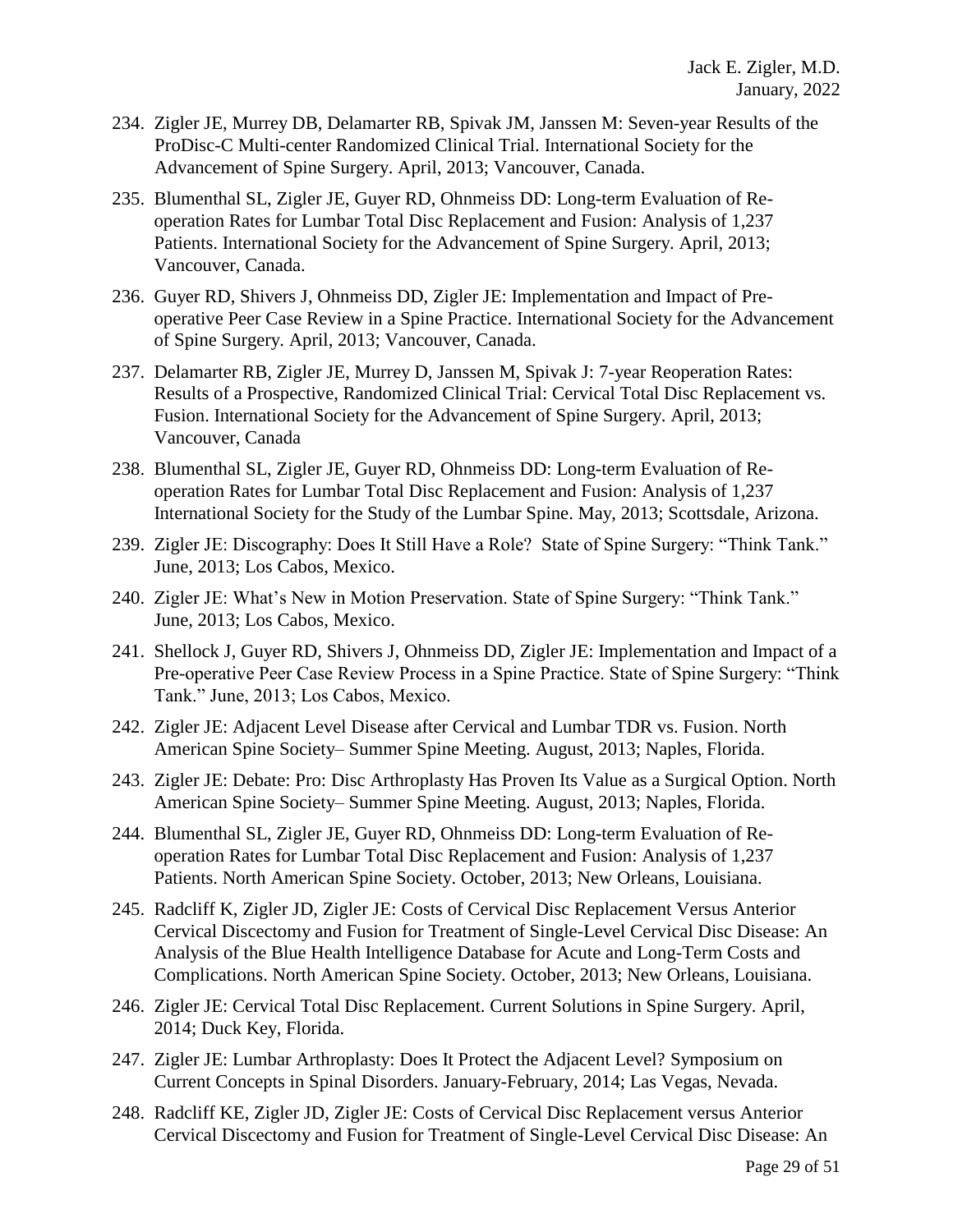Analysis of the Blue Health Intelligence Database for Acute Long-Term Costs and Complications. Spine Society of Australia. April, 2014; Brisbane, Australia.

- 249. Biehn J, Shellock J, Ohnmeiss DD, Guyer RD, Zigler JE: Use of Amniotic Membrane Anti-adhesion Barrier for Lumbar Discectomy. International Society for the Advancement of Spine Surgery. April-May, 2014; Miami, Florida.
- 250. Ohnmeiss DD, Guyer RD, Blumenthal SL, Zigler JE: The Re-operation Rate in a Single Dataset Varies Significantly Depending on the Definitions Applied. International Society for the Advancement of Spine Surgery. April-May, 2014; Miami, Florida
- 251. Ohnmeiss DD, Baker R, Guyer RD, Blumenthal SL, Zigler JE; The Re-operation Rate in a Single Dataset Varies Significantly Depending on the Definitions Applied. International Society for the Study of the Lumbar Spine. June, 2014; Seoul, Korea.
- 252. Zigler JE: Spine Societies. Have They Lost Their Way? State of Spine Surgery: A Think Tank. June, 2014; Los Cabos, Mexico.
- 253. Zigler JE: Cervical TDR is the Gold Standard For Cervical Spondylosis. State of Spine Surgery: A Think Tank. June, 2014; Los Cabos, Mexico.
- 254. Zigler JE: Dynamic Stabilization: Conclusions. World Congress of Minimally Invasive Spine Surgery and Techniques. June, 2014, Paris, France.
- 255. Zigler JE, Rogers RW, Ohnmeiss DD: Differences in Outcomes following ACDF in Patients with One and Two Level Symptomatic Cervical Disc Disease: Follow-up at Four Years in a Prospectively Collected Series of 186 Patients. Cervical Spine Research Society. December, 2014; Orlando, Florida.
- 256. Zigler J: Pregnancy in Patients with Lumbar Artificial Discs. Current Concepts in Spinal Disorders. January, 2015; Las Vegas, Nevada.
- 257. Zigler J: Degenerative Spondylolisthesis with Stenosis When Is Interlaminar Stabilization Appropriate? Current Concepts in Spinal Disorders. January, 2015; Las Vegas, Nevada.
- 258. Guyer RD, Otero-Lopez E, Blumenthal SL, Ohnmeiss DD, Zigler JE: Comparison of Clinical Outcomes for Anterior vs. 360 Fusion at the Fusion Level of Lumbar Hybrid Surgery. Spine Society of Australia. April, 2015; Canberra, Australia.
- 259. Guyer RD, Blumenthal SL, Ohnmeiss DD, Zigler JE: Long-Term Evaluation of Re-Operation Rates for Lumbar Total Disc Replacement and Fusion: Analysis of 1,279 Patients. Spine Society of Australia. April, 2015; Canberra, Australia.
- 260. Hipp JA, Guyer RD, Zigler JE, Ohnmeiss DD, Wharton N: A New Method Correlating an Objective Radiographic Metric for Lumbar Spine Stability and the Facet Fluid Sign on MRI. International Society for the Advancement of Spine Surgery. April, 2015; San Diego, California.
- 261. Hipp JA, Zigler JE, Guyer RD, Ohnmeiss DD, Wharton N: Developing Normative Values for a Quantifiable, Clinically Applicable Method to Evaluate Lumbar Instability. International Society for the Advancement of Spine Surgery. April, 2015; San Diego, California.
- 262. Zigler JE, Rogers WR, Ohnmeiss DD: Comparison of One-Level versus Two-Level Anterior Cervical Discectomy and Fusion: Clinical and Radiographic Follow-Up at 60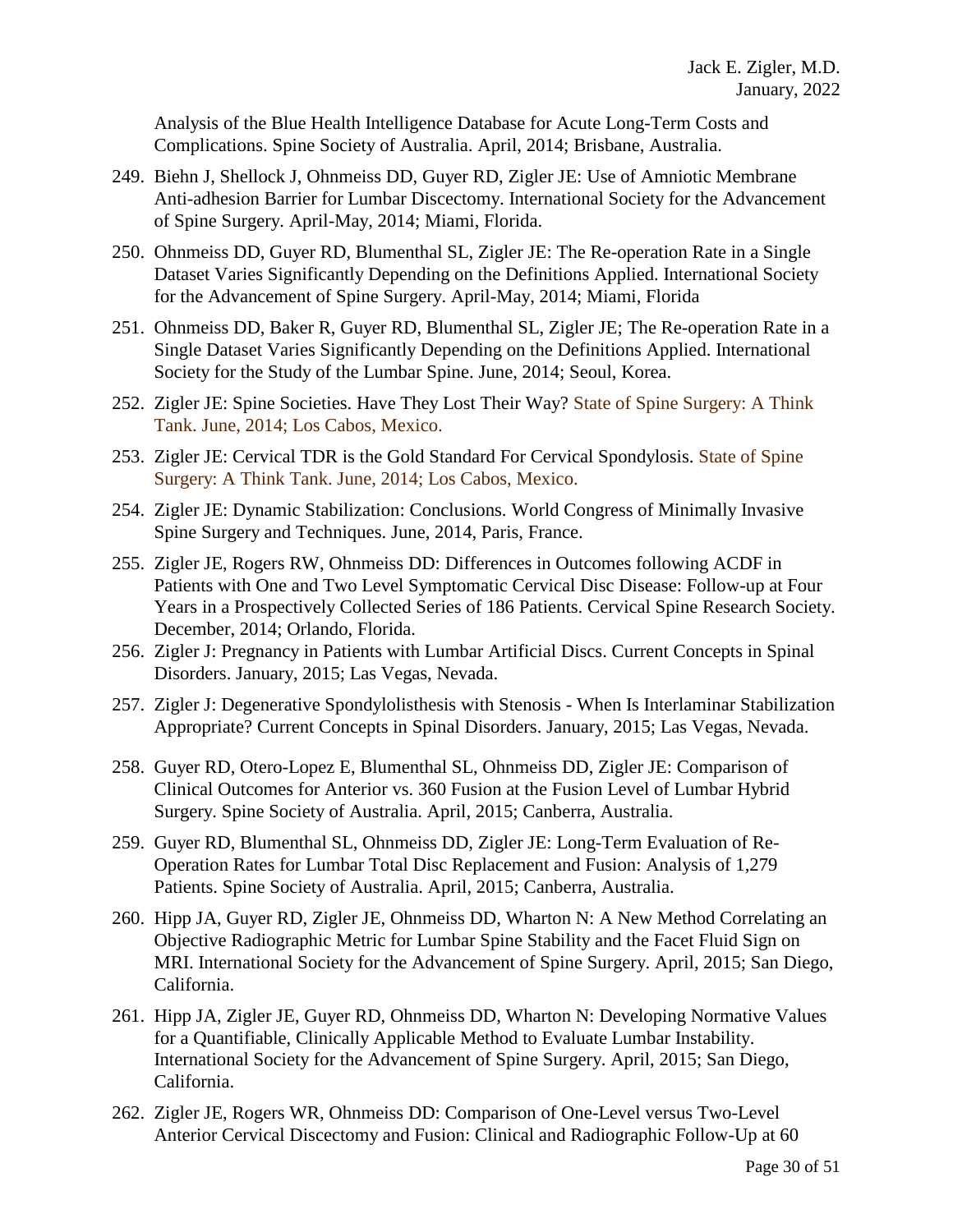Months in Patients Serving as Control Groups in Randomized Trials. Global Spine Congress. May, 2015; Buenos Aires, Argentina.

- 263. Owusu A, Zigler JE, Ohnmeiss DD, Guyer RD, Blumenthal SL: Pregnancy after Lumbar Total Disc Replacement. Global Spine Congress. May, 2015; Buenos Aires, Argentina. Global Spine Congress. May, 2015; Bueno Aires, Argentina.
- 264. Guyer RD, Otero-Lopez E, Zigler JE, Ohnmeiss DD, Blumenthal SL Comparison of Clinical Outcomes for Anterior vs. 360 Fusion at the Fusion Level of Lumbar Hybrid Surgery. Global Spine Congress. May, 2015; Buenos Aires, Argentina.
- 265. Happ C, Guyer RD, Zigler JE, Blumenthal SL, Ohnmeiss DD: Stand-alone Interbody Devices in the Treatment of Cervical Spine Disease. Global Spine Congress. May, 2015; Buenos Aires, Argentina.
- 266. Zigler JE: Does the Choice of TDR Implant Matter? State of Spine Surgery: A Think Tank. June, 2015; Los Cabos, Mexico.
- 267. Ohnmeiss, DD, Guyer RD, Blumenthal SL, Zigler JE: The Re-operation Rate in a Single Dataset Varies Significant Depending on the Definitions Applied. Spine Across the Sea. July, 2015; Big Island, Kohala Coast, Hawaii.
- 268. Rogers RW, Blumenthal SL, Guyer RD, Zigler JE, Ohnmeiss DD: Clinical Outcomes following Anterior Cervical Hybrid Surgery Using Total Disc Replacement Combined with Anterior Cervical Fusion at the Adjacent Segment. Spine Across the Sea. July, 2015; Big Island, Kohala Coast, Hawaii.
- 269. Otero-Lopez ER, Blumenthal SL, Ohnmeiss, Guyer RD, Zigler JE: Comparison of Clinical Outcomes for Anterior vs. 360 Fusion at the Fusion Level of Lumbar Hybrid (Total Disc Replacement / Fusion) Surgery. Spine Across the Sea. July, 2015; Big Island, Kohala Coast, Hawaii.
- 270. Hu X, Ohnmeiss DD, Zigler JE, Guyer RD, Lieberman IH: Restoration of Cervical Alignment is Associated with Improved Clinical Outcome after One and Two Level Anterior Cervical Discectomy and Fusion. North American Spine Society. October, 2015; Chicago, Illinois.
- 271. Spivak JM, Zigler JE, Darden BV, Radcliff KE, Janssen ME: The Benefit of Continued Motion of a Cervical Artificial Disc Replacement on Radiographic Adjacent Level Degeneration at 7 Year Follow-Up. North American Spine Society. October, 2015; Chicago, Illinois.
- 272. Radcliff KE, Lerner JH, Bernard T, Yang C, Zigler JE: Seven-year Cost-Effectiveness of Cervical Disc Replacement versus Anterior Cervical Discectomy and Fusion-Results from Investigational Device Exemption and Post-approval Studies of ProDisc®-C Total Disc Replacement. North American Spine Society. October, 2015; Chicago, Illinois.
- 273. Zigler JE: 2-level Lumbar Degenerative Disc Disease: Hybrid (total disc replacement at One Level, Fusion at the Other); (Part of symposium: The Debate: Motion vs. Fusion). North American Spine Society. October, 2015; Chicago, Illinois.
- 274. Hu X, Ohnmeiss DD, Zigler JE, Guyer RD, Lieberman IH: Restoration of Cervical Alignment is Associated with Improved Clinical Outcome after One- and Two-Level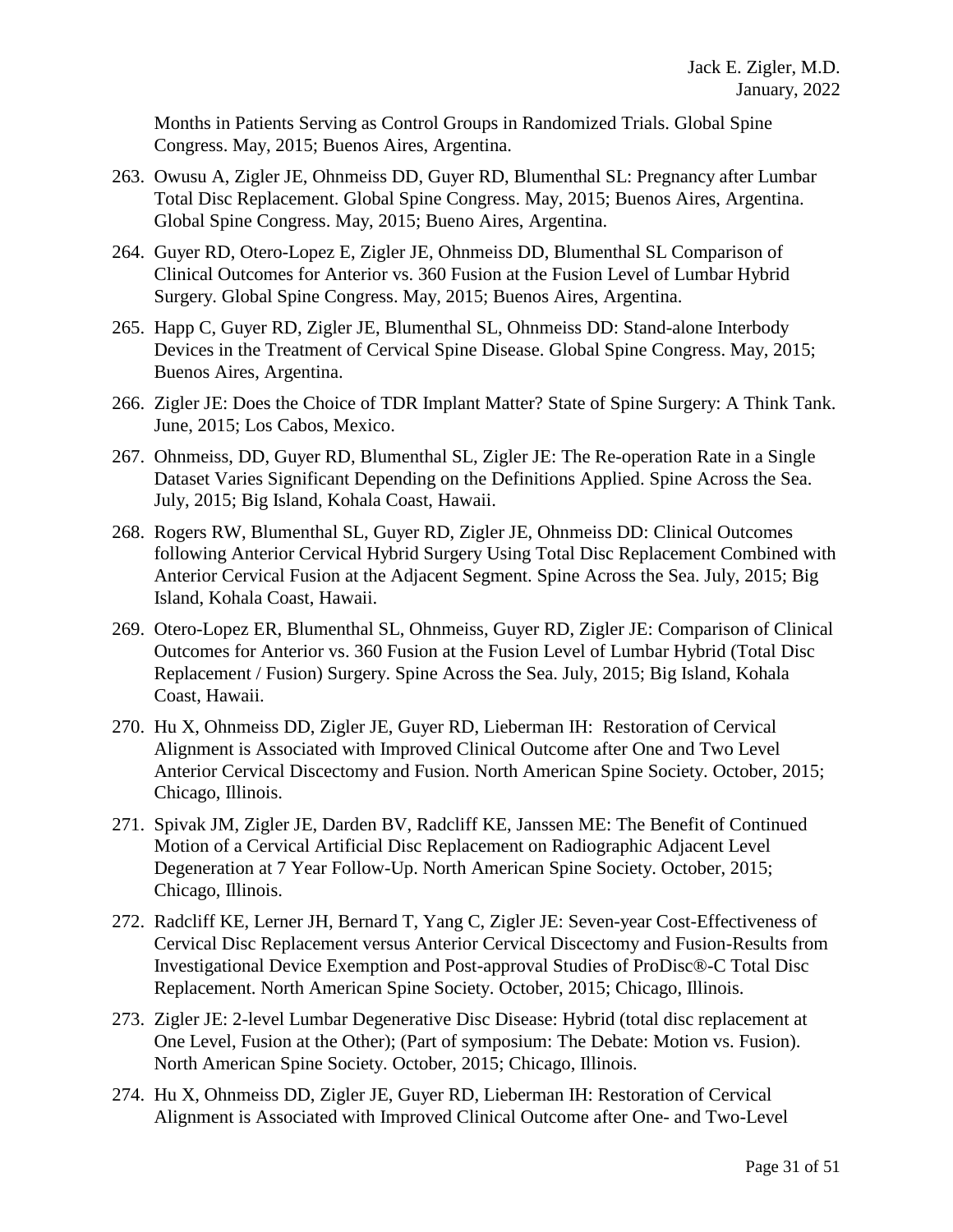Anterior Cervical Discectomy and Fusion. North American Spine Society. October, 2015; Chicago, Illinois.

- 275. Radcliff KE, Lerner JH, Bernard T, Yang C, Zigler JE: Seven-Year Cost-Effectiveness of Cervical Disc Replacement versus Anterior Cervical Discectomy and Fusion – Results from Investigational Device Exemption and Post-Approval Studies of ProDisc®-C Total Disc Replacement. Cervical Spine Research Society. December, 2015; San Diego, California.
- 276. Spivak JM, Zigler JE, Janssen ME, Darden BV, Radcliff KE: The Positive Effect of Continued Motion of a Cervical Artificial Disc Replacement on Radiographic Adjacent Level Degeneration at 7 Year Follow-Up. Cervical Spine Research Society. December, 2015; San Diego, California.
- 277. Zigler J: Motion Preservation and Interspinous Devices. Current Concepts in Spinal Disorders. January, 2016; Las Vegas, Nevada.
- 278. Zigler JE: Do Cervical TDR's Decrease Adjacent Level Disease and Re-Operation Rates? Federation of Spine Associations - American Academy of Orthopaedic Surgeons. March, 2016; Orlando, Florida.
- 279. Hisey M, Zigler J, Guyer R, Ohnmeiss D: Impact of Age on Patient Outcomes after Cervical Disc Arthroplasty or Anterior Cervical Discectomy and Fusion: Comparison at 5- Year Follow-up. International Society for the Advancement of Spine Surgery. April, 2016; Las Vegas, Nevada.
- 280. Zigler J, Shivers J, Guyer R, Ohnmeiss D: Complications Associated with the Anterior Approach to the Lumbar Spine: Analysis of 2,881 Consecutive Cases during a 6-year Period. International Society for the Advancement of Spine Surgery. April, 2016; Las Vegas, Nevada.
- 281. Guyer R, Putney E, Ohnmeiss D, Zigler J: Analysis of Hospital Length of Stay Following Lumbar Anterior/Posterior Combined Fusion: Is There a Disadvantage Associated with Shorter Stays? International Society for the Advancement of Spine Surgery. April, 2016; Las Vegas, Nevada.
- 282. Putney E, Blumenthal SL, Guyer RD, Zigler JE, Ohnmeiss DD: Analysis of Hospital Length of Stay Following Lumbar Anterior/Posterior Combined Fusion: Is There a Disadvantage Associated with Shorter Stays? Spine Society of Australia. April, 2016; Melbourne, Australia.
- 283. Blumenthal SL, Zigler JE, Shivers J, Ohnmeiss DD, Guyer RD: Complications Associated with the Anterior Approach to the Lumbar Spine: Analysis of 2,881 Consecutive Cases during a 6-Year Period. Spine Society of Australia. April, 2016; Melbourne, Australia.
- 284. Blumenthal SL, Guyer RD, Zigler JE, Ohnmeiss DD: Stand-Alone Interbody Devices in the Treatment of Cervical Spine Disease. Spine Society of Australia. April, 2016; Melbourne, Australia.
- 285. Hisey M, Zigler J, Guyer R, Ohnmeiss D: Impact of Age on Patient Outcomes after Cervical Disc Arthroplasty or Anterior Cervical Discectomy and Fusion: Comparison at 5 year Follow-up. International Society for the Advancement of Spine Surgery – SpineWeek. May, 2016; Singapore.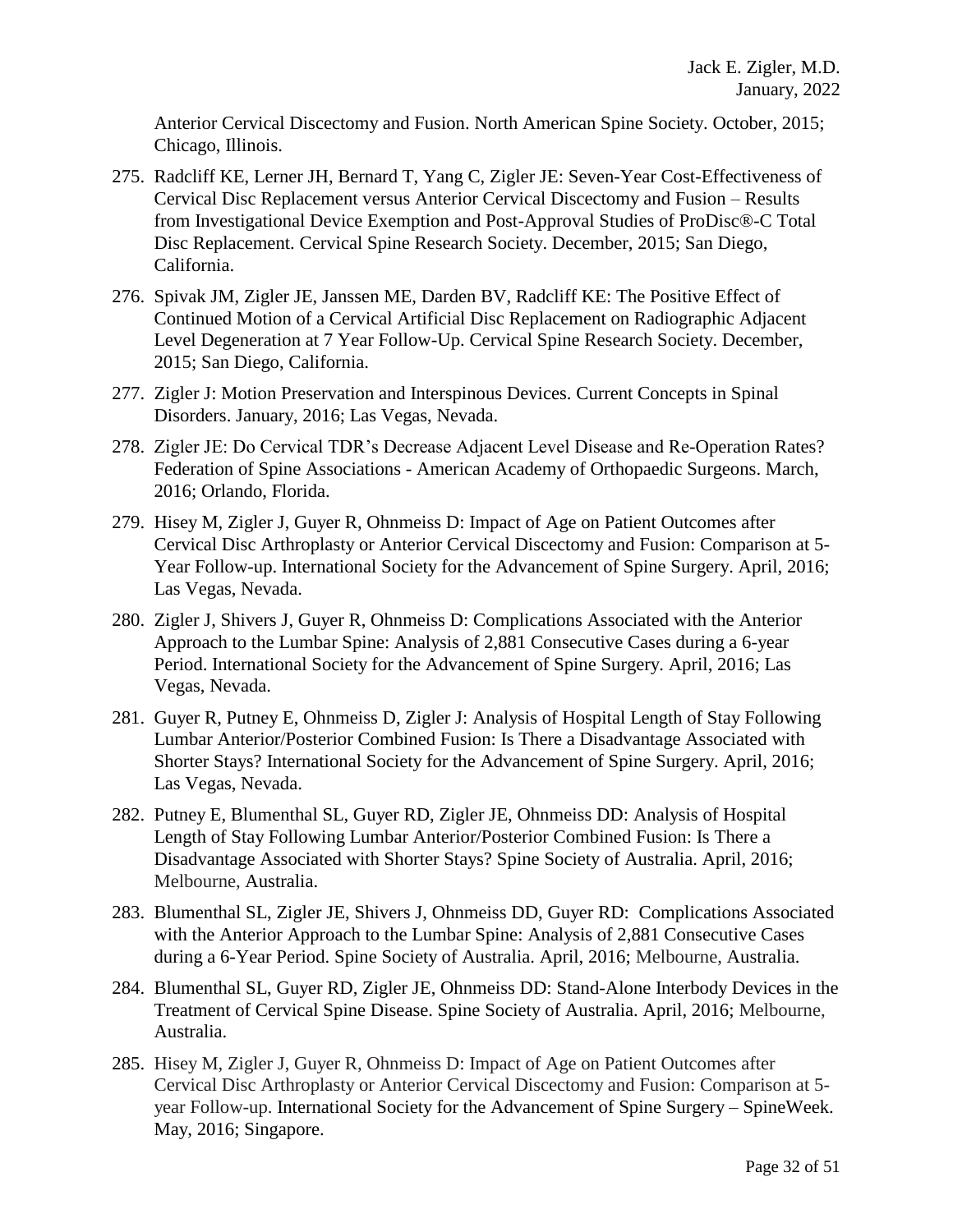- 286. Zigler J: Does TDR Reduce Adjacent Segment Disease and Re-operations: A Critical Look at the Evidence. State of Spine Surgery: A Think Tank. June, 2016; Los Cabos, Mexico.
- 287. Zigler JE: What is the Science Behind Lumbar Hybrid Constructs? International Symposium for Cervical and Lumbar Arthroplasty. October, 2016; Berlin, Germany.
- 288. Zigler JE: Clinical Results Lumbar TDR vs. Fusion. International Symposium for Cervical and Lumbar Arthroplasty. October, 2016; Berlin, Germany.
- 289. Ohnmeiss DD, Guyer RD, Blumenthal SL, Zigler JE: Re-operation Rates in Lumbar Spine Surgery: Statistically Significant Differences Exist in the Same Dataset When Different Definitions for Re-operation Are Applied. North American Spine Society. October, 2016; Boston, Massachusetts.
- 290. Hisey MS, Zigler JE, Davis RJ, Bae HW, Kim KD, Nunley PD, Jackson RJ, Ohnmeiss DD: Total Disc Replacement versus ACDF: Results from an FDA Clinical Trial on Single Level Treatment through 84 Months. North American Spine Society. October, 2016; Boston, Massachusetts.
- 291. Zigler J: Two Level Disease: ACDA and Hybrid Procedures. (Section on Biologics symposium). North American Spine Society. October, 2016; Boston, Massachusetts.
- 292. Zigler JE, Putney E, Ohnmeiss DD, Guyer RD, Blumenthal SL: Anterior Access to the Lumbar Spine: Complications Encountered in 2,881 Consecutive Procedures. North American Spine Society. October, 2016; Boston, Massachusetts.
- 293. Zigler JE, Ohnmeiss DD: Ten-year Follow-up of Patients Enrolled in the FDA-regulated Trial for Single-level Lumbar Total Disc Replacement: One Site's Experience. North American Spine Society. October, 2016; Boston, Massachusetts.
- 294. Zigler J: The Science Behind Lumbar Hybrid Constructs. Current Concepts in Spinal Disorders. February, 2017; Las Vegas, Nevada.
- 295. Guyer R, Zigler J, Ohnmeiss D: Ten-year Follow-up of Patients Enrolled in the FDAregulated Trial for Single-level Lumbar Total Disc Replacement: One Site's Experience. International Society for the Advancement of Spine Surgery. April, 2017; Boca Raton, Florida.
- 296. Zigler J: Impact of Device Type, Treatment Level and Lordotic Angle Correction on Clinical and Radiographic Outcomes 5 Years Following Lumbar Total Disc Replacement. International Society for the Advancement of Spine Surgery. April, 2017; Boca Raton, Florida.
- 297. Guyer R, Zigler J, Ohnmeiss DD: Clinical Outcome of Two-level Lumbar Total Disc Replacement: An Analysis of 141 Patients with Minimum 24-month Follow-up. International Society for the Advancement of Spine Surgery. April, 2017; Boca Raton, Florida.
- 298. Zigler J, Liu ZJ, Niu CC, Park C-K, Park CK: Asia-Pacific Multicenter, Prospective, Randomized, Trial Comparing Arthroplasty vs. Anterior Cervical Discectomy and Fusion in the Treatment of Symptomatic Cervical Disc Degeneration. International Society for the Advancement of Spine Surgery. April, 2017; Boca Raton, Florida.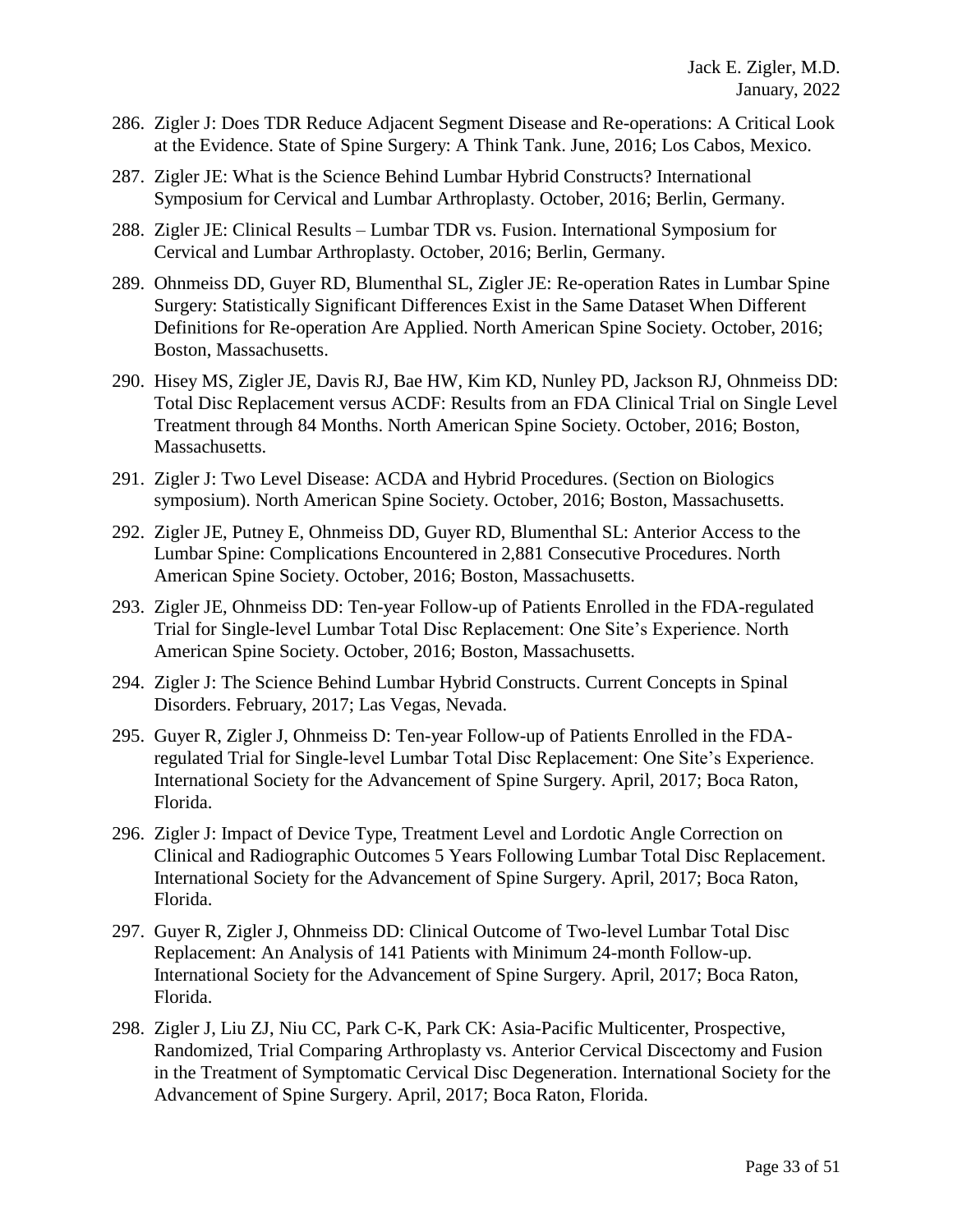- 299. Zigler J: Range of Motion Preservation Five Years Following Lumbar Total Disc Replacement: Comparison of Treatment Level and Device Type. International Society for the Advancement of Spine Surgery. April, 2017; Boca Raton, Florida.
- 300. Zigler JE: What is the Data Supporting Various Surgical Treatment Options for Two Level Cervical Disc Disease. Castellvi Spine. May, 2017; Duck Key, Florida.
- 301. Zigler JE: Does Cervical Arthroplasty Decrease Adjacent Level Degeneration and Reoperation. Castellvi Spine. May, 2017; Duck Key, Florida.
- 302. Zigler JE: Cervical Spondylosis: Two-level Disease. Role for Hybrid Constructs. State of Spine Surgery Think Tank. June, 2017; Los Cabos, Mexico.
- 303. Blumenthal SL, Guyer RD, Ohnmeiss DD, Zigler JE: Adjacent Segment Degeneration after Lumbar Total Disc Replacement: 5-Year Results of a Multicenter, Prospective, Randomized Study with Independent Radiographic Assessment. International Society for the Study of the Lumbar Spine. May – June, 2017; Athens, Greece.
- 304. Blumenthal S, Ohnmeiss D, Guyer R, Zigler J: Adjacent Segment Degeneration after Lumbar Total Disc Replacement: 5-Year Results of a Multicenter, Prospective, Randomized Study with Independent Radiographic Assessment. Eurospine. October, 2017; Dublin, Ireland.
- 305. Zigler J, Gormet M, Ferko N, Cameron C, Schranck F, Patel F: Long-Term Outcomes of Lumbar Total Disc Replacement Versus Spinal Fusion for the Treatment of DDD: A Novel Meta-Analysis of Randomized Controlled Trials. Eurospine. October, 2017; Dublin, Ireland.
- 306. Sasso R, Phillips R, Guyer RD, Sama A, Cammisa F, Blumenthal S, Albert T, Zigler JE: M6-C Artificial Cervical Disc: Two-Year Follow-Up at Five IDE Investigation Centers. North American Spine Society. October, 2017; Orlando, Florida.
- 307. Zigler JE, Gornet M, Schranck F, Ferko N, Cameron C, Patel L: Comparison of Lumbar Total Disc Replacement with Spinal Fusion for the Treatment of Single-Level Degenerative Disc Disease: A Meta-Analysis of Five-Year Outcomes from Randomized Controlled TrialsNorth American Spine Society. October, 2017; Orlando, Florida.
- 308. Blumenthal SL, Guyer RD, Ohnmeiss DD, Zigler JE: Adjacent Segment Degeneration after Lumbar Total Disc Replacement: 5-Year Results of A Multicenter, Prospective, Randomized Study with Independent Radiographic Assessment. North American Spine Society. October, 2017; Orlando, Florida.
- 309. Zigler JE: Comparison of Therapies in Lumbar DDD: Network Meta-Analysis of Randomized Trials. Symposium on Current Concepts in Spinal Disorders. February, 2018; Las Vegas, Nevada.
- 310. Zigler J: Surgeon Reimbursement compared to ACDF/Cost Effectiveness/QALY Analysis. International Society for the Advancement of Spine Surgery. April, 2018; Toronto, Ontario, Canada.
- 311. Guyer RD, Zigler JE, Blumenthal SL, Ohnmeiss DD: Analysis of Lumbar Total Disc Replacement Removals/Revisions during a 17 Year Experience with 1,707 Patients. International Society for the Advancement of Spine Surgery. April, 2018; Toronto, Ontario, Canada.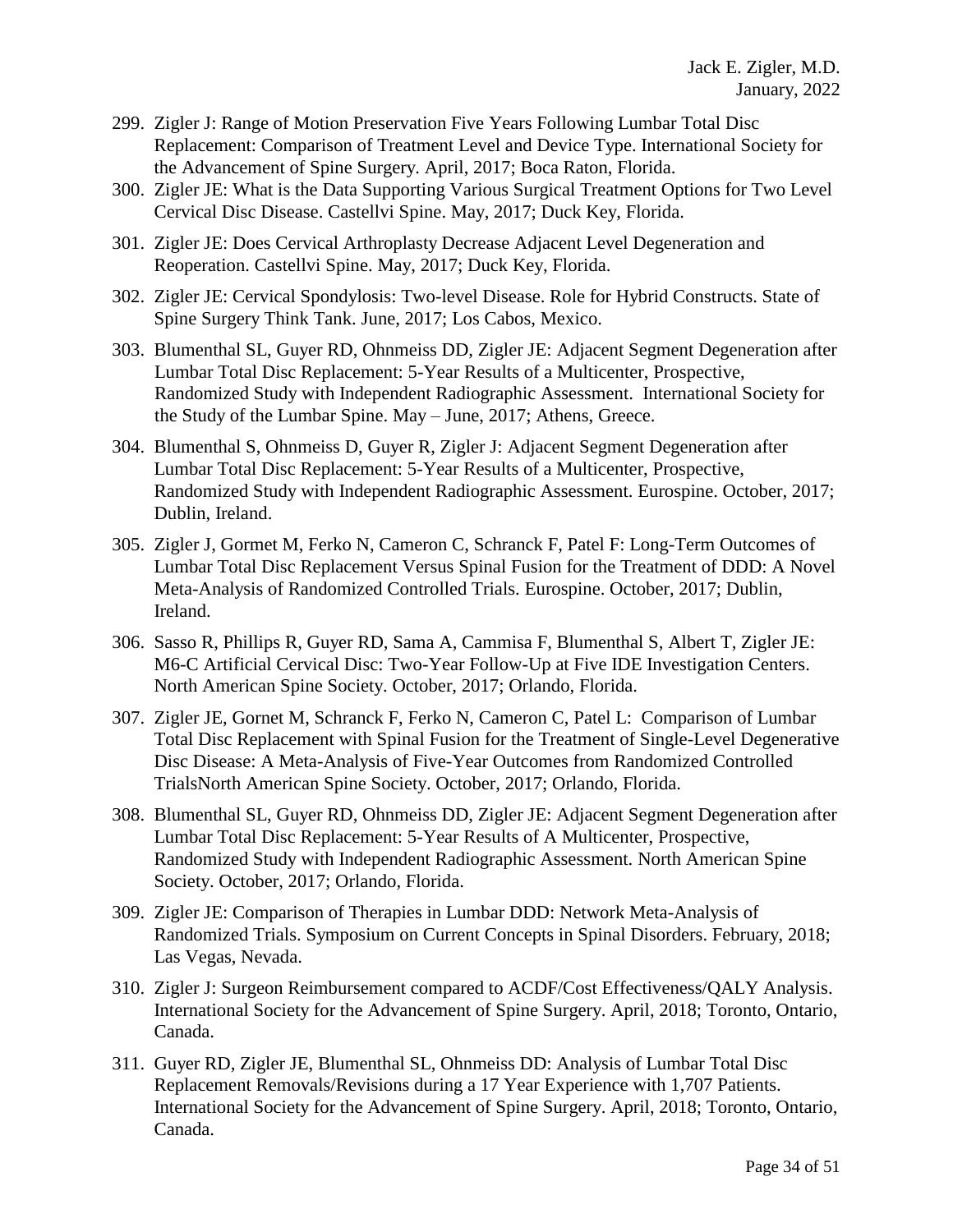- 312. Sasso R, Coric D, Phillips F, Guyer R, Blumenthal S, Zigler J, Sama A, Cammisa F, Albert T: M6-C Artificial Cervical Disc 24 Month Follow up: Clinical and Radiographic Outcomes from Five Investigational Centers Involved in a US FDA Approved IDE Study. International Society for the Advancement of Spine Surgery. April, 2018; Toronto, Ontario, Canada.
- 313. Blumenthal S, Zigler JE, Guyer RD, Ohnmeiss DD: Analysis of Lumbar Total Disc Replacement Removals/Revisions during a 17 Year Experience with 1,707 Patients. Global Spine Conference. April, 2018; Singapore.
- 314. Sasso R, Zigler J, Blumenthal S, Guyer R, Camissa F, Albert T, Coric D: Prospective, Multi-center Study with 24-month Follow-up Evaluating the M6-C Cervical Total Disc Replacement. Spine Society of Australia. April, 2018; Adelaide, Australia.
- 315. Zigler J, Blumenthal S, Guyer R, Ohnmeiss D: Analysis of Re-operations after Cervical Total Disc Replacement in a Consecutive Series of 504 Patients Receiving the ProDisc-C Device. Spine Society of Australia. April, 2018; Adelaide, Australia.
- 316. Blumenthal S, Zigler J, Guyer R, Ohnmeiss D: Analysis of Lumbar Total Disc Replacement Removals and Revisions: A 17-Year Experience. Spine Society of Australia. April, 2018; Adelaide, Australia.
- 317. Zigler JE: Lumbar TDR Is Back? The State of Spine Surgery Think Tank. June, 2018; Aruba.
- 318. Blumenthal S, Zigler J, Guyer R, Ohnmeiss D: Progression of Adjacent-level Degeneration after Lumbar Total Disc Replacement: Results of a Prospective Study with 5-year Followup. Spine Society of Australia. April, 2018; Adelaide, Australia.
- 319. Zigler JE, Guyer RD, Gornet MF, Ferko N, Cameron C, Patel L: Long-Term Outcomes of Lumbar Total Disc Replacement versus Spinal Fusion for the Treatment of DDD: A Novel Meta-Analysis of Randomized Controlled Trials. Spine Across the Sea. July-August, 2018; Lihue, Hawaii.
- 320. Guyer R, Blumenthal S, Zigler J, Ohnmeiss D: Analysis of Lumbar Total Disc Replacement Removals and Revisions: A 17-Year Experience. Spine Across the Sea. July-August, 2018; Kauai, Hawaii.
- 321. Zigler JE, Blumenthal SL: Impact of Range of Motion on Patient Outcomes 5 Years Following Lumbar TDR at L5-S1. North American Spine Society. September, 2018; Los Angeles, California.
- 322. Zigler JE, Guyer RD, Blumenthal SL, Ohnmeiss DD: Analysis of Re-operations after Cervical Total Disc Replacement in a Consecutive Series of 504 Patients. North American Spine Society. September, 2018; Los Angeles, California.
- 323. Blumenthal SL, Guyer RD, Zigler JE: Impact of Range of Motion on Progression of Adjacent Segment Disease: Disc vs. Disc. North American Spine Society. September, 2018; Los Angeles, California.
- 324. Zigler JE: Health Economics: Does Arthroplasty Make Economic Sense? (Instructional Course Lecture: Current State of Total Disc Replacement). American Academy of Orthopaedic Surgeons. March, 2019; Las Vegas, Nevada.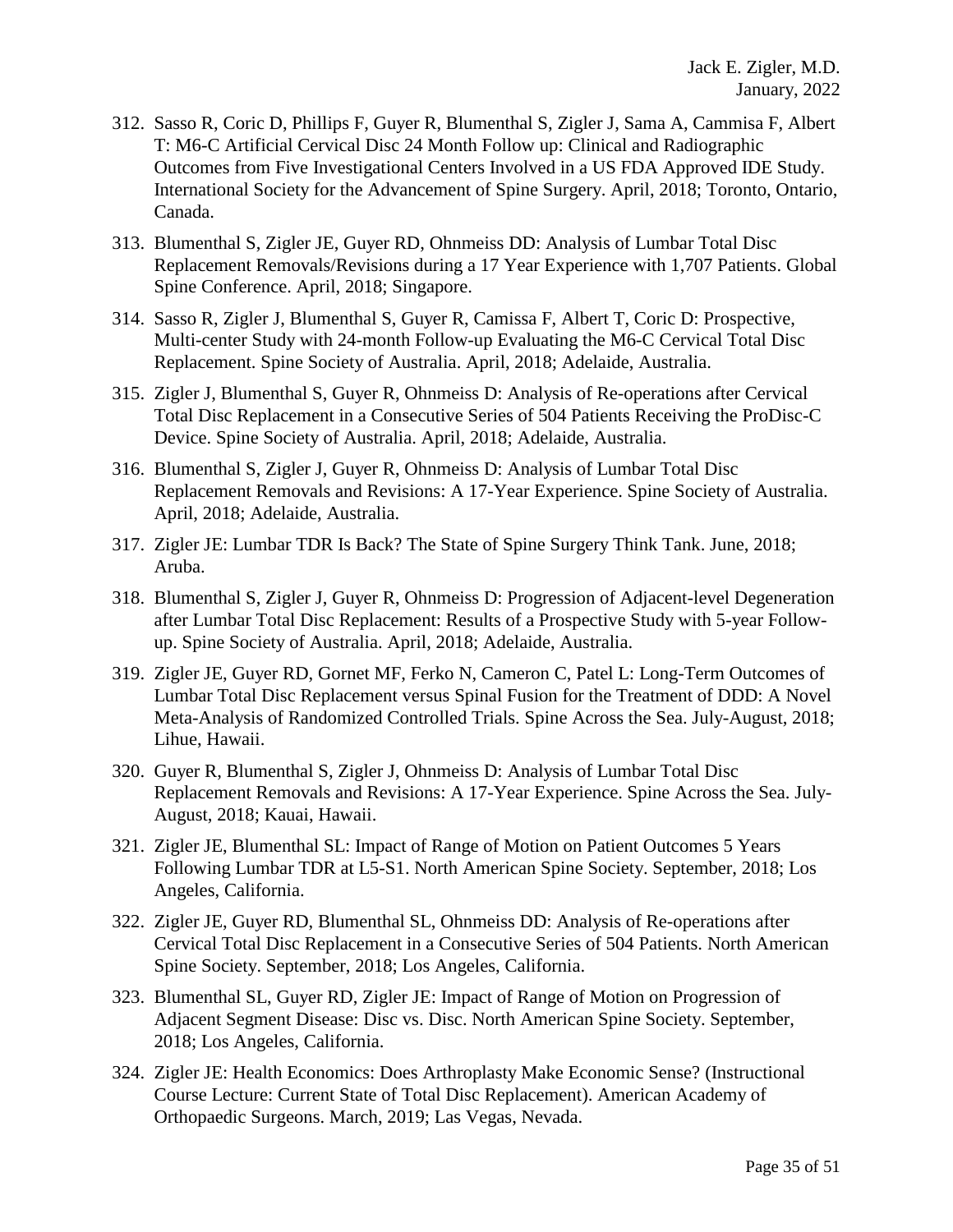- 325. Blumenthal SL, Guyer RD, Zigler JE, Ohnmeiss DD: Is Osteoporosis Screening Routinely Needed to Evaluate Cervical Total Disc Replacement Patients? Spine Society of Australia. April, 2019; Queensland, Australia.
- 326. Blumenthal SL, Ohnmeiss DD, Guyer RD, Zigler JE: In Which Cases Do Surgeons Specializing in Total Disc Replacement Perform Fusion in Patients with Symptomatic Lumbar Disc Degeneration? Spine Society of Australia. April, 2019; Queensland, Australia.
- 327. Blumenthal SL, Ohnmeiss DD, Guyer RD, Zigler JE: Impact of Previous Lumbar Spine Surgery on Outcome of Lumbar Total Disc Replacement: Analysis of Prospective 5-year Follow-up Study Data. International Society for the Study of the Lumbar Spine. June, 2019; Kyoto, Japan.
- 328. Blumenthal SL, Guyer RD, Zigler JE, Ohnmeiss DD: Is Osteoporosis Screening Routinely Needed to Evaluate Cervical Total Disc Replacement Patients? International Society for the Advancement of Spine Surgery. April, 2019; Anaheim, California.
- 329. Zigler JE, Guyer RD, Blumenthal SL, Ohnmeiss DD: Analysis of Re-operations after Cervical Total Disc Replacement in a Consecutive Series of 504 Patients Receiving the ProDisc-C Device. International Society for the Advancement of Spine Surgery. April, 2019; Anaheim, California.
- 330. Guyer RD, Zigler JE, Blumenthal SL, Ohnmeiss DD: In Which Cases Do Surgeons Specializing in Total Disc Replacement Perform Fusion in Patients with Cervical Spine Symptoms. International Society for the Advancement of Spine Surgery. April, 2019; Anaheim, California.
- 331. Guyer RD, Blumenthal SL, Zigler JE, Ohnmeiss DD, Vovk A: Spike vs. Keel: Does Endplate Design of Lumbar Artificial Discs Affect Radiographic Outcomes? International Society for the Advancement of Spine Surgery. April, 2019; Anaheim, California.
- 332. Zigler JE, Guyer RD, Blumenthal SL, Ohnmeiss DD: Clinical Outcome of Cervical Hybrid Surgery Using a Stand-alone Device at the Fusion Level. International Society for the Advancement of Spine Surgery. April, 2019; Anaheim, California.
- 333. Zigler JE: 5-10 Year US IDE Outcomes (Symposium: Lumbar/Cervical ADR). International Society for the Advancement of Spine Surgery. April, 2019; Anaheim, California.
- 334. Guyer RD, Coric D, Phillips F, Sasso R, Sama A, Cammisa F, Blumenthal SL, Albert T, Zigler JE: Clinical and Radiographic Outcomes for a Next Generation Artificial Cervical Disc: Two-Year Follow-Up at Five Investigational Centers Participating in a US FDA Approved Study. Global Spine Congress. May, 2019; Toronto, Ontario, Canada.
- 335. Blumenthal SL, Ohnmeiss DD, Zigler JE, Guyer RD: Impact of Previous Lumbar Spine Surgery on Outcome of Lumbar Total Disc Replacement: Analysis of Prospective 5-year Follow-up Study Data. International Society for the Study of the Lumbar Spine. June, 2019; Kyoto, Japan.
- 336. Guyer RD, Blumenthal SL, Zigler JE, Shellock J, Phillips F, Coric D, Cammisa F, Sasso R: A novel compressible core artificial cervical disc compared to anterior cervical discectomy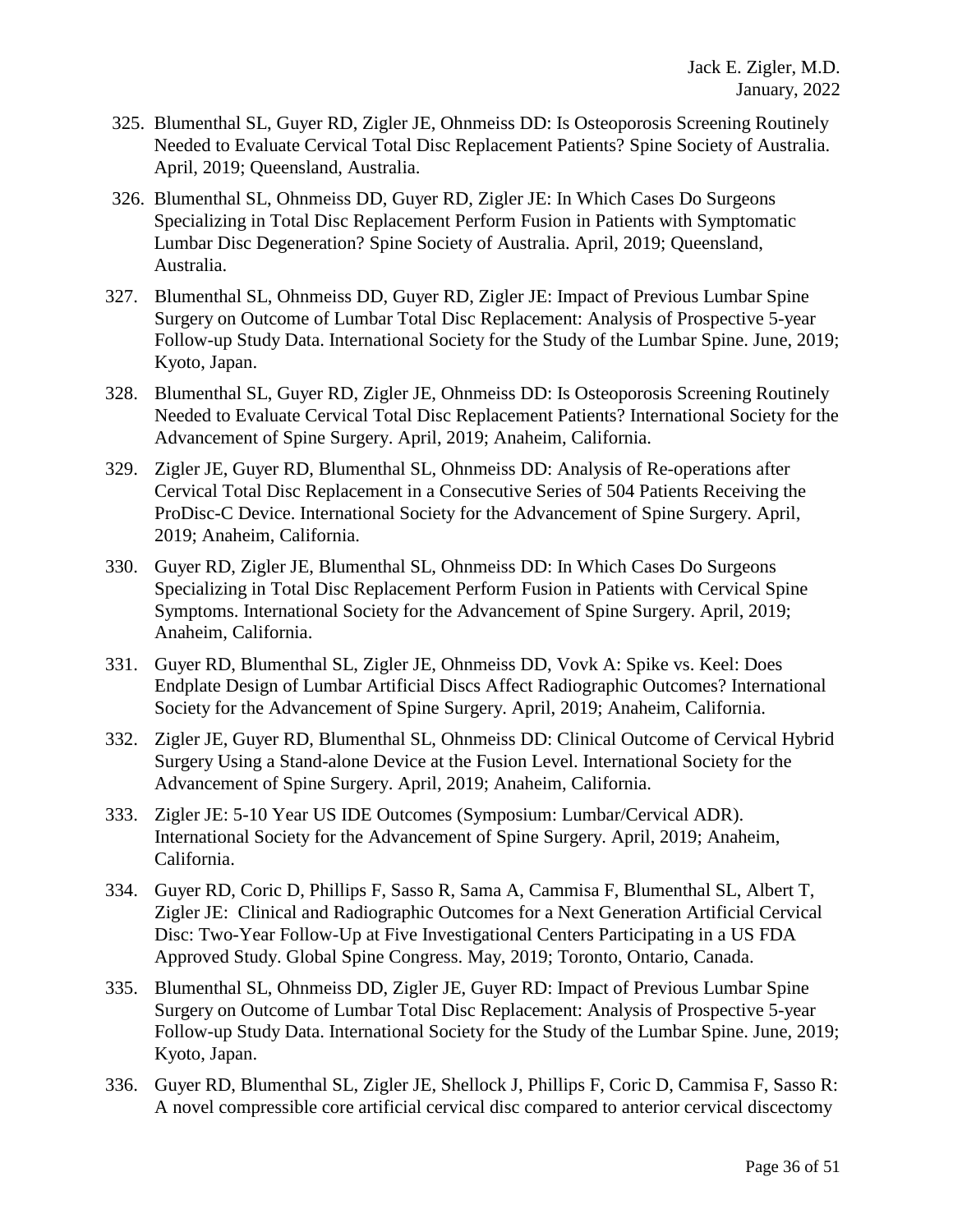and Fusion: 2 Year Clinical Results. North American Spine Society. September, 2019; Chicago, Illinois.

- 337. Guyer RD, Ohnmeiss DD, Blumenthal SL, Zigler JE: In Which Cases Do Surgeons Specializing in Total Disc Replacement Perform Fusion in Patients with Cervical Spine Symptoms? North American Spine Society. September, 2019; Chicago, Illinois.
- 338. Blumenthal SL, Guyer RD, Zigler JE, Ohnmeiss DD: Is Osteoporosis Screening Routinely Needed to Evaluate Cervical Total Disc Replacement Patients? North American Spine Society. September, 2019; Chicago, Illinois.
- 339. Blumenthal SL, Guyer RD, Zigler JE, Ohnmeiss DD: Intraoperative Conversion of Cervical Total Disc Replacement to Fusion: Incidence and Reasons. North American Spine Society. September, 2019; Chicago, Illinois.
- 340. Guyer RD, Blumenthal SL, Zigler JE, Ohnmeiss DD: Impact of Previous Lumbar Spine Surgery on Outcome of Lumbar Total Disc Replacement: Analysis of Prospective Five-Year Follow-Up Study Data (presented in Best Papers Session). North American Spine Society. September, 2019; Chicago, Illinois.
- 341. Zigler JE, Guyer RD, Blumenthal SL, Ohnmeiss DD: Impact of Previous Lumbar Spine Surgery on Outcome of Lumbar Total Disc Replacement: Analysis of Prospective 5-year Follow-up Study Data. International Society for the Advancement of Spine Surgery. February, 2020; San Juan, Puerto Rico.
- 342. Blumenthal SL, Guyer RD, Zigler JE, Ohnmeiss DD: Intra-operative Conversion of Cervical Total Disc Replacement to Fusion: Incidence and Reasons. International Society for the Advancement of Spine Surgery. February, 2020; San Juan, Puerto Rico.
- 343. Zigler JE: Presidential Address. International Society for the Advancement of Spine Surgery. February, 2020; San Juan, Puerto Rico.
- 344. Garcia R, Zigler JE, Radcliff KE, Coric D, Yue JJ, Ferko N, Situ A: Seven-year Results of a Randomized Controlled IDE Trial for Lumbar Artificial Discs in Single-level Degenerative Disc. North American Spine Society. October, 2020 (virtual meeting).
- 345. Blumenthal SL, Kiridly D, Shellock SL, Guyer RD, Zigler JE, Ohnmeiss DD: Late Failure of Cervical Disc Arthroplasty Due to Osteolysis. International Society for the Advancement of Spine Surgery. May, 2021; Miami, Florida.
- 346. Zigler JE: Two-level TDR. Castellvi Spine. May, 2021; Key Largo, Florida.
- 347. Blumenthal S, Kiridly D, Shellock J, Guyer R, Zigler J, Ohnmeiss D: Late Failure of Cervical Disc Arthroplasty Due to Osteolysis. Spine Society of Australia. November, 2021 (virtual meeting).
- 348. Zigler JE: Latest Data on Lumbar ADR in the US, so We'll Cover Cervical ADR, ALIF, and Lumbar ADR. Spine Society of Australia. November, 2021 (virtual meeting).

### **POSTERS**

1. Zigler JE: Management of Acute Cervical Spine Instability. American Academy of Orthopedic Surgeons. Scientific Exhibit. January, 1987; San Francisco, California.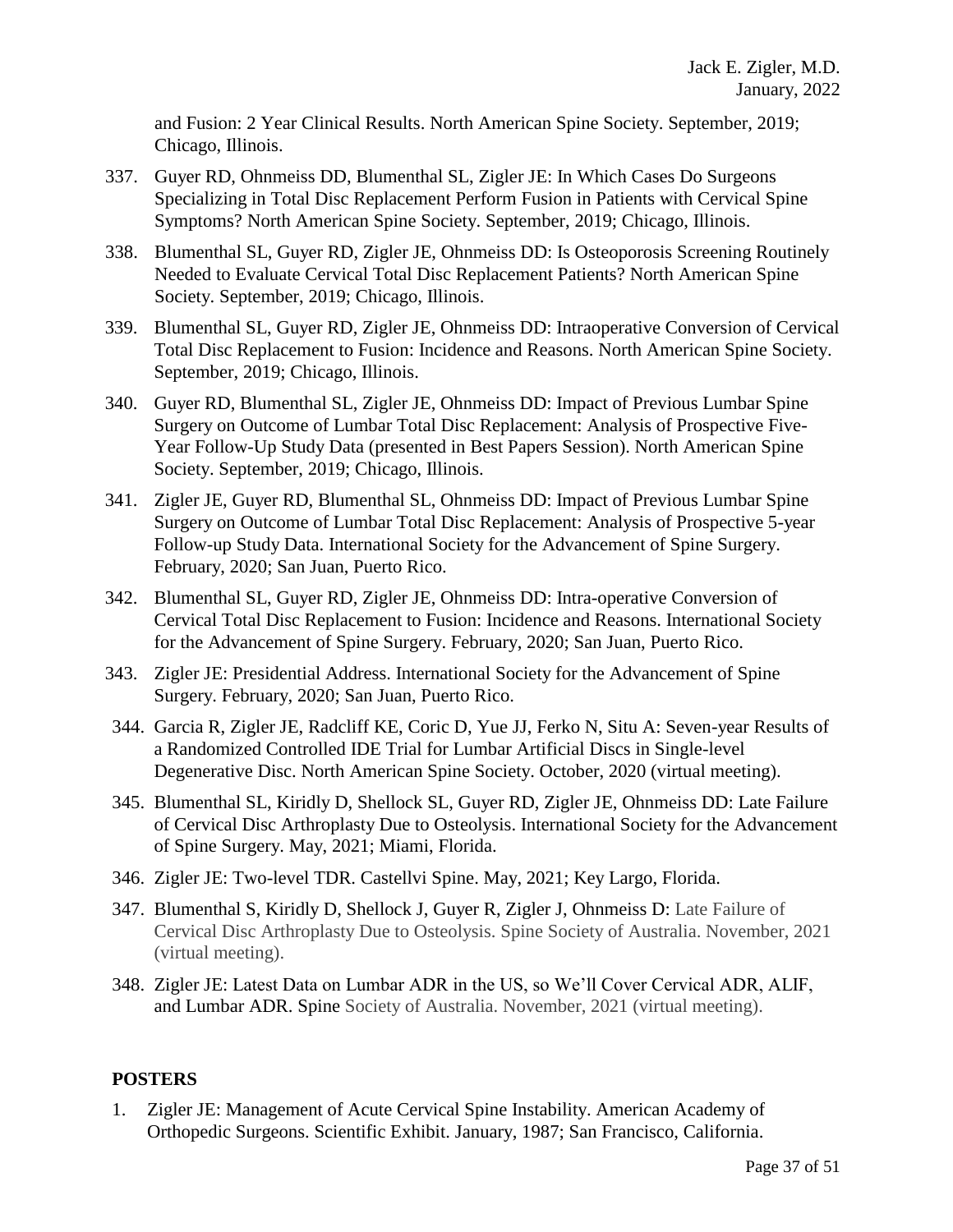- 2. Zigler JE: Management Strategies in Acute Cervical Spine Trauma. American Academy of Orthopedic Surgeons. Scientific Exhibit. February, 1988; Atlanta, Georgia.
- 3. Araghi A, Guyer RD, Fulp RT, Ohnmeiss DD, Blumenthal SL, Hochschuler SH, Regan JJ, Shelokov AP, Zigler JE, Rashbaum RF: Use of Morphine Paste for Pain Control in Lumbar Laminectomies. International Society for the Study of the Lumbar Spine. June, 1997; Singapore.
- 4. Massoud B, Ohnmeiss DD, Rinn C, Guyer RD, Hochschuler SH, Rashbaum RF, Blumenthal SL, Zigler JE, Regan JJ, Fulp T: Results of Hardware Removal in the Lumbar Spine and the Role of Diagnostic Hardware Injection. Spine + Science + Management; November, 1997; New Orleans, Louisiana.
- 5. Hyde J, Ohnmeiss DD, Rinn C, Guyer RD, Rashbaum RF, Blumenthal SL, Zigler JE, Regan JJ, Fulp T: Anterior Cervical Fusion: Factors Related to Outcome. Spine + Science + Management; November, 1997; New Orleans, Louisiana.
- 6. Massoud B, Ohnmeiss DD, Rinn C, Guyer RD, Hochschuler SH, Rashbaum RF, Blumenthal SL, Zigler JE, Regan JJ, Fulp T: Results of Hardware Removal in the Lumbar Spine and the Role of Diagnostic Hardware Injection. North American Spine Society. October, 1998; San Francisco, California.
- 7. Sengupta D, Ohnmeiss DD, Hyde J, Zigler JE, Regan JJ, Hochschuler SH, Fulp T, Guyer RD: Intrasegmental Repair of Pars Defect – Early Results Using a Simple Technique. International Society for the Study of the Lumbar Spine. June, 1999; Kona, Hawaii.
- 8. Blumenthal SL, Simpson NS, Ohnmeiss DD, Risk DE Boehler S, Guyer RD, Zigler JE, Fulp T, Hochschuler SH: Anterior Lumbar Interbody Fusion with Threaded Fusion Cages. International Society for the Study of the Lumbar Spine. June, 1999; Kona, Hawaii.
- 9. Ohnmeiss DD, Blumenthal SL, Guyer RD, Zigler JE, Hochschuler SH: Analysis of Threaded Fusion Cage Subsidence. North American Spine Society. October, 1999; Chicago, Illinois.
- 10. Blumenthal SL, Regan JJ, Hisey MS, Ohnmeiss DD, Guyer RD, Hochschuler SH, Zigler JE: Can Threaded Fusion Cages Be Used Effectively As Stand-Alone Devices? North American Spine Society. October, 1999; Chicago, Illinois.
- 11. Blumenthal SL, Hisey MS, Ohnmeiss DD, Regan JJ, Guyer RD, Hochschuler SH, Zigler JE: Can Threaded Fusion Cages Be Used Effectively as Stand-Alone Devices? International Society for the Study of the Lumbar Spine. April, 2000; Adelaide, Australia.
- 12. Ohnmeiss DD, Blumenthal SL, Guyer RD, Zigler JE, Hochschuler SH: Analysis of Threaded Fusion Cage Subsidence. International Society for the Study of the Lumbar Spine. April, 2000; Adelaide, Australia.
- 13. Ohnmeiss DD, Blumenthal SL, Guyer RD, Hochschuler SH, Zigler JE: Can Foraminal Height be Increased and Maintained with Anterior Lumbar Interbody Fusion Using Cages? International Society for the Study of the Lumbar Spine. April, 2000; Adelaide, Australia.
- 14. Ohnmeiss DD, Blumenthal SL, Guyer RD, Hochschuler SH, Zigler JE: Can Foraminal Height be Increased and Maintained with Anterior Lumbar Interbody Fusion Using Cages? Spine Across the Sea. July, 2000; Kona, Hawaii.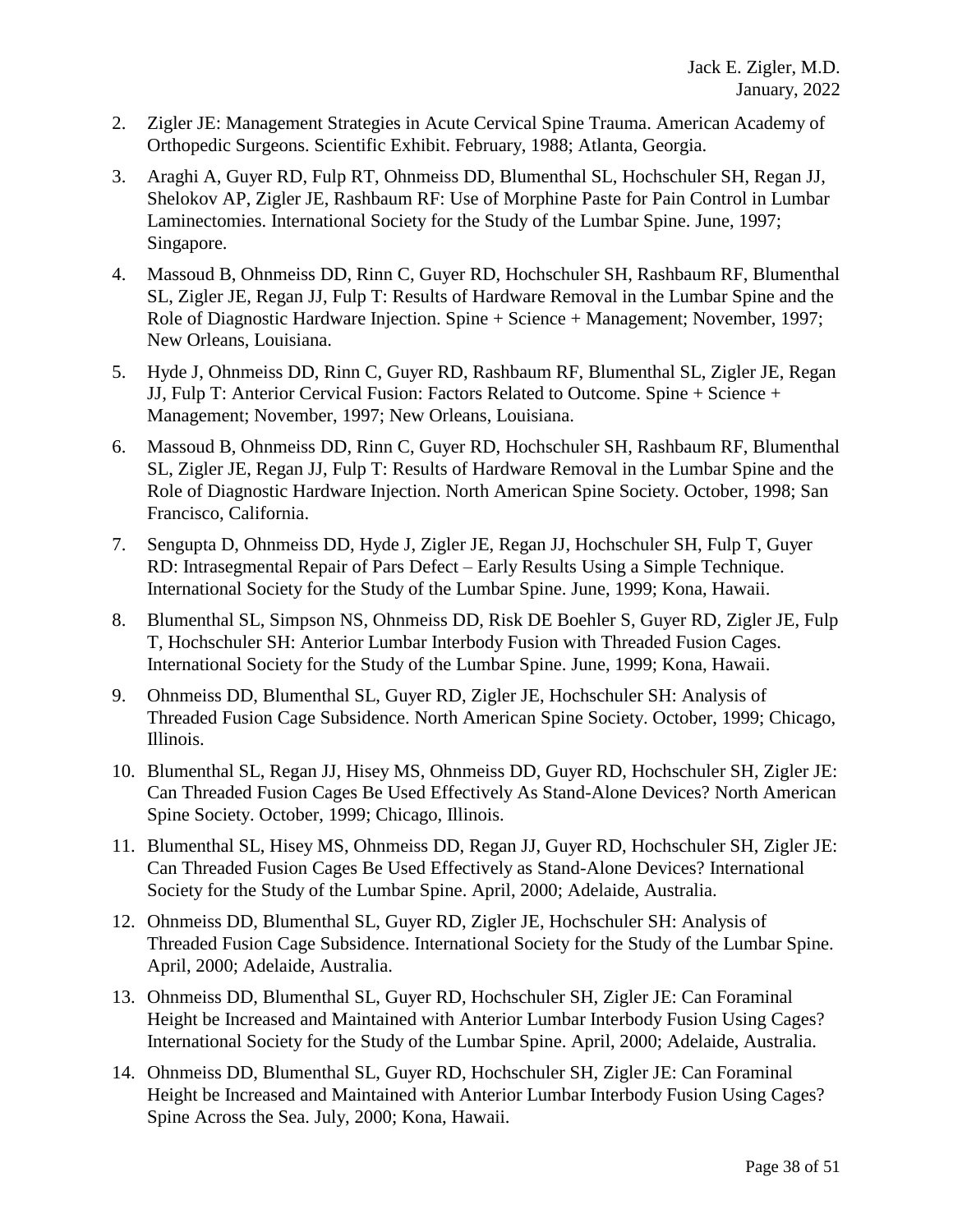- 15. Blumenthal SL, Hisey MS, Ohnmeiss DD, Regan JJ, Guyer RD, Hochschuler SH, Zigler JE: Can Threaded Fusion Cages Be Used Effectively as Stand-Alone Devices? Spine Across the Sea. July, 2000; Kona, Hawaii.
- 16. Sengupta D, Ohnmeiss DD, Hyde J, Zigler JE, Regan JJ, Hochschuler SH, Fulp T, Guyer RD: Intrasegmental Repair of Pars Defect –Results Using a Simple Technique. Spine Across the Sea. July, 2000; Kona, Hawaii.
- 17. Ohnmeiss DD, Blumenthal SL, Guyer RD, Zigler JE, Hochschuler SH: Analysis of Threaded Fusion Cage Subsidence. Spine Across the Sea. July, 2000; Kona, Hawaii.
- 18. Burton DC, Ohnmeiss DD, Blumenthal SL, Rashbaum RF, Zigler JE, Guyer RD, Regan JJ: Anterior Cervical Discectomy and Fusion with Allograft Bone and Plate Fixation. North American Spine Society. October, 2000; New Orleans, Louisiana.
- 19. Ferrara LA, Zigler JE, Guyer RD: In Vitro Evaluation of Facet Motion Following Anterior Interbody Fusion. Congress of Neurological Surgeons. September-October, 2001; San Diego, California.
- 20. Tran V, Ohnmeiss DD, Blumenthal SL, Chang Y, Guyer RD, Zigler JE, Hochschuler SH, Hisey MS: Analysis of Re-Operations When Using Cages as Stand-Alone Devices: Minimum Three Year Follow-Up Study. Spine + Science + Management; November, 2001; New Orleans, Louisiana.
- 21. Henry S, Ohnmeiss DD, Guyer RD, Zigler JE, Chang Y, Rashbaum RF, Blumenthal SL: Outcome of Anterior Cervical Fusion for Discographically Proven Pain. Spine + Science + Management. November, 2001; New Orleans, Louisiana.
- 22. Tran V, Ohnmeiss DD, Blumenthal SL, Chang Y, Guyer RD, Zigler JE, Hochschuler SH, Hisey MS, Rashbaum RF: Analysis of Re-Operations When Using Cages as Stand-Alone Devices: Minimum Three Year Follow-Up Study. Meeting of the Americas. April, 2002; New York, New York.
- 23. Henry S, Ohnmeiss DD, Guyer RD, Zigler JE, Chang Y, Rashbaum RF, Blumenthal SL: Outcome of Anterior Cervical Fusion For Discographically Proven Pain. American Spinal Injury Association and the IMSOP joint conference. May, 2002; Vancouver, Canada.
- 24. Tran V, Ohnmeiss DD, Blumenthal SL, Chang Y, Guyer RD, Zigler JE, Hochschuler SH, Hisey MS, Rashbaum RF: Analysis of Re-Operations When Using Cages as Stand-Alone Devices: Minimum Three Year Follow-Up Study. American Spinal Injury Association and the IMSOP joint conference. May, 2002; Vancouver, Canada.
- 25. Henry S, Ohnmeiss DD, Guyer RD, Zigler JE, Chang Y, Rashbaum RF, Blumenthal SL: Outcome of Anterior Cervical Fusion For Discographically Proven Pain. American Academy of Orthopaedic Surgeons. February, 2003; New Orleans, Louisiana.
- 26. Zigler JE, Chang Y, Ohnmeiss DD, Guyer RD: Open-Door Laminoplasty in the Treatment of Cervical Myelopathy. American Spinal Injury Association. April, 2003; Miami, Florida.
- 27. Zigler JE, Boden S, Ohnmeiss DD, Rogers C: Using CT Scans to Assess Boney Reconstitution of Iliac Crest Bone Graft Donor Site Defects Backfilled With Grafton® versus Gelfoam. Spine Across the Sea. July, 2003; Maui, Hawaii.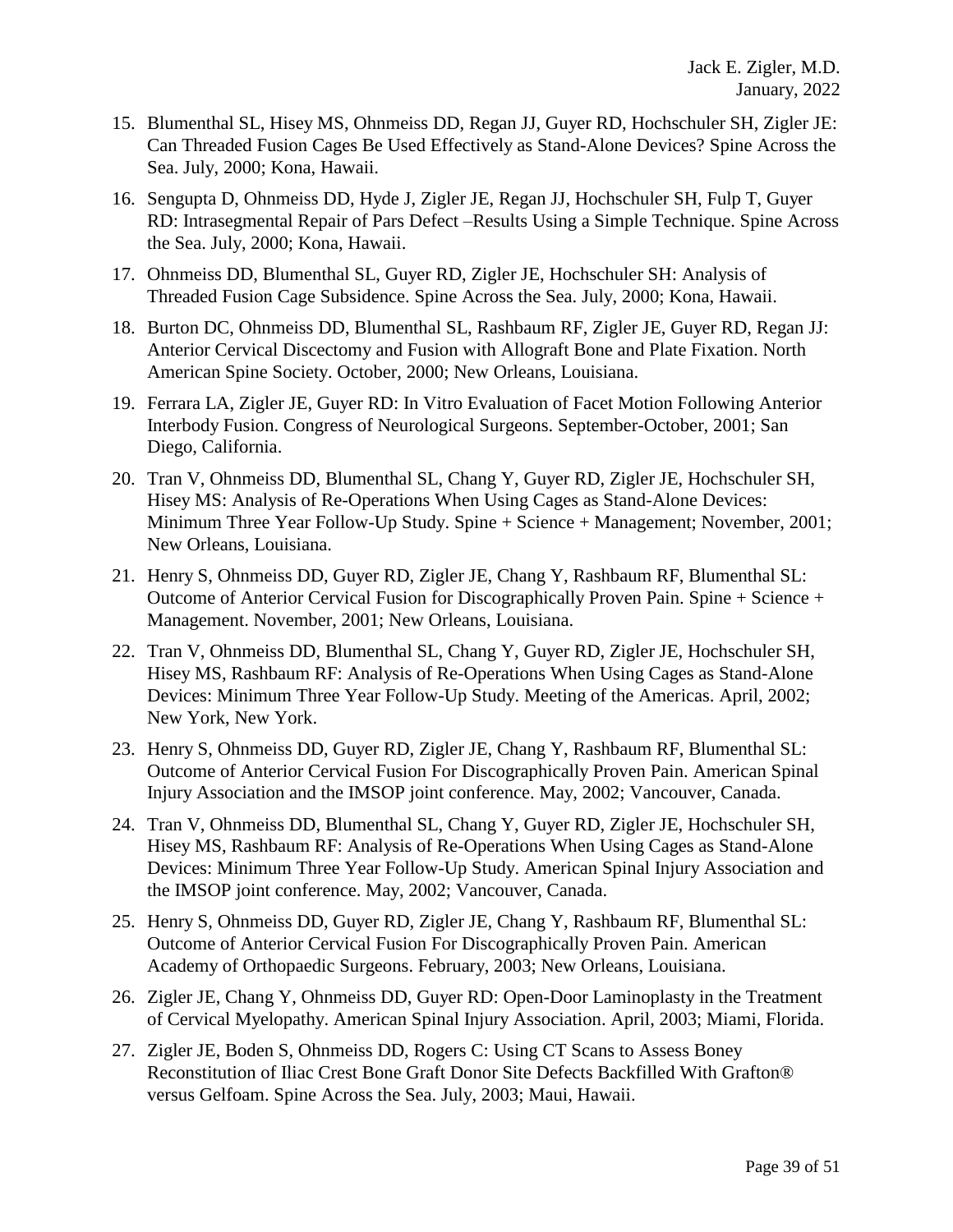- 28. Zigler JE, Guyer RD, Chang Y, Ohnmeiss DD: Open-Door Laminoplasty in the Treatment of Cervical Myelopathy. World Spine. August, 2003; Chicago, Illinois
- 29. Guyer RD, Henry S, Ohnmeiss DD, Zigler JE, Chang Y, Rashbaum RF, Blumenthal SL: Outcome of Anterior Cervical Fusion for Cervical Discogenic Pain with Confirmatory Discography. Cervical Spine Research Society. December, 2003; Scottsdale, Arizona.
- 30. Guyer RD, Sachs BL, Blumenthal SL, Rashbaum RF, Ohnmeiss DD: Comparison of Return to Work Following Total Disc Arthroplasty vs. Fusion: A Prospective, Randomized Study. Spinal Arthroplasty Society. May, 2004; Vienna, Austria.
- 31. Hochschuler SH, Whitaker C, Zigler JE, Guyer RD, Sachs BL, Blumenthal SL, Rashbaum RF, Ohnmeiss DD: Comparison of Return to Work Following Total Disc Arthroplasty vs. Fusion: A Prospective, Randomized Study. Spinal Arthroplasty Society. May, 2004; Vienna, Austria.
- 32. Gottlieb J, Sachs B, Guyer R, Zigler J, Rashbaum R, Hochschuler S, Blumenthal S, Ohnmeiss D: Comparison of Complications Associated with Lumbar Artificial Disc Replacement versus Fusion at 2 Year Follow-up. International Society for the Study of the Lumbar Spine. June, 2004; Porto, Portugal.
- 33. Sachs BL, Hisey MS, Zigler JE, Burd T, Ohnmeiss DD: Clinical Comparison of Minimally Invasive versus Open Pedicle Screw Placement. International Society for the Study of the Lumbar Spine. June, 2004; Porto, Portugal.
- 34. Zigler JE: InFix. International Meeting on Advanced Spine Techniques (IMAST). July, 2004.
- 35. Zigler JE Sachs BL, Rashbaum RF, Ohnmeiss DD: Two-level total disc replacement: Results and comparison to one-level cases. International Society for the Study of the Lumbar Spine. May, 2005; New York, New York.
- 36. Zigler JE, Sachs BL, Rashbaum RF, Ohnmeiss DD: Total Disc Replacement Using ProDisc 24 Month Follow-Up Results of a Prospective Randomized Comparison to Fusion. International Meeting on Advanced Spine Techniques (IMAST). July, 2005; Banff, Alberta, Canada.
- 37. Musante DB, Elders GJ, Rashbaum RF, Zigler, JE, Ohnmeiss DD, Sachs BL: Range-ofmotion for ProDisc II Total Disc Replacement vs. Fusion. International Meeting on Advanced Spine Techniques (IMAST). July, 2005; Banff, Alberta, Canada.
- 38. Delamarter RB, Zigler JE, Ohnmeiss DD, Kamin LEA, Pradhan B: [Lumbar Total Disc](javascript:openPreviewWindow()  [Replacement: A 2 To 3 Year Report From 2 Centers In The United States Clinical Trial For](javascript:openPreviewWindow()  [The Prodisc-II Prosthesis.](javascript:openPreviewWindow() North American Spine Society. Sept-Oct, 2005; Philadelphia, Pennsylvania.
- 39. Musante D, Zigler J, Sachs B, Rashbaum R, Elders G, Ohnmeiss D: [Effect of Disc Height](javascript:openPreviewWindow()  [Restoration and Subsidence on Outcome after Total Disc Replacement: Minimum 2-year](javascript:openPreviewWindow()  [Follow-up.](javascript:openPreviewWindow() North American Spine Society. Sept-Oct, 2005; Philadelphia, Pennsylvania.
- 40. Leahy M, Zigler J, Ohnmeiss D, Sachs B, Rashbaum R: Analysis of Total Disc Replacement in Postdiscectomy Patients and Comparison to Patients With No Previous Lumbar Spine Surgery. North America Spine Society. Sept-Oct, 2005; Philadelphia, Pennsylvania.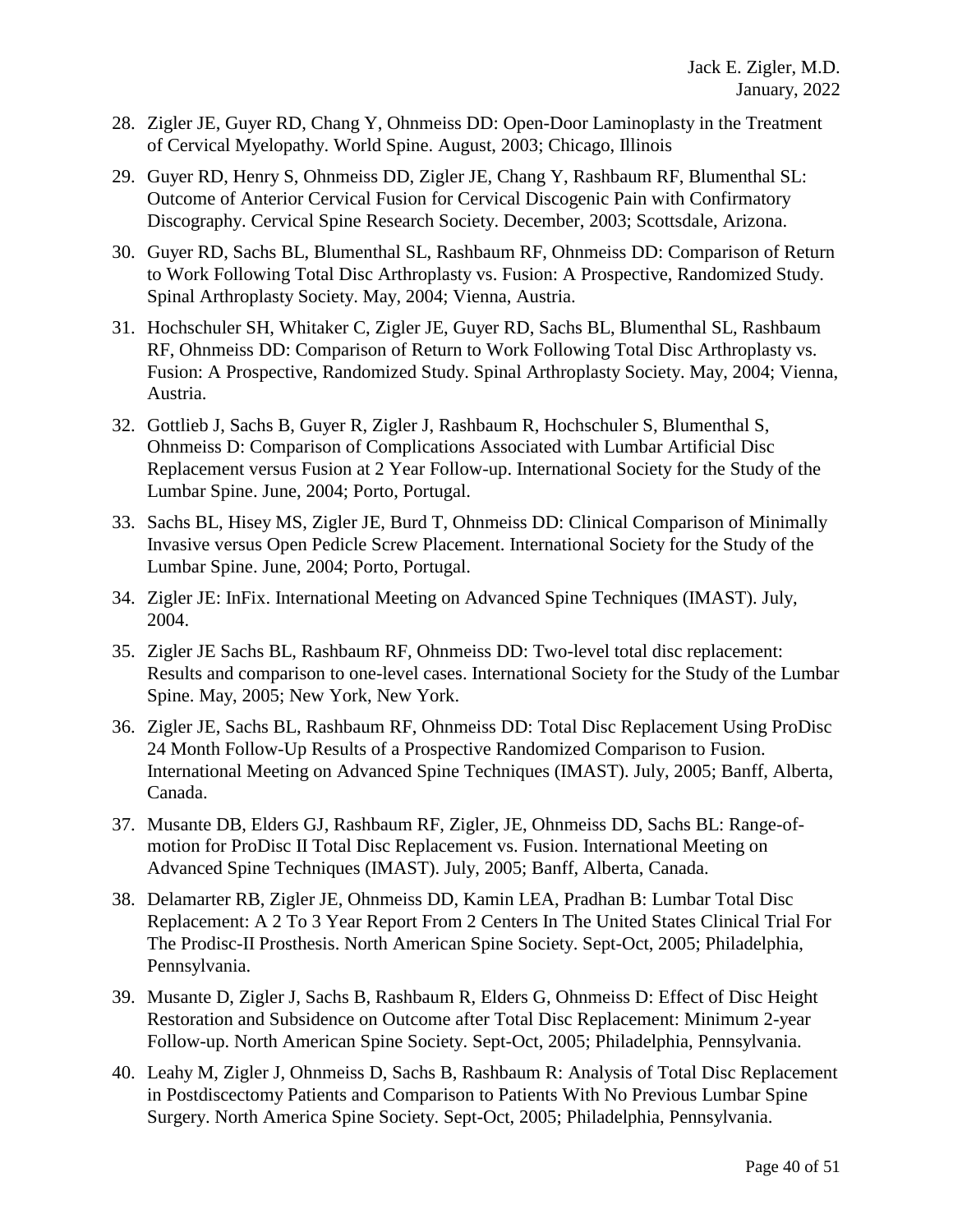- 41. Zigler JE, Delamarter R, Pradhan B, Sachs BL, Rashbaum RF, Ohnmeiss DD: Lumbar Total Disc Replacement: A 2 To 3 Year Report From 2 Centers In The United States Clinical Trial For The ProDisc-II Prosthesis. Scoliosis Research Society. October, 2005; Miami, Florida.
- 42. Jeffords P, Zigler J, Sachs B, Rashbaum R, Ohnmeiss D: Relationship between TDR Position, Range of Motion, and Clinical Outcome. Spine Arthroplasty Society. May, 2006; Montreal, Canada.
- 43. Lhamby J, Guyer R, Zigler J, Blumenthal S, Sachs B, Hochschuler S, Rashbaum R, Ohnmeiss D: Patients Undergoing Total Disc Replacement with Spinal Fusion at Different Lumbar Levels. Spine Arthroplasty Society. May, 2006; Montreal, Canada.
- 44. Siddiqui S, Guyer R, Zigler J, Ohnmeiss D, Blumenthal S, Sachs B, Hochschuler S, Rashbaum R: Factors Related to the 20 Best and 20 Worst 24-month Outcomes of Total Disc Replacement in Prospective Trials. International Society for the Study of the Lumbar Spine. June, 2006; Bergen, Norway.
- 45. Blumenthal SL, Ohnmeiss DD, Lhamby JL, Hochschuler SH, Zigler JE, Guyer RD, Sachs BL, Rashbaum RF: Patients Undergoing Total Disc Replacement with Spinal Fusion at Different Lumbar Levels. International Meeting on Advanced Spine Techniques (IMAST). July, 2006; Athens, Greece.
- 46. Zigler JE, Tay B, Gill K, Balderston R, Cammisa FP, Linovitz R. Two-Year Follow-Up from 6 Centers on the ProDisc-C IDE Trial. North American Spine Society. September, 2006; Seattle, Washington.
- 47. Lhamby J, Blumenthal SL, Guyer RD, Zigler JE, Ohnmeiss DD, Sachs BL, Hochschuler SH, Rashbaum RF. Patients Undergoing Total Disc Replacement with Spinal Fusion at Different Lumbar Levels. North American Spine Society. September, 2006; Seattle, Washington.
- 48. Jeffords P, Zigler JE, Ohnmeiss DD, Sachs BL, Rashbaum RF. Relationship between Total Disc Replacement Device Position, Range of Motion, and Clinical Outcome. North American Spine Society. September, 2006; Seattle, Washington.
- 49. Musante D, Elders G, Zigler JE, Sachs BL, Rashbaum RF, Ohnmeiss DD. Comparison of Operative and Adjacent Level Motion Following Disc Replacement vs. Fusion and Their Association with Clinical Outcome: 2-Year Follow-Up. North American Spine Society. September, 2006; Seattle, Washington.
- 50. Zigler J, Gill K, Balderston R, Cammisa F, Linovitz R: Two-year Follow-up from 5 Centers on the ProDisc-C IDE Trial. North American Spine Society. September, 2006; Seattle, Washington.
- 51. Zigler JE, Delamarter R, Spivak J, Linovitz R, Danielson G, Haider T, Cammisa F, Zucherman J, Balderston R, Kitchel S, Foley K, Watkins R, Bradford D, Yue J, Yuan H, Herkowitz H, Geiger D. IDE Clinical Results of the ProDisc-L: Comparison of Training Cases to Randomized Trial. North American Spine Society. September, 2006; Seattle, Washington.
- 52. Zigler JE, Guyer R, Gill K, Balderson B, Cammisa F, Linovitz R: Two-year Follow-up from 5 Centers Participating in the ProDisc-C IDE Trial. Cervical Spine Research Society. November-December, 2006; Palm Beach, Florida.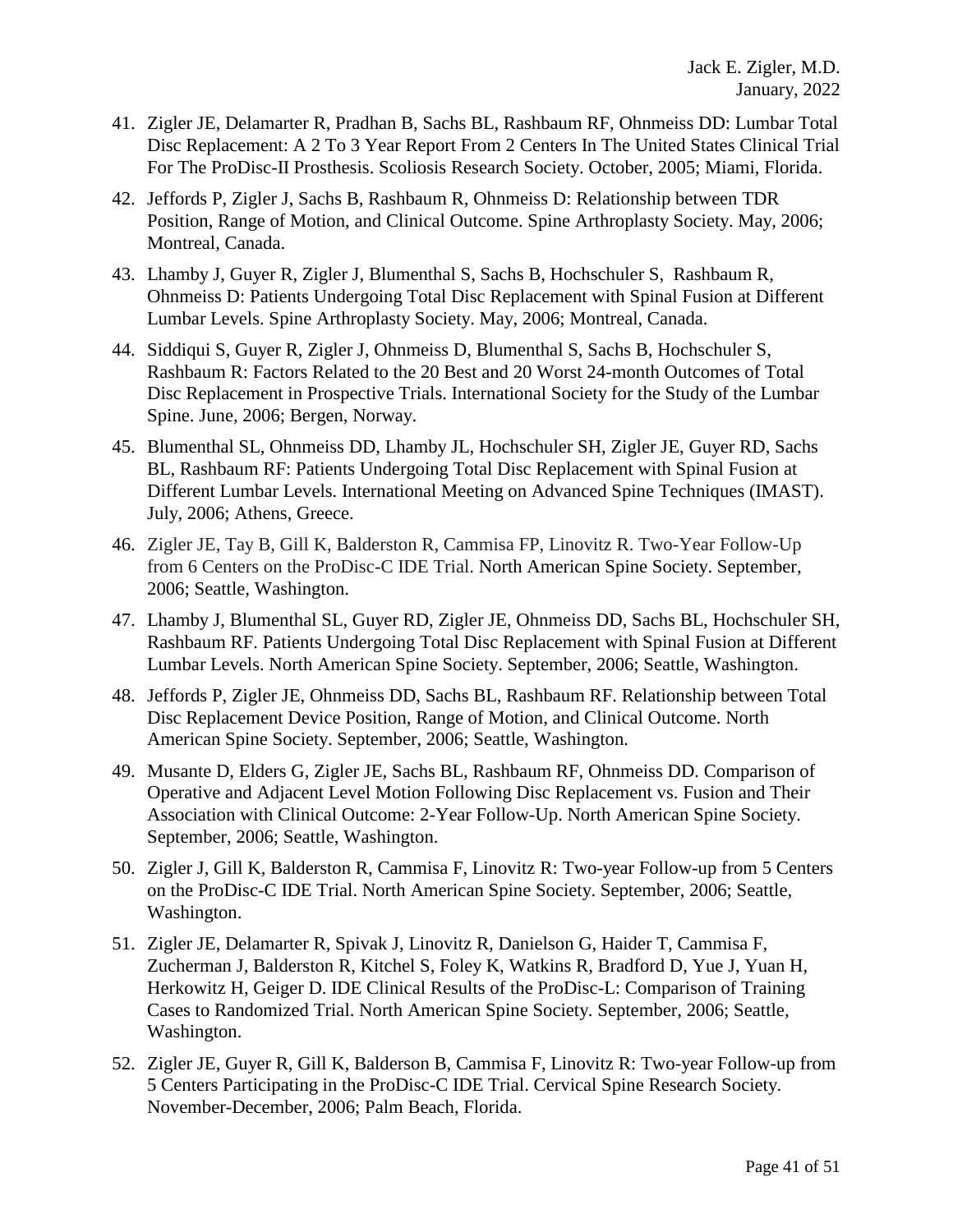- 53. Blumenthal SB, Zigler JE, Guyer RD, Ohnmeiss DD: Comparison of Charite vs. ProDisc for the Treatment of Single-level Symptomatic Disc Degeneration: Prospective Data from One Center. Spine Arthroplasty Society. May, 2007; Berlin, Germany.
- 54. Zigler JE, Tay B, Gill K, Cammisa F, Linovitz R: ProDisc –C Results from 5 Centers with Average Follow-Up Greater than 2 Years. Spine Arthroplasty Society. May, 2007; Berlin, Germany.
- 55. Roybal R, Hisey MS, Zigler JE, Sachs BL, Rashbaum RF, Guyer RD, Ohnmeiss DD: Minimally Invasive Pedicle Screw Placement: A Comparison to Open Surgery. Spine Arthroplasty Society. May, 2007; Berlin, Germany.
- 56. Ellis L, Zigler JE, Ohnmeiss DD, Sachs BL, Rashbaum RF: Analysis of SF-36 Scores in Patients Undergoing Total Disc Replacement vs. Fusion. Spine Arthroplasty Society. May, 2007; Berlin, Germany.
- 57. Rohan MX, Ohnmeiss DD, Guyer RD, Zigler JE, Blumenthal SL, Hochschuler SH, Sachs BL, Rashbaum RF: Relationship between the Length of Time Off Work Pre-operatively and Clinical Outcome at 24-month Follow-up. Spine Arthroplasty Society. May, 2007; Berlin, Germany.
- 58. Roybal R, Hisey MS, Zigler JE, Sachs BL, Rashbaum RF, Guyer RD, Ohnmeiss DD: Minimally Invasive Pedicle Screw Placement: A Comparison to Open Surgery. International Society for the Study of the Lumbar Spine. June, 2007; Hong Kong, China.
- 59. Blumenthal SL, Zigler JE, Guyer RD, Ohnmeiss DD: Similarities and Differences in Clinical and Radiographic Outcomes of Two US IDE Trials for Lumbar Disc Replacement. International Society for the Study of the Lumbar Spine. June, 2007; Hong Kong, China.
- 60. Yakel D, Guyer RD, Zigler JE, Ohnmeiss DD: Complications, Re-operations, and Outcome of Anterior Cervical Fusion Using Plates. World Spine. July, 2007; Istanbul, Turkey.
- 61. Rohan MX, Ohnmeiss DD, Guyer RD, Zigler JE, Blumenthal SL, Hochschuler SH, Sachs BL, Rashbaum RF: Relationship between the Length of Time Off Work Pre-operatively and Clinical Outcome at 24-month Follow-up. North American Spine Society. October, 2007; Austin, Texas.
- 62. Zigler J: Does "Quality Of Life" Differ Following ProDisc®-C Surgery Compared to ACDF? North American Spine Society. October, 2007; Austin, Texas.
- 63. Zigler J: Does Quality Of Life Differ Following ProDisc-C Surgery Compared to ACDF? Cervical Spine Research Society. November, 2007; San Francisco, California.
- 64. Araghi A, Hisey MS, Zigler JE, Guyer RD, Sachs BL, Rashbaum RF, Ohnmeiss DD: Comparison of Open vs. Minimally Invasive Surgical Technique for Posterior Lumbar Fusion. Congress of Neurological Surgeons/American Association of Neurological Surgeons Section on Disorders of the Spine and Peripheral Nerves. February, 2008; Orlando, Florida.
- 65. Zigler JE, Ohnmeiss DD : Is There a "Euphoric Bias" Effecting the Outcomes of Randomized vs. Non-randomized Patients Enrolling in New Technology Trials? Spine Arthroplasty Society. May, 2008; Miami, Florida.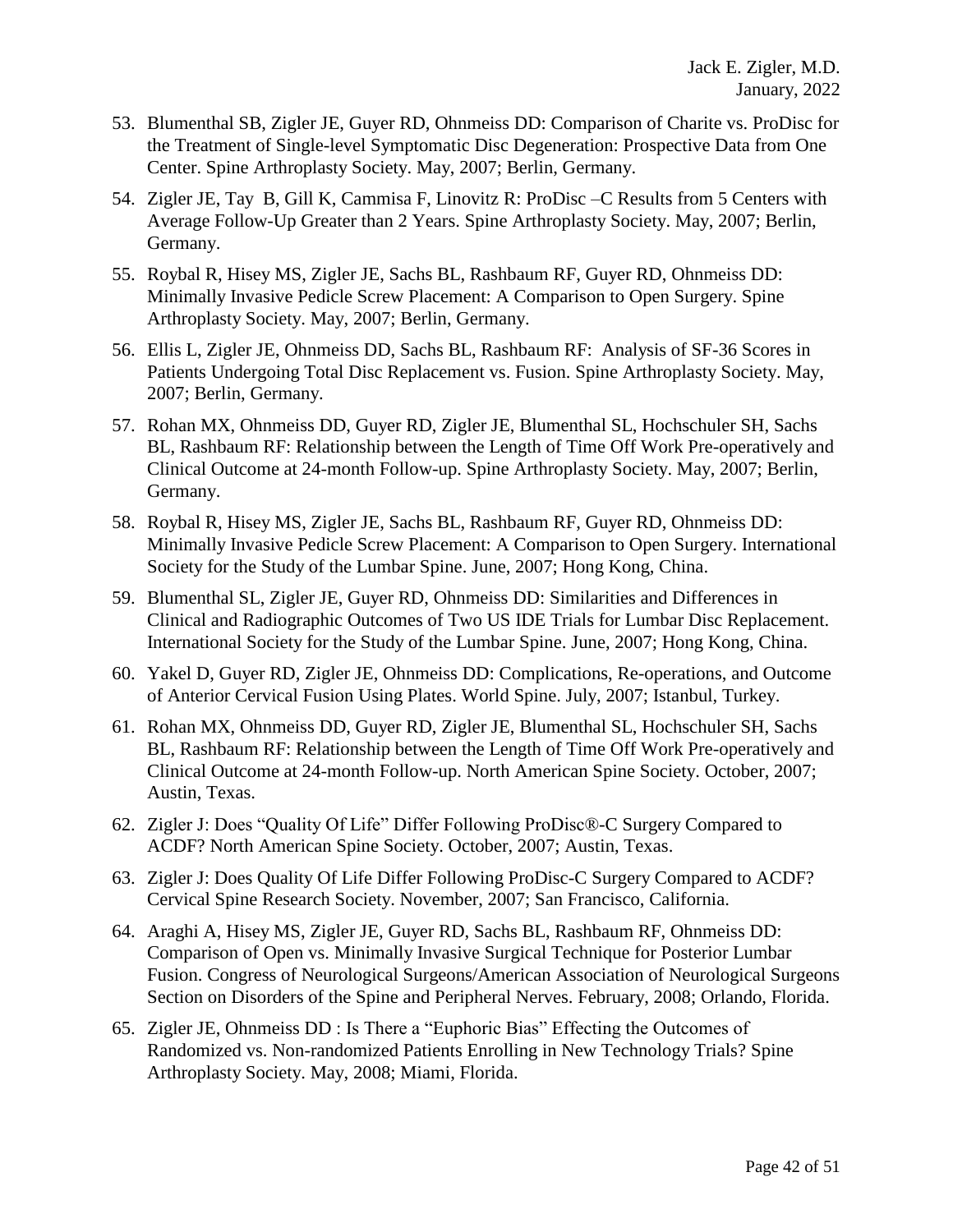- 66. Zigler JE, Ohnmeiss DD: Analysis of the Height and Angulation of the L5-S1 Disc Space and the Relationship to Range of Motion and Clinical Outcome in Total Disc Replacement Patients. Spine Arthroplasty Society. May, 2008; Miami, Florida.
- 67. Araghi A, Hisey MS, Zigler JE, Guyer RD, Sachs BL, Rashbaum RF, Ohnmeiss DD: Comparison of Open vs. Minimally Invasive Surgical Technique for Posterior Lumbar Fusion. Spine Arthroplasty Society. May, 2008; Miami, Florida.
- 68. Zigler J, Delamarter R, Janssen M, Murrey D: Evidence of Lower Adjacent Level Changes after ProDisc-C Compared to ACDF. Spine Arthroplasty Society. May, 2008; Miami, Florida.
- 69. Ohnmeiss DD, Zigler JE: Analysis of the Height and Angulation of the L5-S1 Disc Space and the Relationship to Range of Motion and Clinical Outcome in Total Disc Replacement Patients. International Society for the Study of the Lumbar Spine. May 2008; Geneva, Switzerland.
- 70. Blumenthal S, Zigler J, Guyer R, Waldrip A, Ohnmeiss D: A Prospective Randomized Comparison of Cervical Disc Replacement and Anterior Cervical Fusion. North American Spine Society. October, 2008; Toronto, Canada.
- 71. Guyer RD, Blumenthal SL, Zigler JE, Waldrip AM, Ohnmeiss DD: A Prospective Randomized Comparison of Cervical Disc Replacement and Anterior Cervical Fusion. Cervical Spine Research Society. December, 2008; Austin, Texas.
- 72. Guyer RD, Rodriguez M, Blumenthal SL, Zigler JE, Atanasov AM, Ohnmeiss DD: A Prospective Randomized Comparison of Cervical Disc Replacement and Anterior Cervical Fusion. Spine Arthroplasty Society. April, 2009; London, England.
- 73. Guyer RD, Auer PB, Zigler JE, Blumenthal SL, Ohnmeiss DD: Relationship between Endplate Morphology and Clinical Outcome of Single-Level Lumbar Disc Arthroplasty. Spine Arthroplasty Society. April, 2009; London, England.
- 74. Ohnmeiss DD, Waldrip A, Blumenthal S, Zigler J, Guyer RD: Cervical Total Disc Replacement: Is It Effective in Treating Patients' Greatest Self-reported Functional Limitations? Spine Arthroplasty Society. April, 2009; London, England.
- 75. Li B, Guyer RD, Blumenthal S, Zigler J, Ohnmeiss DD: Is Pre-operative Disc Height Related to Lumbar Total Disc Replacement Outcome? Spine Arthroplasty Society. April, 2009; London, England.
- 76. Kicinski S, Guyer RD, Zigler JE, Verma-Kurvari S, Ohnmeiss DD: Sacroiliac Joint Dysfunction in Patients Enrolled in Lumbar Total Disc Replacement Trials. Spine Arthroplasty Society. April, 2009; London, England.
- 77. Li B, Guyer RD, Blumenthal S, Zigler J, Ohnmeiss DD: Is Pre-operative Disc Height Related to Lumbar Total Disc Replacement Outcome? International Society for the Study of the Lumbar Spine. May, 2009; Miami, Florida.
- 78. Zigler JE, Guyer RD, Ohnmeiss DD, Blumenthal SL: Anterior Re-operation at the Same Level Following Lumbar Total Disc Replacement. International Society for the Study of the Lumbar Spine. May, 2009; Miami, Florida.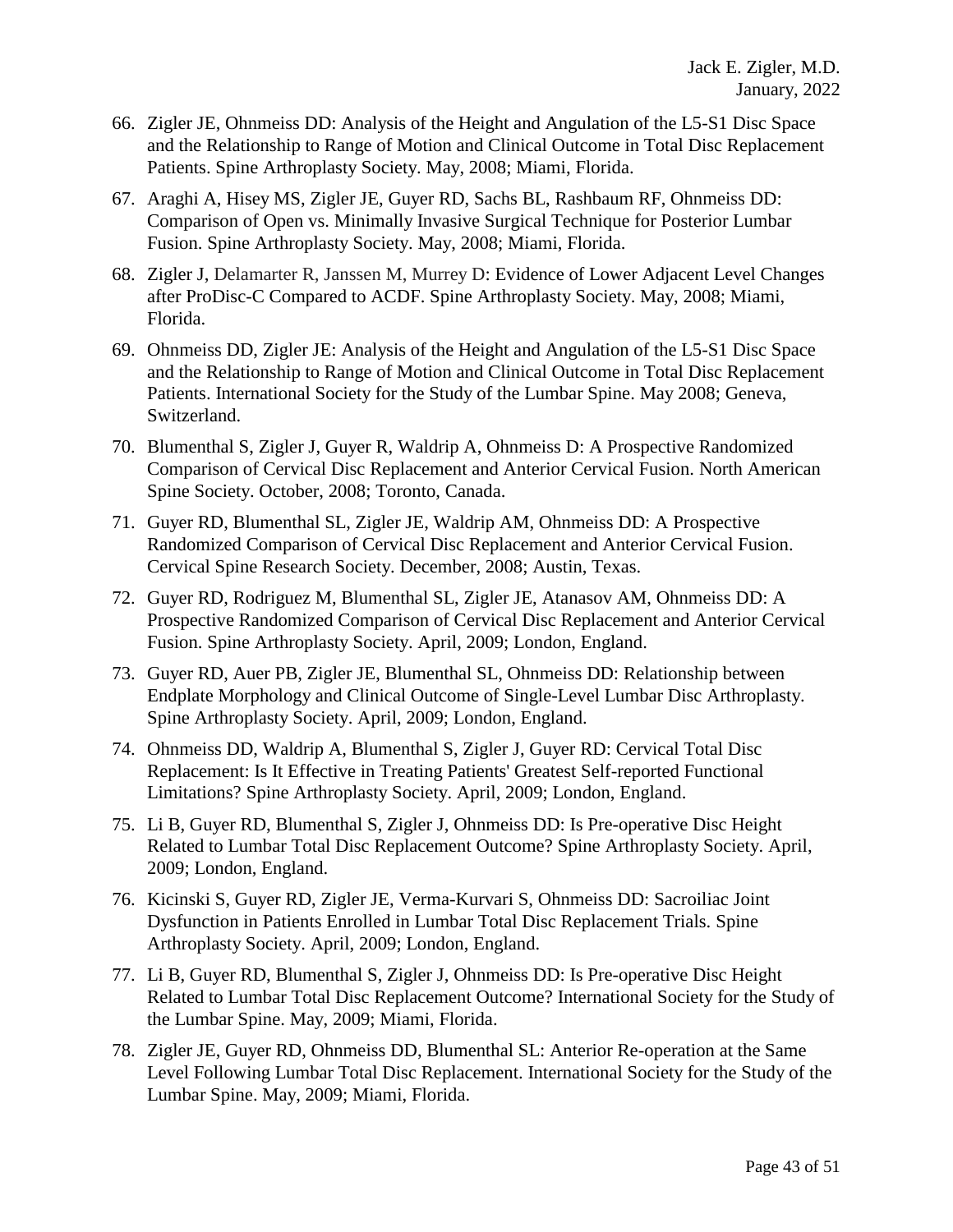- 79. Guyer RD, Auer PB, Zigler JE, Ohnmeiss DD, Blumenthal SL: Relationship between Endplate Morphology and Clinical Outcome of Single-Level Lumbar Disc Arthroplasty. . International Meeting on Advanced Spine Techniques (IMAST). July, 2009; Vienna; Austria.
- 80. Murrey D, Janssen M, Delamarter R, Goldstein JA, Zigler J, Tay B, Darden B: Five-Year Results of the FDA IDE ProDisc®-C TDR Clinical Trial. International Meeting on Advanced Spine Techniques (IMAST). July, 2009; Vienna; Austria.
- 81. Blumenthal SL, Ohnmeiss DD, Guyer RD, Zigler JE: Intra-Operative Conversion of Attempted Lumbar Total Disc Replacement to Fusion: Incidence and Causes. The International Society for the Study of the Lumbar Spine. April, 2010; Auckland, New Zealand.
- 82. Blumenthal SL, Saqqa S, Guyer RD, Zigler JE, Ohnmeiss DD: Hybrid Combined Total Disc Replacement and Fusion Procedures in the Lumbar Spine: Clinical and Radiographic Outcome. The International Society for the Study of the Lumbar Spine. April, 2010; Auckland, New Zealand.
- 83. Blumenthal SL, Rainey S, Zigler JE, Guyer RD, Ohnmeiss DD: Analysis of Adjacent Segment Re-Operation Following Lumbar Total Disc Replacement. The International Society for the Study of the Lumbar Spine. April, 2010; Auckland, New Zealand.
- 84. Ohnmeiss DD, Hume CS, Guyer RD, Zigler JE, Blumenthal SL: Cost Comparison of Total Disc Replacement vs. Fusion in Patients with Insurance Denial for Disc Replacement. International Society for the Study of the Lumbar Spine. April, 2010; Auckland, New Zealand.
- 85. Blumenthal SL, Saqqa S, Guyer RD, Zigler JE, Ohnmeiss DD: Hybrid Combined Total Disc Replacement and Fusion Procedures in the Lumbar Spine: Clinical and Radiographic Outcome. Spine Arthroplasty Society. April, 2010; New Orleans, Louisiana.
- 86. Blumenthal SL, Ohnmeiss DD, Zigler JE, Guyer RD: Intra-Operative Conversion of Attempted Lumbar Total Disc Replacement to Fusion: Incidence and Causes. Spine Arthroplasty Society. April, 2010; New Orleans, Louisiana.
- 87. Zigler JE: What is the "Real World" Experience of Pro-Disc®-L Revision Surgery? Spine Arthroplasty Society. April, 2010; New Orleans, Louisiana.
- 88. Janssen ME, Zigler JE, Delamarter R, Krop MA, Balderston RA, Spivak JM, Goldstein JA, Linovitz RJ, Zucherman JF, Yue JJ, Haider TT, Kitchel SH, Cammisa FP, Danielson GO, Geiger D, Watkins R, Yuan H, Sherman JE, Herkowitz HN: Results from the Prospective, Randomized, Multicenter IDE Study of 2-Level ProDisc®-L: Randomized Patients versus Continued Access Patients at 2 Years. Spine Arthroplasty Society. April, 2010; New Orleans, Louisiana.
- 89. Lindley EM, Sherman BP, Ohnmeiss D, Zigler J, Kasow DB, Janssen ME, Patel VV: The Positive Predictive Value of Provocative Discography in Artificial Disc Replacement. Spine Arthroplasty Society. April, 2010; New Orleans, Louisiana.
- 90. Blumenthal SL, Rainey S, Guyer RD, Zigler JE, Ohnmeiss DD: Analysis of Adjacent Re-Operation Following Lumbar Total Disc Replacement. International Meeting on Advanced Spine Techniques. July, 2010; Toronto, Canada.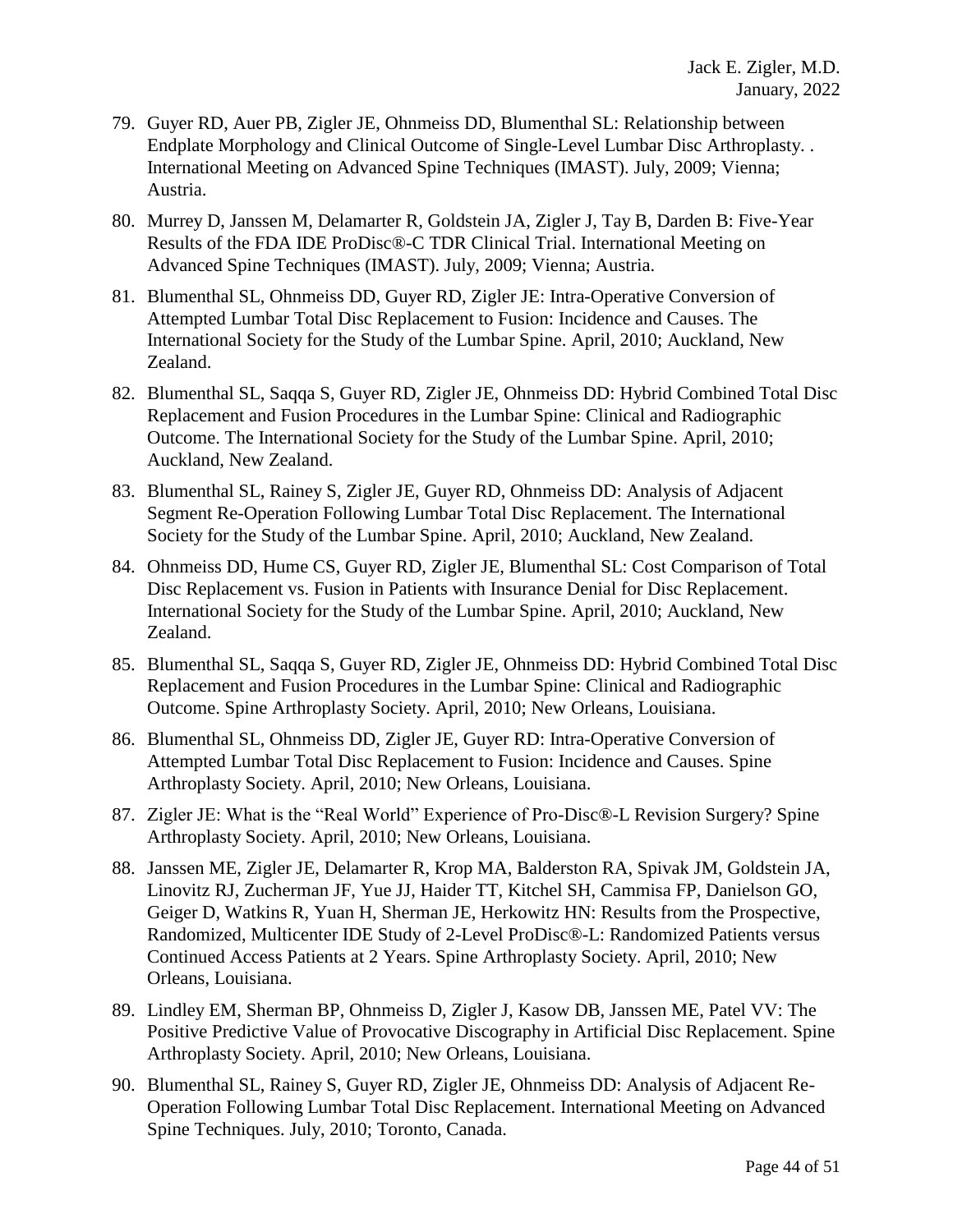- 91. Duffy M, Saqqa SG, Blumenthal SL, Zigler JE, Guyer RD, Ohnmeiss DD: Treatment Options for Two-Level Symptomatic Disc Degeneration: Comparison of Total Disc Replacement, Fusion, and Hybrids. International Meeting on Advanced Spine Techniques. July, 2010; Toronto, Canada.
- 92. Blumenthal SL, Saqqa SG, Guyer RD, Zigler JE, Ohnmeiss, DD: Hybrid Combined Total Disc Replacement and Fusion Procedures in the Lumbar Spine: Clinical and Radiographic Outcome. International Meeting on Advanced Spine Techniques. July, 2010; Toronto, Canada.
- 93. Blumenthal SL, Ohnmeiss DD, Guyer RD, Zigler JE, Hume CS: Intra-Operative Conversion of Attempted Lumbar Total Disc Replacement to Fusion: Incidence and Causes. International Meeting on Advanced Spine Techniques. July, 2010; Toronto, Canada.
- 94. Zigler JE, Guyer RD, Blumenthal SL, Ohnmeiss DD: Analysis of Re-Operations after Lumbar Total Disc Replacement: Experience in 1,000 Consecutive Cases Beginning with First Case Experience of 11 Surgeons. International Meeting on Advanced Spine Techniques. July, 2010; Toronto, Canada.
- 95. Ohnmeiss DD, Zigler JE, Guyer RD, Blumenthal SL: Meta-Analysis of Cervical Total Disc Replacement Compared With Anterior Cervical Fusion: Data from Four Prospective Randomized Multicenter FDA IDE Trials. Cervical Spine Research Society. December, 2010; Charlotte, North Carolina.
- 96. Zigler JE, Guyer RD, Ohnmeiss DD: Three-Level Total Disc Replacement. International Society for the Advancement of Spine Surgery. April, 2011; Las Vegas, Nevada.
- 97. Guyer RD, Blumenthal SL, Zigler JE, Verma-Kurvari S, Atanasov A, Ohnmeiss DD: Bone Mineral Density Scanning in Potential Lumbar Total Disc Replacement Patients. International Society for the Advancement of Spine Surgery. April, 2011; Las Vegas, Nevada.
- 98. Hyder Z, Ohnmeiss DD, Guyer RD, Blumenthal SL, Zigler JE: Meta-Analysis of Lumbar Total Disc Replacement FDA-Regulated Trials: A Missed Opportunity. International Society for the Advancement of Spine Surgery. April, 2011; Las Vegas, Nevada.
- 99. Guyer RD, Darwish A, Blumenthal SL, Zigler JE, Ohnmeiss DD: Lumbar Total Disc Replacement vs. Fusion: Analysis of Cost Comparison Studies. International Society for the Advancement of Spine Surgery. April, 2011; Las Vegas, Nevada.
- 100.Blumenthal SL, Guyer RD, Zigler JE, Ohnmeiss DD, Verma-Kurvari S: Reported Re-Operations in Lumbar Total Disc Replacement: Analysis of the Literature. International Society for the Advancement of Spine Surgery. April, 2011; Las Vegas, Nevada.
- 101. Blumenthal S, Guyer R, Zigler J, Ohnmeiss D: Anterior Re-Operation at the Same Level Following Lumbar Total Disc Replacement. International Society for the Lumbar Spine. June, 2011; Gothenburg, Sweden.
- 102. Duffy M, Saqqa S, Zigler J, Guyer R, Ohnmeiss D, Blumenthal S: Treatment Options for Two-Level Symptomatic Disc Degeneration: Comparison of Total Disc Replacement, Fusion, and Hybrid. International Society for the Lumbar Spine. June, 2011; Gothenburg, Sweden.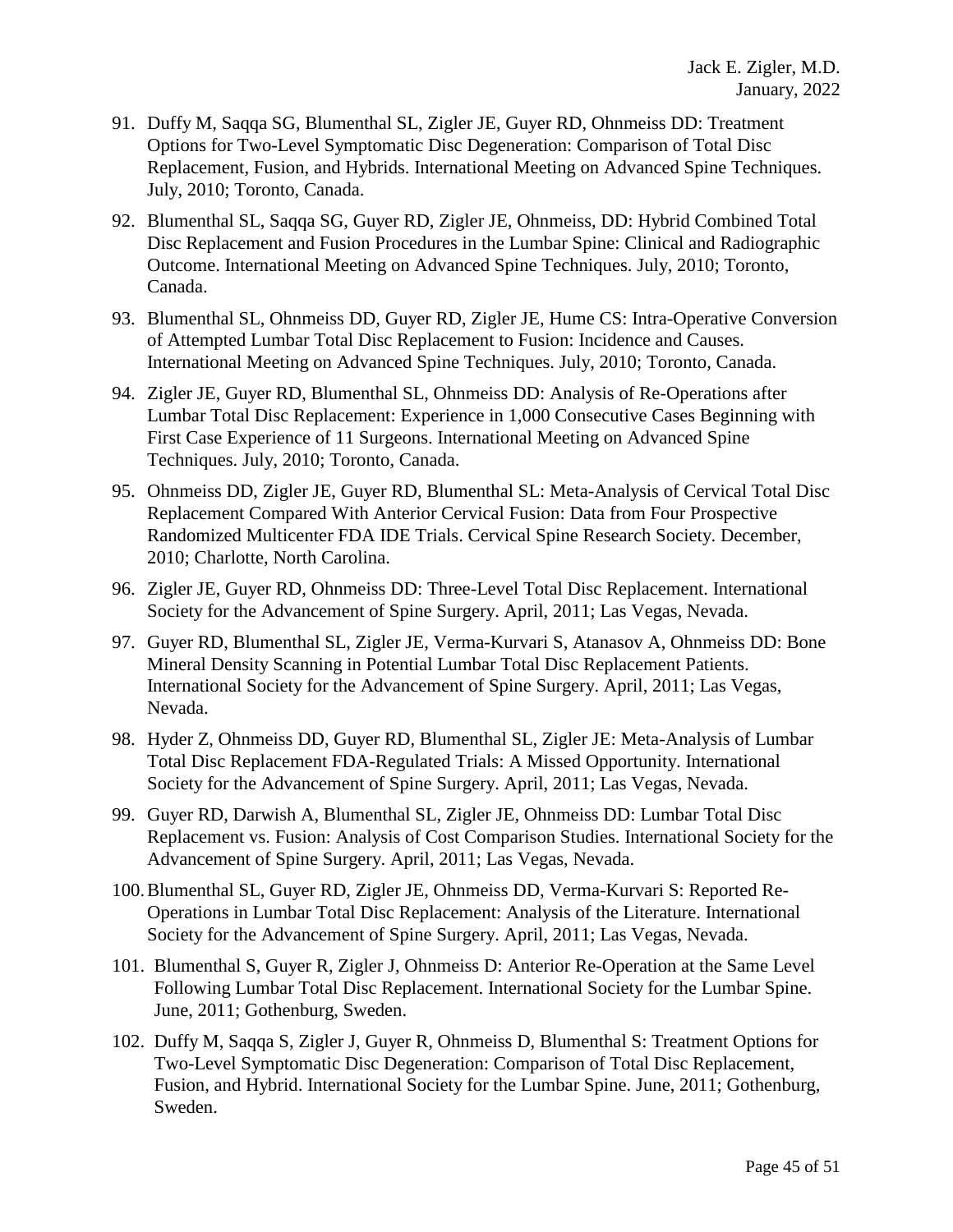- 103. Guyer R, Darwish A, Blumenthal S, Ohnmeiss D, Zigler J: Lumbar Total Disc Replacement vs. Fusion: Analysis of Cost Comparison Studies. International Society for the Lumbar Spine. June, 2011; Gothenburg, Sweden.
- 104. Guyer RD, Thongtrangan I, Ohnmeiss DD, Zigler JE, Atanasov AM: Health-Related Quality of Life: How Does Symptomatic Disc Degeneration and Its Treatment with Total Disc Replacement Compare to Other Medical Conditions? International Meeting on Advanced Spine Techniques. July, 2011; Copenhagen, Denmark.
- 105. Guyer RD, Darwish A, Blumenthal SL, Zigler JE, Ohnmeiss DD: Lumbar Total Disc Replacement vs. Fusion: Analysis of Cost Comparison Studies. International Meeting on Advanced Spine Techniques. July, 2011; Copenhagen, Denmark.
- 106. Hyder Z, Guyer RD, Ohnmeiss DD, Blumenthal SL, Zigler JE: Meta-Analysis of Lumbar Total Disc Replacement FDA-Regulated Trials: A Missed Opportunity. International Meeting on Advanced Spine Techniques. July, 2011; Copenhagen, Denmark.
- 107. Guyer RD, Samocha Y, Ohnmeiss DD, Blumenthal SL, Zigler JE: Cervical Total Disc Replacement vs. Anterior Cervical Fusion: Data from Four Prospective, Randomized, Multicenter Trials. International Meeting on Advanced Spine Techniques. July, 2011; Copenhagen, Denmark.
- 108. Guyer RD, Blumenthal SL, Zigler JE, Ohnmeiss DD: Investigating the Potential Effect of "Euphoric Bias" for the New Technology on Results of Randomized Lumbar Total Disc Replacement Trials. International Meeting on Advanced Spine Techniques. July, 2011; Copenhagen, Denmark.
- 109. Morrison T, Guyer RD, Hisey MS, Atanasov A, Ohnmeiss DD, Zigler JE, Blumenthal SL: Clinical Outcomes of Stand-Alone Anterior Lumbar Interbody Fusion. AO Spine Fellows' Forum. March, 2012; Banff, Alberta, Canada.
- 110. Guyer RD, Samocha Y, Ohnmeiss DD, Zigler JE, Blumenthal SL: Cervical Total Disc Replacement vs. Anterior Cervical Fusion: Data from Four Prospective, Randomized, Multicenter Trials. North American Spine Society. November, 2011; Chicago, Illinois.
- 111. Ohnmeiss DD, Guyer RD, Blumenthal SL, Zigler JE: Impact of Cervical Symptoms on Ability to Participate in Recreational Activities. International Society for the Advancement of Spine Surgery. March, 2012; Barcelona, Spain.
- 112. Edwards K, Hisey MS, Bradley WD, Ohnmeiss DD, Zigler JE, Guyer RD: Extreme Lateral Interbody Fusion (XLIF): Clinical Results from One Center. International Society for the Advancement of Spine Surgery. March, 2012; Barcelona, Spain.
- 113. Ohnmeiss DD, Guyer RD, Blumenthal SL, Zigler JE: Analysis of Outcome Stability Following Surgery Involving a Cervical Spine Implant. International Society for the Advancement of Spine Surgery. March, 2012; Barcelona, Spain.
- 114. Morrison T, Guyer RD, Hisey MS, Atanasov A, Ohnmeiss DD, Zigler JE, Blumenthal SL: Clinical Outcomes of Stand-Alone Anterior Lumbar Interbody Fusion. AO Spine Fellows' Forum. March, 2012; Banff, Alberta, Canada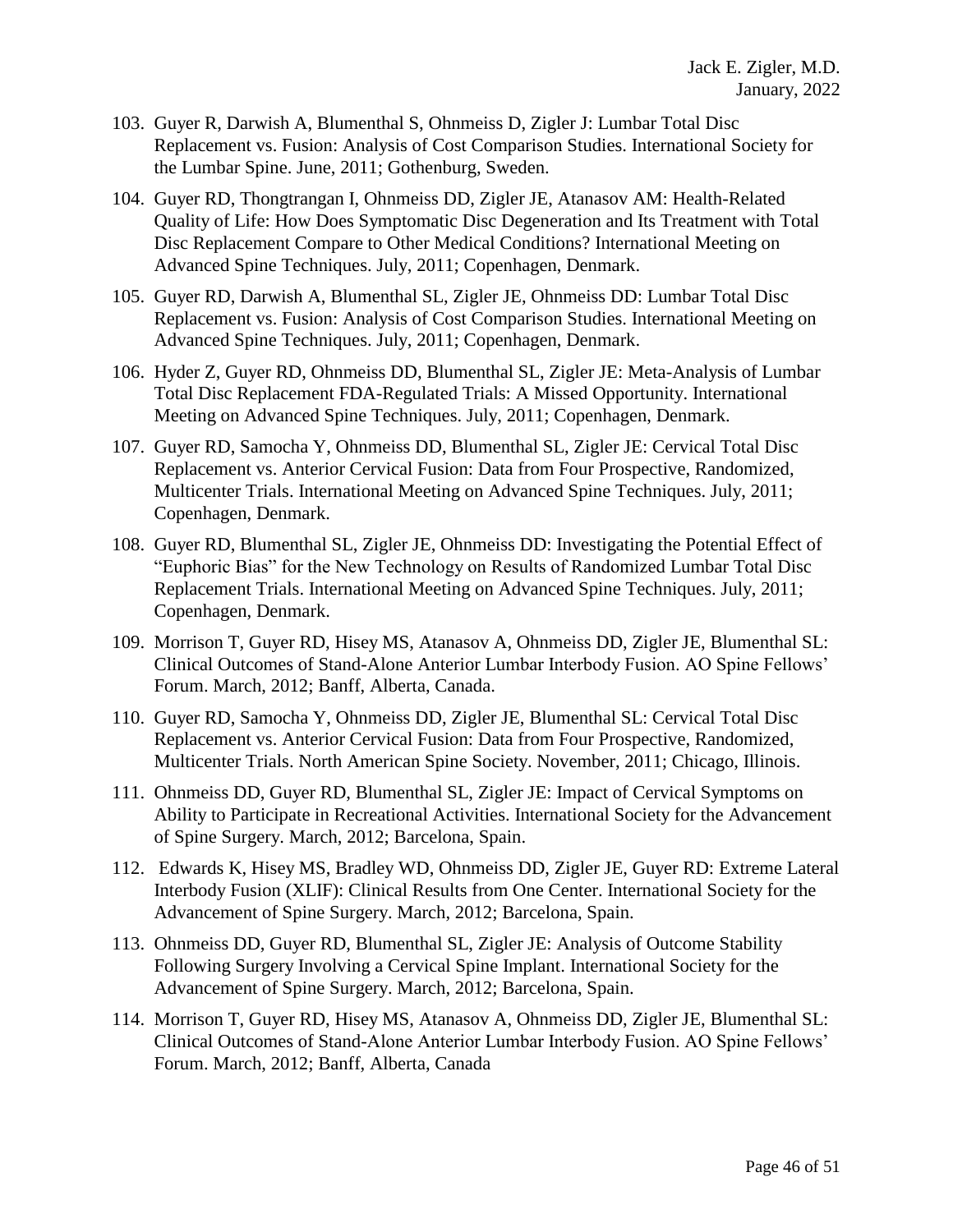- 115. Lieberman IH, Sparks J, Ohnmeiss DD, Verma-Kurvari S, Guyer RD, Zigler JE: Comparison of Manual and Office PACS-Based Digital Methods for Cobb Angle Measurements in Patients with Spinal Deformity. SpineWeek - International Society for the Study of the Lumbar Spine Section. May, 2012; Amsterdam, The Netherlands.
- 116. Ohnmeiss DD, Thongthangen I, Guyer RD, Zigler JE, Atanasov AM: Evaluating Symptomatic Lumbar Disc Degeneration and Its Treatment in the Context of Other Medical Conditions. SpineWeek - International Society for the Study of the Lumbar Spine Section. May, 2012; Amsterdam, The Netherlands.
- 117. Morrison T, Guyer RD, Hisey MS, Atanasov A, Ohnmeiss DD, Blumenthal SL, Zigler JE: Clinical Outcomes of Stand-Alone Anterior Lumbar Interbody Fusion. SpineWeek - International Society for the Study of the Lumbar Spine Section. May, 2012; Amsterdam, The Netherlands.
- 118. Guyer RD, Blumenthal SL, Zigler JE, Ohnmeiss DD, Verma-Kurvari S: Re-operations in Lumbar Total Disc Replacement: Analysis of the Literature. SpineWeek - North American Spine Society Section. May, 2012; Amsterdam, The Netherlands.
- 119. Guyer RD, Ohnmeiss DD, Blumenthal SL, Zigler JE: Comparison of Re-Operations in Cervical Total Disc Replacement Versus Anterior Cervical Fusion. SpineWeek - North American Spine Society Section. May, 2012; Amsterdam, The Netherlands.
- 120. Ohnmeiss DD, Guyer RD, Blumenthal SL, Zigler JE: Impact of Cervical Symptoms on Ability to Participate in Recreational Activities. SpineWeek - North American Spine Society Section. May, 2012; Amsterdam, The Netherlands.
- 121. Ohnmeiss DD, Guyer RD, Blumenthal SL, Zigler JE: Analysis of Outcome Stability Following Surgery Involving Cervical Spine Implant. SpineWeek - North American Spine Society Section. May, 2012; Amsterdam, The Netherlands.
- 122. Hisey MS, Edwards K, Ohnmeiss DD, Verma-Kurvari S, Guyer RD, Zigler JE: Extreme Lateral Interbody Fusion (XLIF): Clinical Results. SpineWeek - North American Spine Society Section. May, 2012; Amsterdam, The Netherlands.
- 123. Lieberman IH, Sparks J, Hu X, Ohnmeiss DD, Verma-Kurvari S, Guyer RD, Zigler JE: Comparison of Manual and OfficePACS-Based Digital Methods for Cobb Angle Measurements in Patients with Spinal Deformity. International Meeting on Advanced Spine Techniques. July, 2012; Istanbul, Turkey.
- 124. Delamarter R, Zigler JE: Does Two-Level 360° Lumbar Spinal Fusion Improve Long-Term Clinical Outcomes After Failure of Conservative Treatment in Patients with Functionally Disabling Two-Level Degenerative Lumbar Disc Disease? Results of Five-Year Follow-Up in Fifty-Two Randomized Postoperative Patients. North American Spine Society. October, 2012; Dallas, Texas.
- 125. Blumenthal SL, Ohnmeiss DD, Guyer RD, Zigler JE: Impact of Cervical Symptoms on Ability to Participate in Recreational Activities. Cervical Spine Research Society. December, 2012; Chicago, Illinois.
- 126. Lieberman IH, Sparks J, Ohnmeiss DD, Verma-Kurvari S, Guyer RD, Zigler JE: Cobb Angle Measurements in Patients with Spinal Deformity: OFFICEPACS-based Digital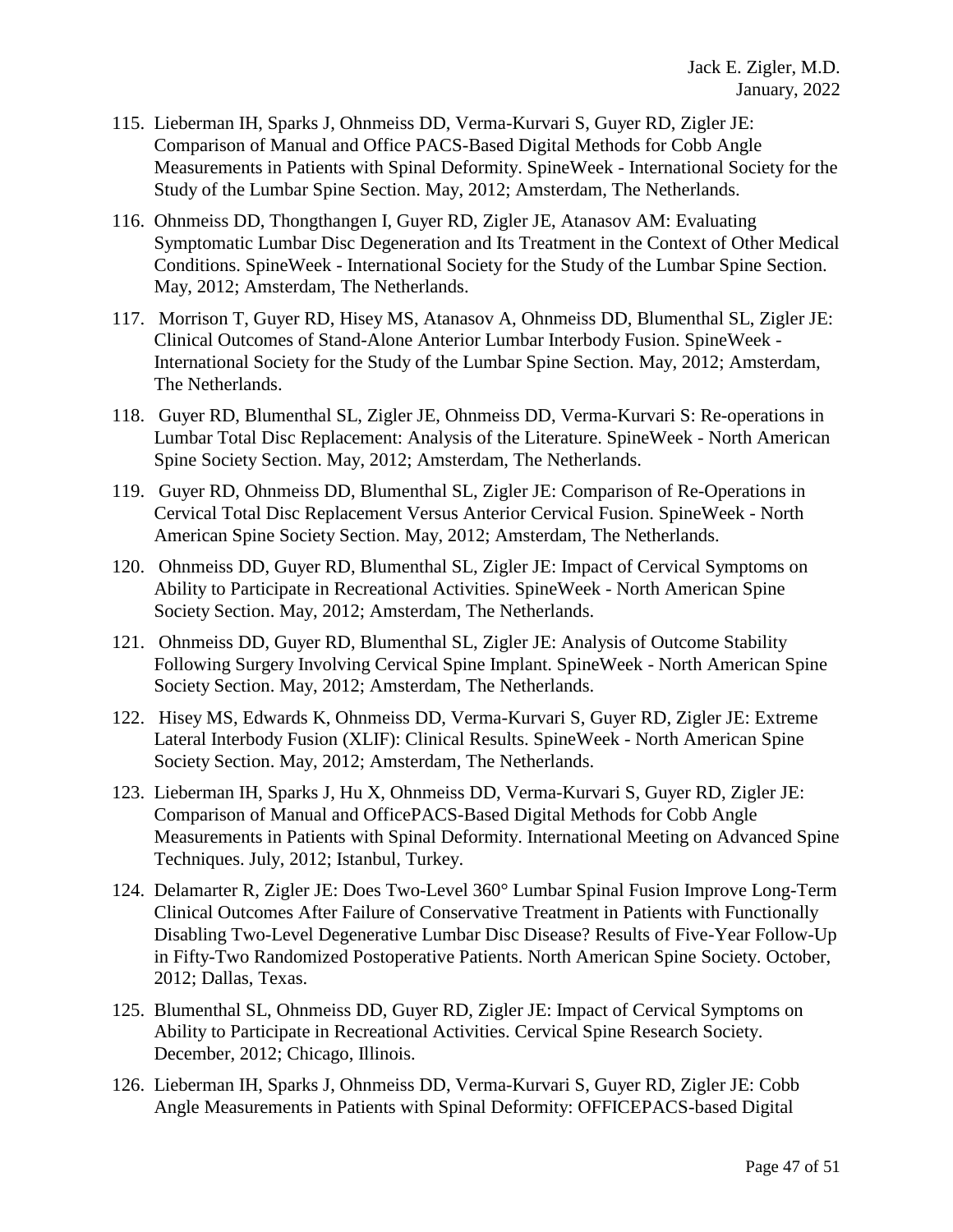Method Compared with Traditional Manual Measurements. International Society for the Advancement of Spine Surgery. April, 2013; Vancouver, Canada.

- 127. Spivak JM, Delamarter RB, Murrey DB, Zigler JE, Janssen M, Goldstein JA: Adjacent Level Radiographic Degenerative Changes Following Single Level Artificial Disc Replacement or ACDF at 5-7 Year Follow-up. International Society for the Advancement of Spine Surgery. April, 2013; Vancouver, Canada.
- 128. Guyer RD, Shivers J, Ohnmeiss DD, Zigler JE: Implementation and Impact of Preoperative Peer Case Review in a Spine Practice. International Society for the Study of the Lumbar Spine. May, 2013; Scottsdale, Arizona.
- 129. Rogers RW, Blumenthal SL, Guyer RD, Zigler JE, Ohnmeiss DD: Clinical Outcomes Following Anterior Cervical Hybrid Surgery Using Total Disc Replacement Combined with Anterior Cervical Fusion at the Adjacent Segment. Spine Society of Australia. April, 2014; Brisbane, Australia.
- 130. Owusu A, Zigler JE, Ohnmeiss DD, Guyer RD: Pregnancy after Lumbar Total Disc Replacement. International Society for the Advancement of Spine Surgery. Spine Society of Australia. April, 2014; Brisbane, Australia.
- 131. Rogers RW, Blumenthal SL, Guyer RD, Zigler JE, Ohnmeiss DD: Clinical Outcomes Following Anterior Cervical Hybrid Surgery Using Total Disc Replacement Combined with Anterior Cervical Fusion at the Adjacent Segment. International Society for the Advancement of Spine Surgery. April-May, 2014; Miami, Florida.
- 132. Owusu A, Zigler JE, Ohnmeiss DD, Guyer RD: Pregnancy after Lumbar Total Disc Replacement. International Society for the Advancement of Spine Surgery. April-May, 2014; Miami, Florida.
- 133. Owusu A, Zigler JE, Ohnmeiss DD, Guyer RD: Pregnancy after Lumbar Total Disc Replacement. International Society for the Study of the Lumbar Spine. June, 2014; Seoul, Korea.
- 134. Biehn J, Shellock J, Ohnmeiss DD, Guyer RD, Zigler JE: Use of Amniotic Membrane Anti-adhesion Barrier for Lumbar Discectomy. International Society for the Study of the Lumbar Spine. June, 2014; Seoul, Korea.
- 135. Guyer RD, Baker R, Blumenthal SL, Zigler JE, Shivers J, Ohnmeiss DD, Verma-Kurvari S: Implementation of a Spine Surgery Quality Assurance Program in a Multi-Site Private Practice. International Society for the Study of the Lumbar Spine. June, 2014; Seoul, Korea.
- 136. Biehn J, Shellock J, Ohnmeiss DD, Guyer RD, Zigler JE: Use of Amniotic Membrane Anti-adhesion Barrier for Lumbar Discectomy. North American Spine Society. November, 2014; San Francisco, California.
- 137. Guyer RD, Rogers RW, Blumenthal SL, Ohnmeiss DD, Zigler JE: Clinical Outcomes Following Anterior Cervical Hybrid Surgery Using Total Disc Replacement Combined with Anterior Cervical Fusion at the Adjacent Segment. Spine Society of Australia. April, 2015; Canberra, Australia.
- 138. Zigler JE, Rogers WR, Ohnmeiss DD: Comparison of One-level versus Two-level Anterior Cervical Discectomy and Fusion: Clinical and Radiographic Follow-up at 60 Months in Patients Serving as Control Groups in Randomized Trials (Best Poster Award).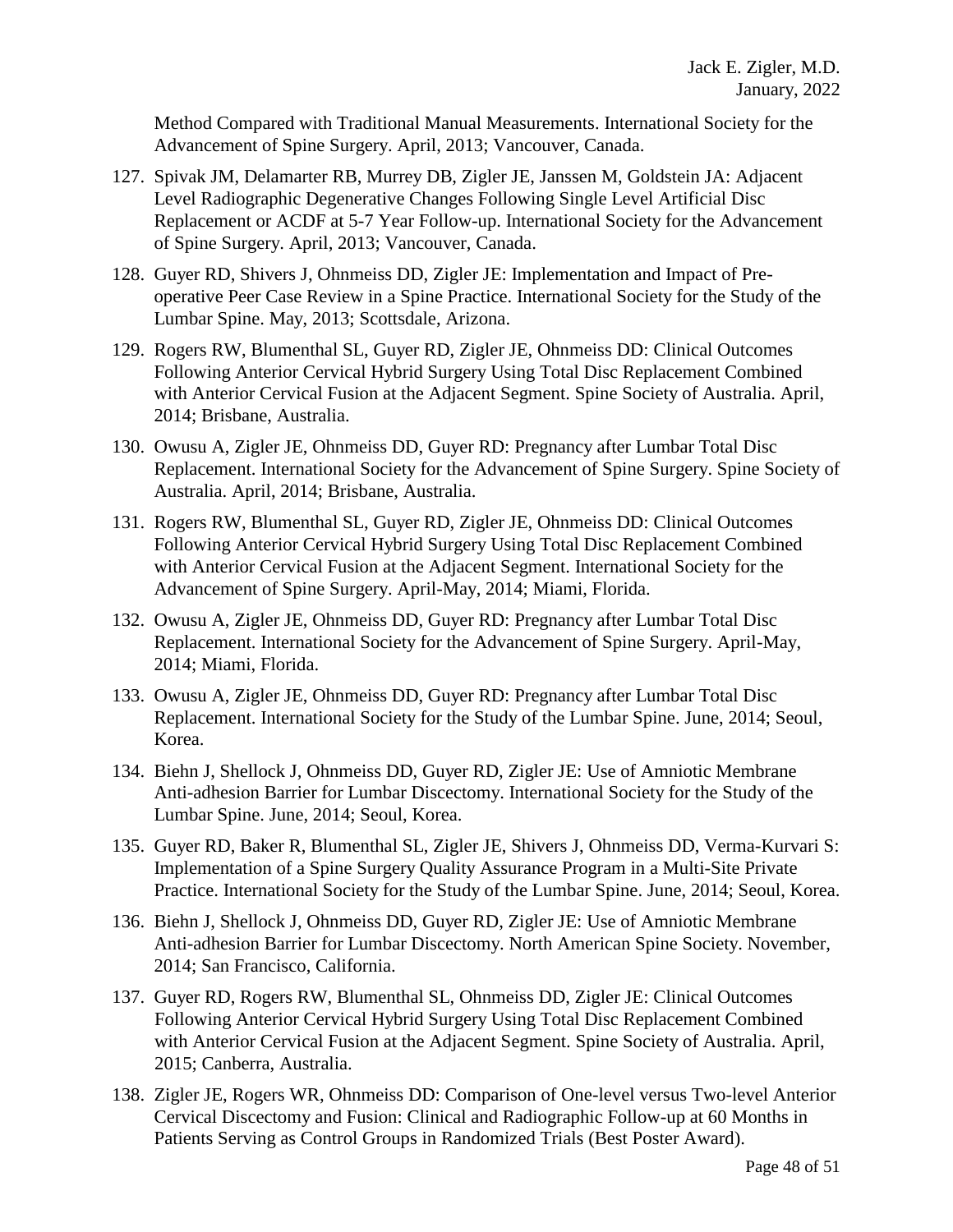International Society for the Advancement of Spine Surgery. April, 2015; San Diego, California.

- 139. Ohnmeiss DD, Guyer RD, Zigler JE: Stability of Measures Assessing Clinical Outcome Following Anterior Cervical Spine Surgery. International Society for the Advancement of Spine Surgery. April, 2015; San Diego, California.
- 140. Happ C, Guyer RD, Ohnmeiss DD, Zigler JE: Stand-alone Interbody Devices in the Treatment of Cervical Spine Disease. International Society for the Advancement of Spine Surgery. April, 2015; San Diego, California.
- 141. Owusu A, Zigler JE, Ohnmeiss DD, Guyer RD: Pregnancy after Lumbar Total Disc Replacement. International Society for the Advancement of Spine Surgery. April, 2015; San Diego, California.
- 142. Otero-Lopez E, Guyer RD, Ohnmeiss DD, Zigler JE: Comparison of Clinical Outcomes for Anterior vs. 360 Fusion at the Fusion Level of Lumbar Hybrid Surgery. International Society for the Advancement of Spine Surgery. April, 2015; San Diego, California.
- 143. Happ C, Guyer RD, Ohnmeiss DD, Zigler JE: Stand-alone Interbody Devices in the Treatment of Cervical Spine Disease. Global Spine Congress. May, 2015; Buenos Aires, Argentina.
- 144. Hipp J, Guyer RD, Ohnmeiss DD, Zigler JE: Developing Normative Values for a Quantifiable, Clinically Applicable Method to Evaluate Lumbar Instability. International Society for the Study of the Lumbar Spine. June, 2015; San Francisco, California.
- 145. Hipp J, Guyer RD, Ohnmeiss DD, Zigler JE: A New Method Correlating an Objective Radiographic Metric for Lumbar Spine Stability and the Fluid Sign on MRI. International Society for the Study of the Lumbar Spine. June, 2015; San Francisco, California.
- 146. Guyer RD, Shivers J, Ohnmeiss DD, Zigler JE, Blumenthal SL: Results of a Complex Case Peer Review Program in a Private Practice Spine Specialty Clinic. International Society for the Study of the Lumbar Spine. June, 2015; San Francisco, California.
- 147. Otero-Lopez ER, Blumenthal SL, Guyer RD, Zigler JE, Ohnmeiss DD: Comparison of Clinical Outcomes for Anterior vs. 360 Fusion at the Fusion Level of Lumbar Hybrid (Total Disc Replacement / Fusion) Surgery. International Society for the Study of the Lumbar Spine. June, 2015; San Francisco, California.
- 148. Happ CM, Guyer RD, Blumenthal SL, Zigler JE, Ohnmeiss DD: Outcome after Anterior Cervical Fusion Using a Cervical Stand-alone Fusion Cage. Spine Across the Sea. July, 2015; Big Island, Kohala Coast, Hawaii.
- 149. Ohnmeiss DD, Zigler JE, Guyer RD, Blumenthal SL: Pregnancy after Lumbar Total Disc Replacement. North American Spine Society. October, 2015; Chicago, Illinois.
- 150. Ohnmeiss DD, Guyer RD, Zigler JE, Blumenthal SL: Stability of Clinical Outcome Measures Following Anterior Cervical Spine Surgery. Cervical Spine Research Society. December, 2015; San Diego, California.
- 151. Rogers RW, Blumenthal SL, Guyer RD, Zigler JE, Ohnmeiss DD: Clinical Outcomes Following Anterior Cervical Hybrid Surgery Using Total Disc Replacement Combined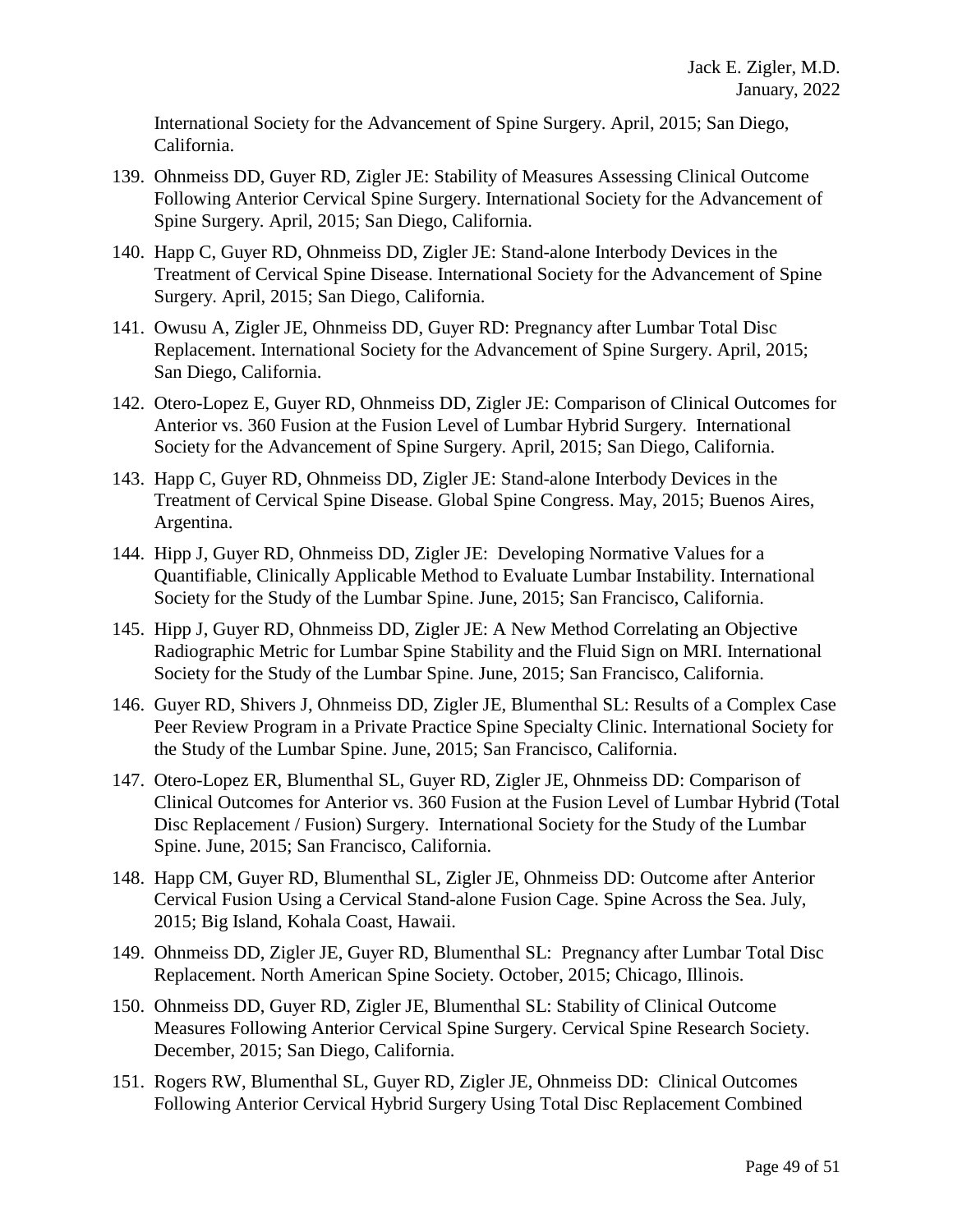With Anterior Cervical Fusion at the Adjacent Segment. Cervical Spine Research Society. December, 2015; San Diego, California.

- 152. Guyer RD, Putney E, Ohnmeiss DD, Zigler JE, Blumenthal SL: Analysis of Hospital Length of Stay Following Lumbar Anterior/Posterior Combined Fusion: Is There a Disadvantage Associated with Shorter Stays? International Society for the Study of the Lumbar Spine – SpineWeek. May, 2016; Singapore.
- 153. Zigler JE, Shivers J, Guyer RD, Ohnmeiss DD: Complications Associated with the Anterior Approach to the Lumbar Spine: Analysis of 2,881 Consecutive Cases during a 6-year Period. International Society for the Advancement of Spine Surgery – SpineWeek. May, 2016; Singapore.
- 154. Ohnmeiss DD, Guyer RD, Blumenthal SL, Zigler JE: Re-operation after Lumbar Spine Surgery: Significant Variation in Rates Due to the Definitions Applied for Re-operation. North American Spine Society Summer Meeting. July, 2016; Miami, Florida.
- 155. Blumenthal SL, Otero-Lopez E, Guyer RD, Zigler JE, Ohnmeiss DD: Lumbar Hybrid Surgery with Total Disc Replacement at One Level and Fusion at the Adjacent Level: Does Fusion Type Impact Outcome? North American Spine Society. October, 2016; Boston, Massachusetts.
- 156. Zigler JE, Liu Z, Niu CC, Park C-K: Asia-Pacific Multicenter, Prospective, Randomized Clinical Trial of Arthroplasty vs. Anterior Cervical Discectomy And Fusion in the Treatment of Symptomatic Cervical Disc Degeneration. Cervical Spine Research Society. December, 2016; Toronto, Ontario, Canada.
- 157. Sasso R, Smucker J, Blumenthal S, Guyer R, Zigler J: Early Experience with the M6-C Artificial Cervical Disc: A Report from Two IDE Investigational Centers Involved in a US FDA Approved IDE Study. International Society for the Advancement of Spine Surgery. April, 2017; Boca Raton, Florida.
- 158. Guyer R, Zigler J, Ohnmeiss D: Adjacent Segment Degeneration after Lumbar Total Disc Replacement: 5-year Results of a Multicenter, Prospective, Randomized Study with Independent Radiographic Assessment. International Society for the Advancement of Spine Surgery. April, 2017; Boca Raton, Florida.
- 159. Zigler J, Guyer R: Maintenance of Competence to Practice Spine Surgery: Do We Know How Many Cases Are Required? International Society for the Advancement of Spine Surgery. April, 2017; Boca Raton, Florida.
- 160. Zigler JE, Ohnmeiss DD: Ten-Year Follow-up of Patients Enrolled in the FDA-regulated Trial for Single-level Lumbar Total Disc Replacement: One Site's Experience. International Society for the Study of the Lumbar Spine. May-June, 2017; Athens, Greece.
- 161. Zigler J, Niu, Park, Park: Asia-Pacific Multicenter, Prospective, Randomized, Trial Comparing Arthroplasty vs Anterior Cervical Discectomy and Fusion in the Treatment of Symptomatic Cervical Disc Degeneration. North American Spine Society. October, 2017; Orlando, Florida.
- 162. Guyer RD, Zigler JE, Blumenthal SL, Ohnmeiss DD: Clinical Outcome after Three-level Lumbar Total Disc Replacement International Society for the Advancement of Spine Surgery. April, 2018; Toronto, Ontario, Canada.